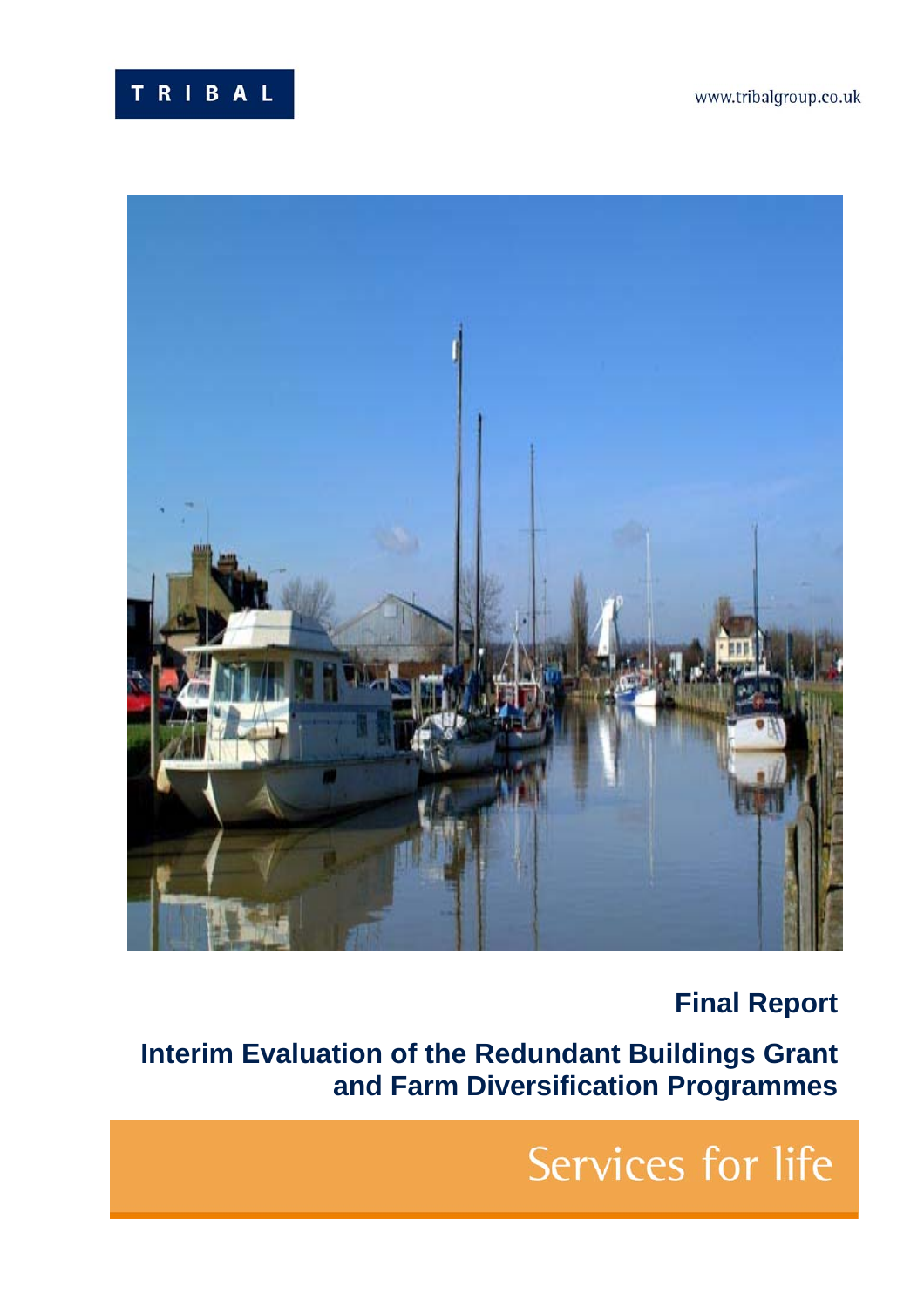

## Document control sheet

| Client              | South East England Development Agency                                                      |
|---------------------|--------------------------------------------------------------------------------------------|
| Document Title      | Interim Evaluation of the Redundant Buildings Grant and Farm<br>Diversification Programmes |
| Version             | 03                                                                                         |
| <b>Status</b>       | <b>Final Report</b>                                                                        |
| Reference           |                                                                                            |
| Author              | Rob Hetherington and Rob Weaver                                                            |
| Date                | 14 May 2007                                                                                |
| Further copies from | email: documents@tribalgroup.co.uk quoting reference and author                            |

| Quality assurance by: | <b>Peter Grant</b> |
|-----------------------|--------------------|
|-----------------------|--------------------|

| <b>Document history</b> |               |                  |                                                                                                    |
|-------------------------|---------------|------------------|----------------------------------------------------------------------------------------------------|
| Version                 | Date          | Author           | Comments                                                                                           |
| 01                      | 03 April 2007 | Rob Hetherington |                                                                                                    |
| 02                      | 05 April 2007 | Rob Hetherington | PG's review<br>amendments and JL's<br>section included.                                            |
| 03                      | 09 May 2007   | Rob Weaver       | Inserted consultation<br>process and<br>comments made by<br>client at meeting. PG<br>second review |

| <b>Contact details</b>   |                  |                              |                                                                 |
|--------------------------|------------------|------------------------------|-----------------------------------------------------------------|
| Main point of<br>contact | Telephone number | Email address                | Postal address                                                  |
| Rob Weaver               | 0121 233 2000    | Rob.weaver@tribalgroup.co.uk | 154 Great Charles<br>Street, Queensway,<br>Birmingham B3<br>3HN |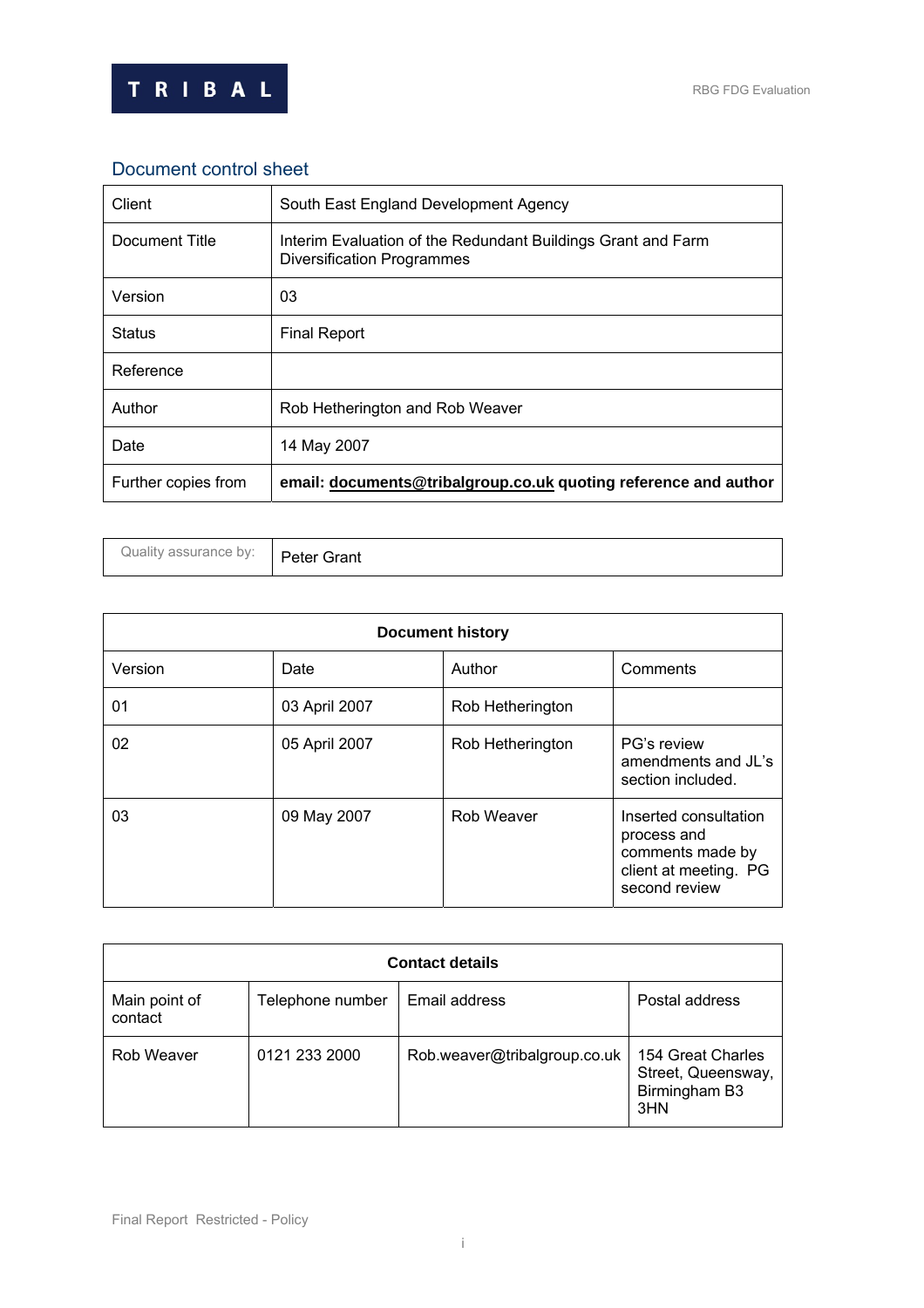

## **Contents**

| $\mathbf{1}$          |  |
|-----------------------|--|
| 1.2                   |  |
| 1.3                   |  |
| 1.4                   |  |
| 1.5                   |  |
| $\overline{2}$<br>2.1 |  |
| 2.2                   |  |
| 2.3                   |  |
| 3<br>3.1              |  |
| 3.2                   |  |
| 3.3                   |  |
| 3.4                   |  |
| 3.5                   |  |
| 3.6                   |  |
| 4                     |  |
| 4.1                   |  |
| 4.2                   |  |
| 4.3                   |  |
| 4.4                   |  |
| 5<br>5.1              |  |
| 5.2                   |  |
| 5.3                   |  |
| 6<br>6.1              |  |
| 6.2                   |  |
| 6.3                   |  |

# **Appendices**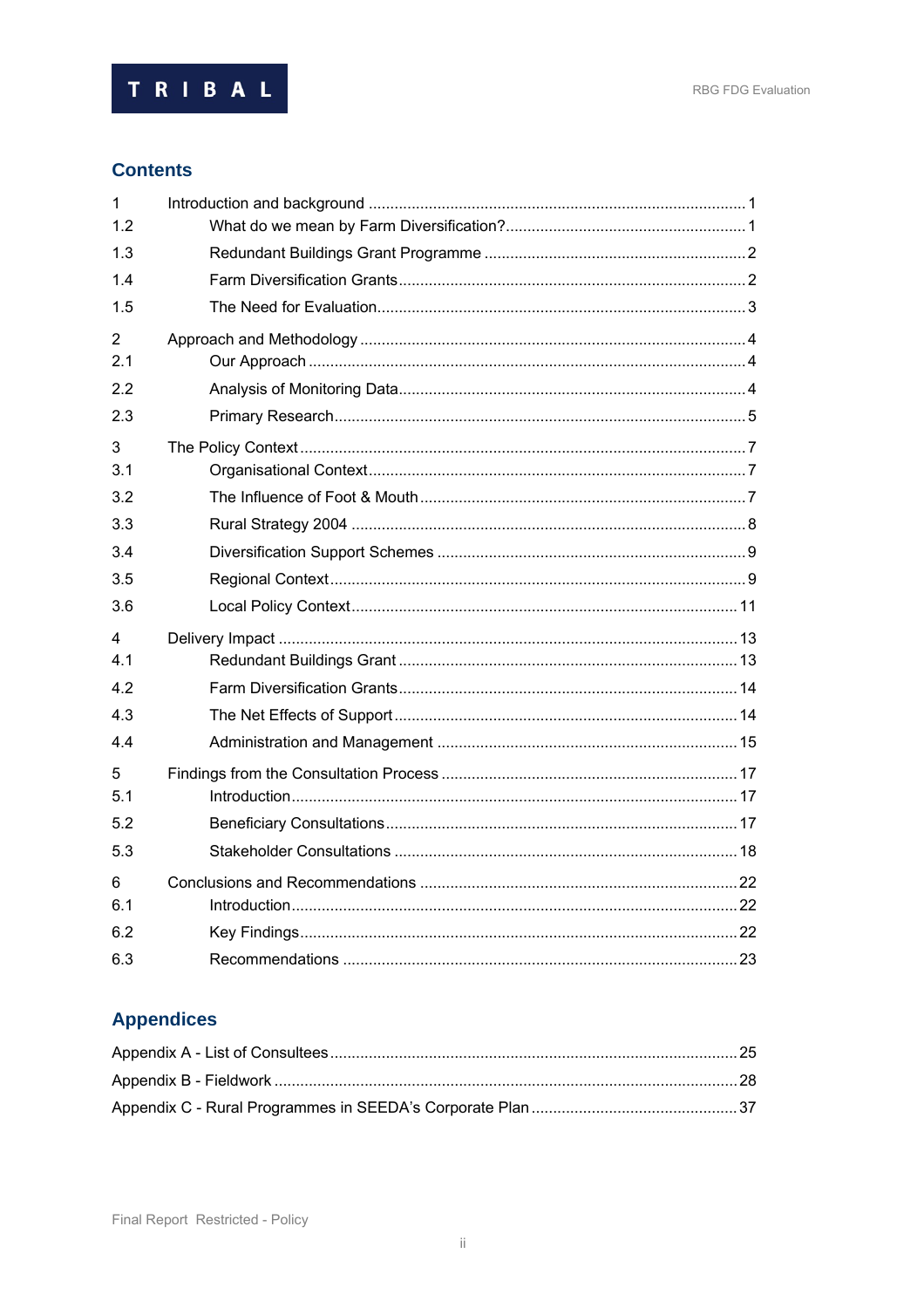## <span id="page-3-0"></span>**1 Introduction and background**

1.1.1 The South East England Development Agency (SEEDA) is the Regional Development Agency (RDA) with responsibility for England's largest region. The South East covers the counties of Berkshire, Buckinghamshire, Hampshire, the Isle of Wight, Kent, Oxfordshire, Surrey and East and West Sussex and is home to around 15% of England's population – some 8 million people. In order to deliver its statutory remit SEEDA aims to create a prosperous, dynamic and inspirational region by helping businesses compete more effectively whilst safeguarding the natural resources and cultural heritage of the region.

## **Redundant Buildings Grant**

1.1.2 The establishment of the Regional Development Agencies in 1999 brought together 11 different funding streams broadly focused on promoting regional economic development. One of the funding streams was the Redundant Building Grants (RBG) that had been managed by the Rural Development Commission (RDC). The Redundant Buildings Grant (RBG) programme provides grants of between £2.5k and £60k (capped at EU state aid  $de$ -minimise level<sup>[1](#page-3-1)</sup>) to a maximum of 25% of the project costs and currently has an annual budget of £800k.

## **Farm Diversification Grant**

- 1.1.3 Initially introduced in 2000 as a one year pilot the Farm Diversification Grant (FDG) has proved very popular and is now a core part of SEEDAs rural support arsenal. The FDG programme has a budget of £500k and is often over subscribed. It was launched with considerable publicity but not given a dedicated team or resource to manage it within SEEDA, at one point applications totalled over £4m. Whilst demand has decreased recently it is expected to increase with demise of the identical DEFRA scheme.
- 1.1.4 Over the last seven years the programme has been managed by SEEDA in tandem with a similar programme run by DEFRA which closed to new applications on the  $6<sup>th</sup>$  June although some projects may still be running, such legacy activities were transferred to the RDA in December 2006. The programme managers have since moved to other posts within SEEDA.

## **1.2 What do we mean by Farm Diversification?**

- 1.2.1 Farming is essentially a biological activity, and thus is affected by uncontrollable fluctuations in natural conditions, especially weather. Consequently, both prices and quantities of farm products sold, their associated input expenditures, and thus profits, are all subject to unpredictable variations over time. A partial solution to the problem is to combine farm enterprises so that less profitable periods for some are offset by more profitable ones for others. A classic example is growing cereals for sale or home feed and keeping beef cattle.
- 1.2.2 Nowadays, however, the concept of farm diversification extends far beyond making changes in the mix of traditional farm enterprises. Familiar examples are the creation of caravan parks, changing the use of farm buildings into self-catering holiday accommodation, adapting farmhouses for bed and breakfast, and even the creation of golf courses or recreational theme parks for tourists.

<span id="page-3-1"></span>*<sup>1</sup>* Since January 2007 the deminimis level has increased to €200, 000, approximately £120,000.

Final Report Restricted - Policy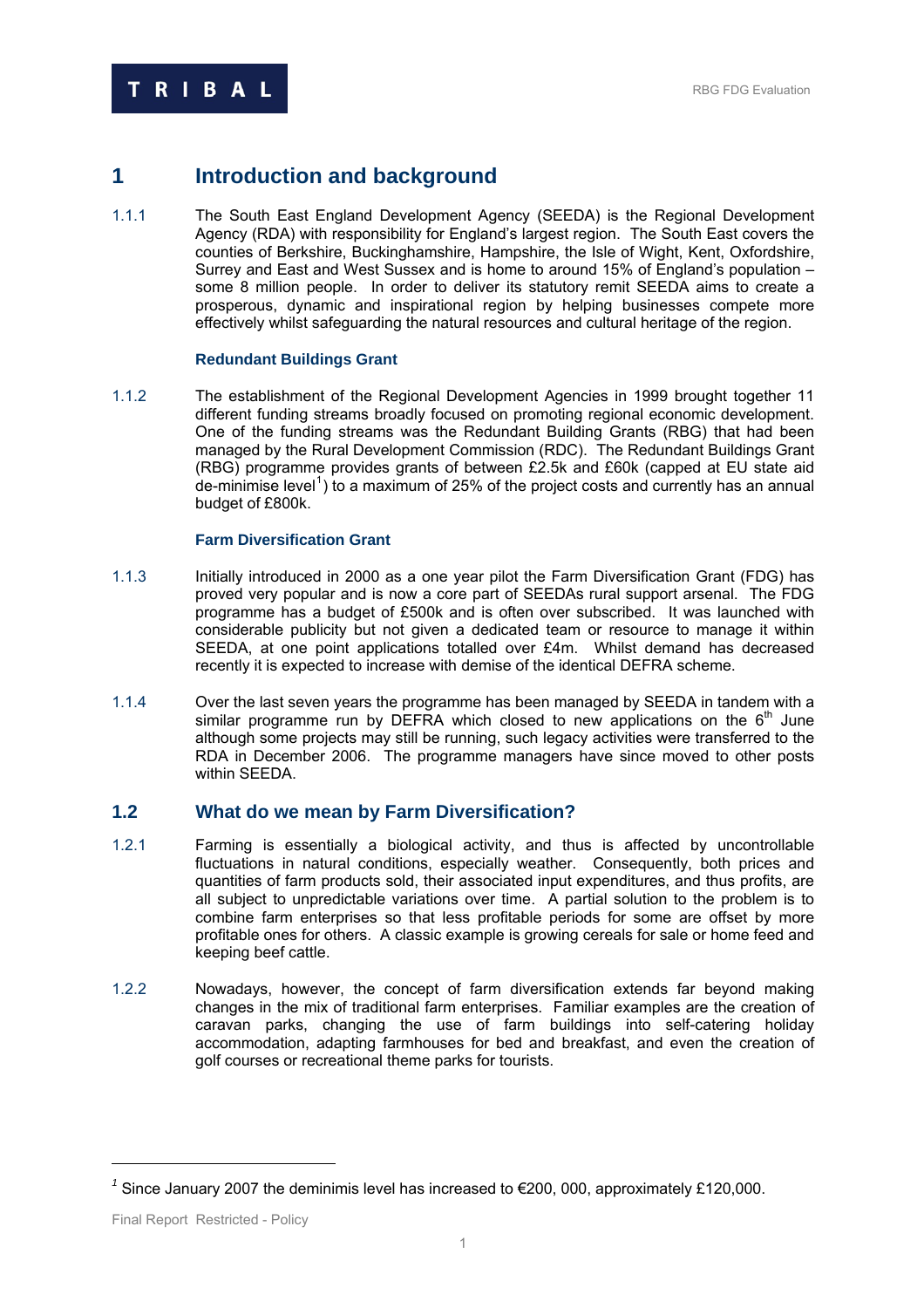## <span id="page-4-0"></span>**1.3 Redundant Buildings Grant**

- 1.3.1 The general principles of the RBG have not changed substantially since the programme was originally introduced by the RDC in 1982. Initially grants were restricted to 27 Rural Development Areas with the aim of promoting commercial activity into the areas by bring redundant buildings back into use. Definitions and eligibility and permitted uses were much the same as the current SEEDA programme with the exception of tourism and leisure. Support for tourism and leisure amenities was only introduced in 1987. Although overnight accommodation was, at that time, included amongst eligible activities it was soon withdrawn due to volumes of applications and concerns over the verification of job creation. Intervention rates have always been capped at 25% (under RDC administration the average intervention was 22%) and consequently the programme is associated with high leverage and good value for money
- 1.3.2 SEEDA's Rural Redundant Building Fund is small grant programme targeted bringing unused or unusable buildings into productive use. The fund is geographically targeted at the rural regeneration areas where there is a need to provide additional business and employment opportunities. There are no restrictions on the types of buildings that are eligible as long as they are used as a business premises after conversion and almost any type of business use is acceptable that supports new business or job creation, including tourism accommodation. Eligibility restrictions that apply include:
	- Grant applicants should have an eligible interest in the property, either as owneroccupiers, landlords, or tenants with a minimum 5 year unexpired lease.
	- **■** Although grants of up to [2](#page-4-1)5% of eligible costs<sup>2</sup> are allowed, the total level of public sector support cannot exceed 50%.
	- All grants are subject to a clawback provision  $-$  on a decreasing scale  $-$  if the building is sold within 5 years. To enforce this provision all projects are subject to annual monitoring visits for a five year period.
- 1.3.3 Grants are discretionary and are subject to RDA Single Programme Appraisal Guidance procedures including financial checks for all projects. Applications can be made to SEEDA at ay time with no specific call for bids although projects must a have all regulatory consents before an application is made.
- 1.3.4 Project support and administration is done within SEEDA and appraisal functions are contracted out.

## **1.4 Farm Diversification Grants**

- 1.4.1 The FDG Scheme is similar to the RBG in its structure: it is a discretionary grant regime for the conversion of unused buildings or those which are unusable for their desired occupation. Grants range from £2½k to £60k and cannot exceed 25% of the eligible costs.
- 1.4.2 There is, however, an important difference between the two schemes. The key objective of the RBG is to generate buildings which can be used for an economically productive purpose bringing job and business opportunities into the deprived rural areas with the benefits of diversifying local rural economies. The FDG programme focuses on supporting farmers to remain farmers. By supporting the conversion of redundant agricultural buildings in order that they can be used for other economic purposes an additional income source is secured for the farm. A secondary benefit of the scheme is to bring employment opportunities to the local rural economies.

<span id="page-4-1"></span> $2$  Eligible costs exclude purchase costs, new build and internal fit out and cannot be retrospective.

Final Report Restricted - Policy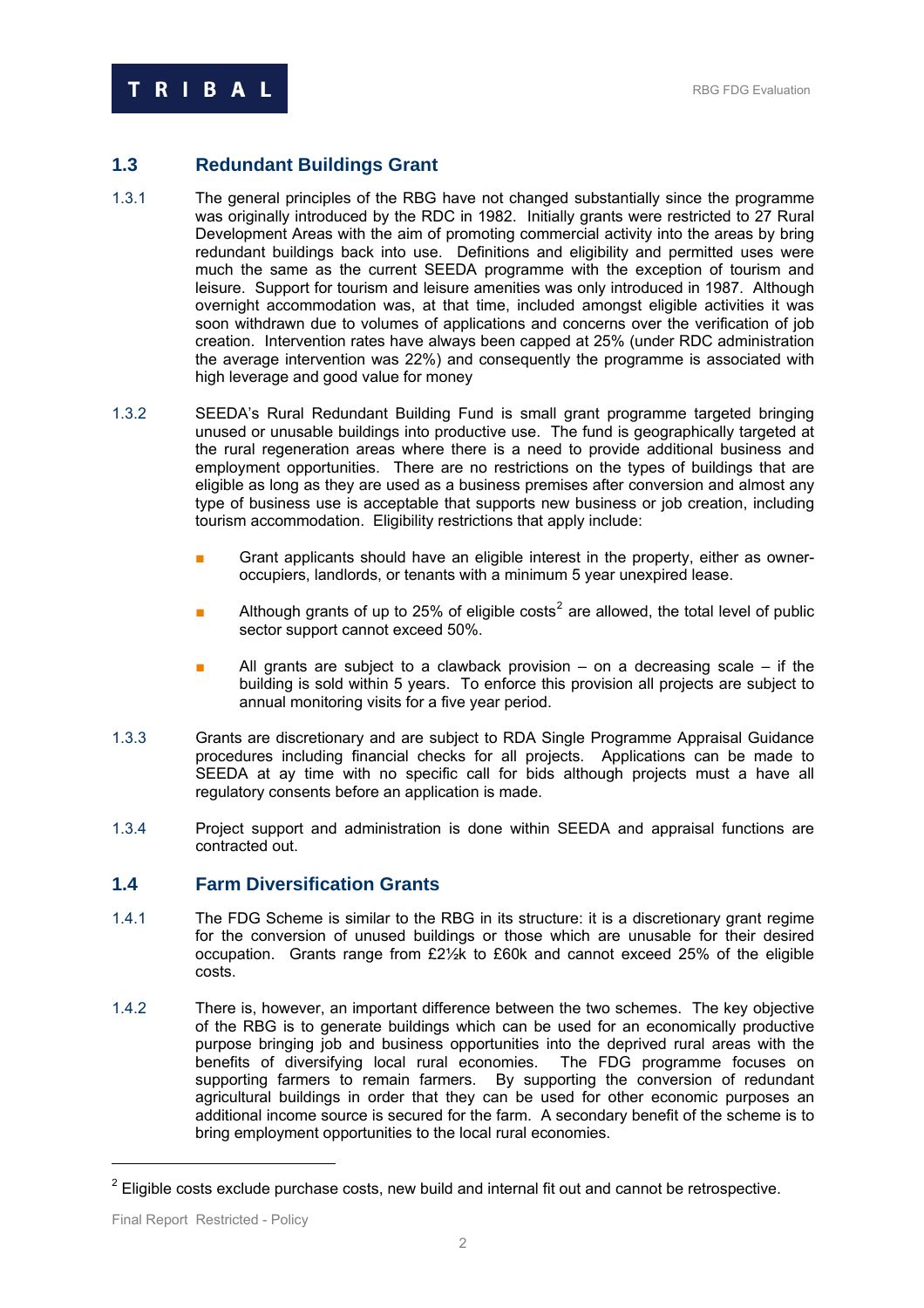<span id="page-5-0"></span>

1.4.3 Consequently, eligibility is restricted to farmers who have a registered holding number and an additional clawback provision is included such that grant recipients must continue farming for 5 years after the financial completion of the grant. Although direct farm related activities are not eligible for the FDG programmes, uses that extend the farmers' value chain are allowed. Such activities include processing and preparation of foods and farm based retailing and wholesaling.

## **1.5 The Need for Evaluation**

- 1.5.1 SEEDA has recently launched an updated Regional Economic Strategy and is developing an implementation framework. As part of this implementation framework SEEDA is reviewing the most appropriate level at which programmes may be managed and delivered (i.e. regional, sub-regional or local). Together with the advent of the DEFRA scheme this provides an appropriate time for reflection on the current programmes and to introduce any changes that may be necessary. The focus of this evaluation has been on providing robust, viable options for the future that reflect the updated RES (particularly objectives around sustainability) and fit the Regional Planning Guidance (Regional Spatial Strategy) whilst recognising the strengths and successes of the current programmes.
- 1.5.2 Tribal Consulting were appointed to undertake an evaluation based on a review of the monitoring information collected by SEEDA, a series of discussions with key stakeholders and a review of a number of sample projects from across the programme.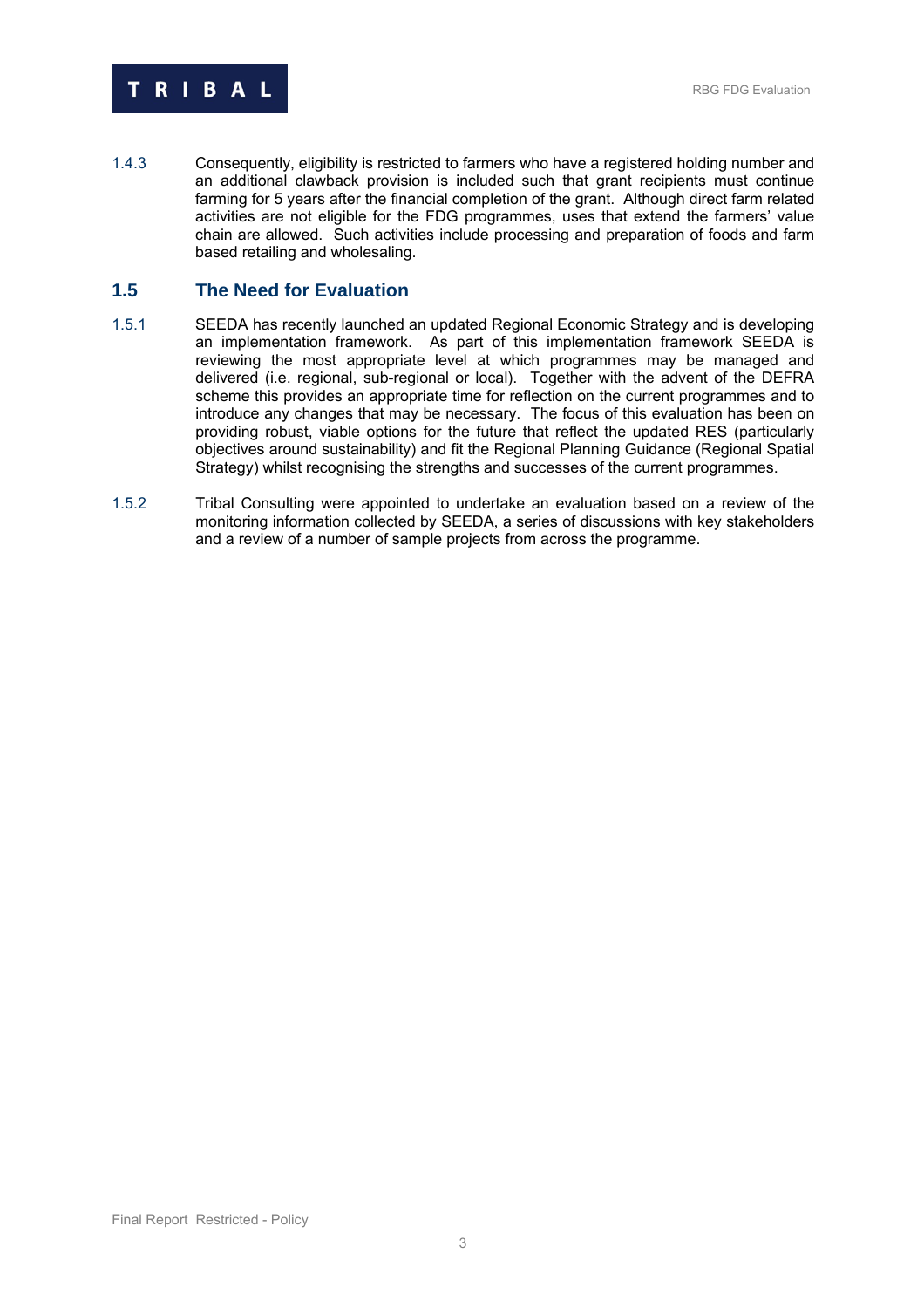# <span id="page-6-0"></span>**2 Approach and Methodology**

## **2.1 Our Approach**

- 2.1.1 Our approach to this evaluation used a combination of primary and secondary research methods in order to test whether the interventions were consistent with organizational objectives and whether the outputs were in line with agreed targets. We also assessed whether outcomes are being achieved in the most efficient and effective way, with sustainable impacts and a reasonable likelihood of a continued flow of benefits in the long term. Three key strands of activity were undertaken: a brief review of key documentation (the Regional Economic Strategy, Regional Spatial Strategy and RBG/FDG publicity material); an analysis of the monitoring data collected by SEEDA and the collection and interpretation of primary evidence from key stakeholders and projects.
- 2.1.2 Our overall approach is summarised in Figure 2.1

## **Figure 2.1**



## **2.2 Analysis of Monitoring Data**

2.2.1 After meeting with the project team at SEEDA we undertook an analysis of the monitoring data they had complied. Overall this data provided a rich source of information: giving the key financial inputs and tasking framework outputs for each approved project. However, two key elements to the monitoring data were not available.

## **Resource Commitment**

There is not a detailed breakdown of the full resource commitment made by SEEDA in terms of staff time across all the functions involved in the programme. Whilst we are sure some of this information could be identified, and would give a better representation of the total resource cost of the programme, it is not as easily attributed to different projects. This means our conclusions on project efficiency are based solely on the grant allocations and not total resource inputs. Availability of this information would have helped us to understand the efficiency of the programme a little better.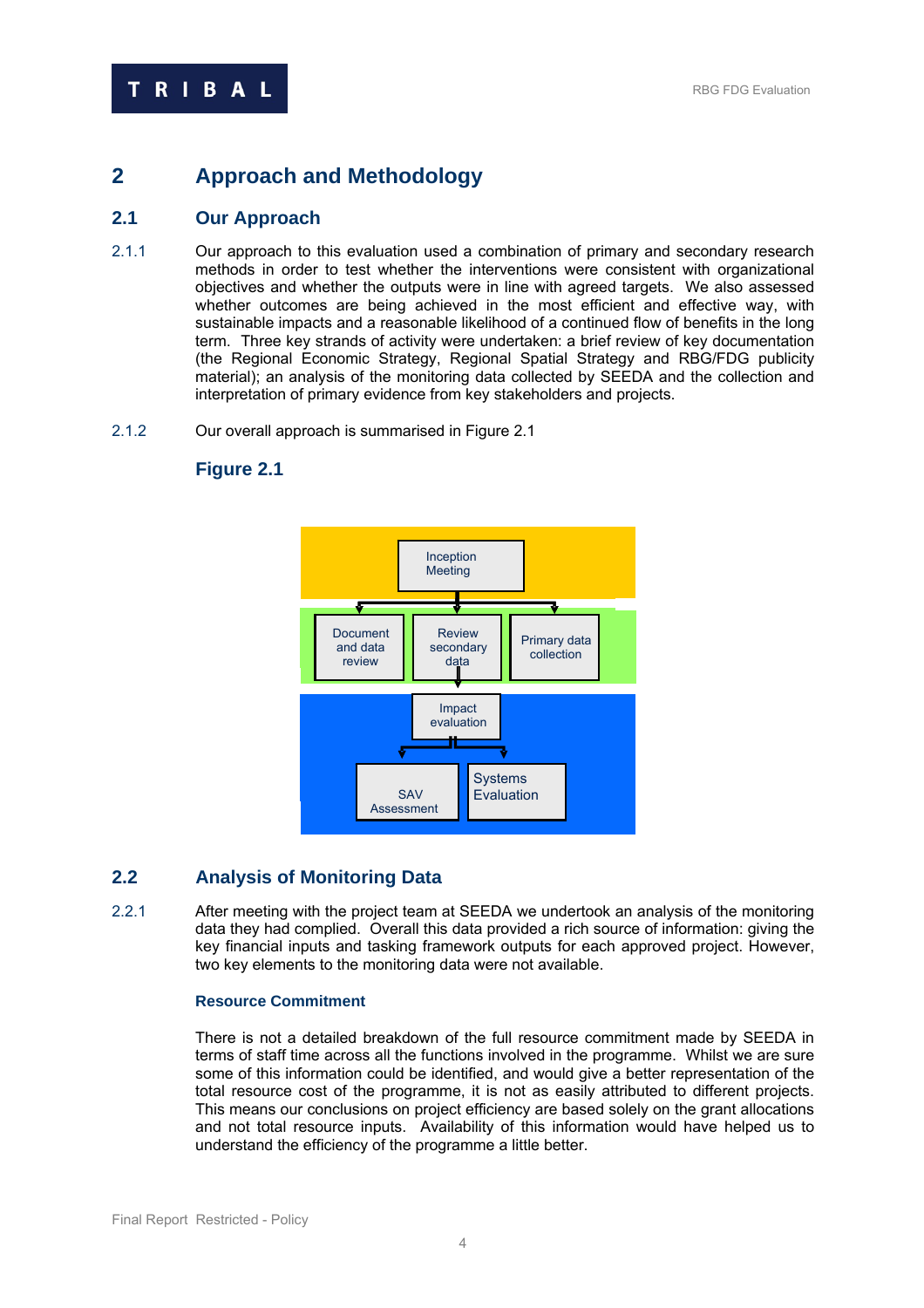<span id="page-7-0"></span>

### **Unsuccessful Applicants**

- 2.2.2 Monitoring data was not available on unsuccessful applicants. Whilst there was a rich source of information for projects that received grant support there was no information on those that enquired and did not proceed to full application or those that applied and were rejected – and this extend to the basic question of how many applications had been made. There are two important questions that such data would have helped answer:
	- The first is a simple resource allocation issue how much effort is expanded in supporting and appraising applications that are unsuccessful.
	- The second question relates to understanding why projects are rejected  $-$  is some common misunderstanding or a resource ceiling or is a more fundamental failure of applicants to understand and respond to business needs.
- 2.2.3 Whilst the first set of issues would help improve the design and promotion of the programmes, the second set would give more valuable information on identifying the type of support that applicants may really need.

## **The Single Programme**

- 2.2.4 Since the FDG programme was developed from an initial pilot designed by SEEDA the monitoring information was analysed as a single set. For the RBG programme the data was interrogated as single unit but also in two blocks:
	- those projects that were over 5 years old and were closed to ongoing monitoring, referred to in this report as 'closed projects';
	- those that were approved less than five years ago, referred to as 'open projects'.
- 2.2.5 The timing of this transition coincides with the introduction of the RDA Single Programme. Prior to 2002 the RBG programme was administered in the form in which it was transferred from the RDC. The introduction of the single pot allowed the RDA to integrate the application and appraisal process and introduce a greater strategic alignment.

#### **Application Charges**

2.2.6 We also note that there is a nominal application charge (£25 for grants under £15,000 and £50 for those above £15,000). There appears to be no transparency in terms of what happens to the nominal amount of income raised from the application charge. The level of the charge is such that is too small to create a disincentive to the more speculative applicants nor is it used as a contribution towards additional resource to administer the grant scheme

## **2.3 Primary Research**

2.3.1 In carrying out our research we employed both quantitative and qualitative research methods.

## **Questionnaires**

2.3.2 Our review of projects was focused mainly on quantitative impacts that would allow us to estimate the net impact of the programmes. To do this we used semi-structured questionnaires which asked a set of standard questions but allowed flexibility to fit the respondent's circumstances. An assessment of the overall impact was made by summing the individual elements of each respondent. In order to complete the evaluation framework and to describe the efficiency and effectiveness of the intervention the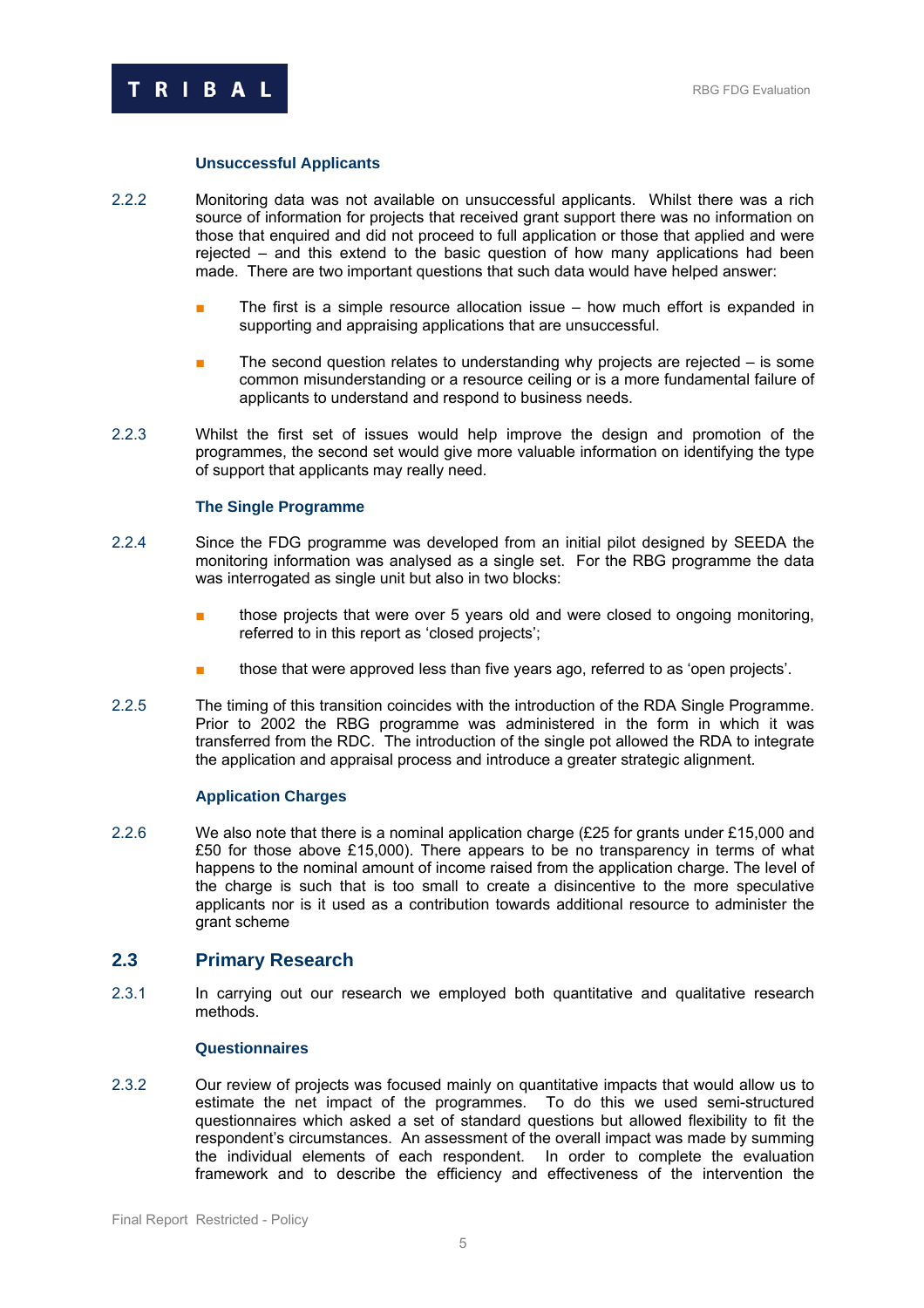

questionnaires also included elements aimed at assessing more subjective and less readily measured effects such as views on the administration and the strategic context of the project.

## **Interviews**

2.3.3 The second element of our primary research was limited number of face to face discussions with key stakeholders in the programme. This element of the research again employed a semi-structured questionnaire but this time focused on qualitative interpretation of the strategic rationale of the interventions. We gave particular attention to the extent to which they addressed a clear need in the local economies whilst contributing to the strategic objectives of the region.

## **Key Finding**

1. Whilst SEEDAs monitoring data and approach to output verification is generally good, it could be improved by collecting some basic information on unsuccessful applications.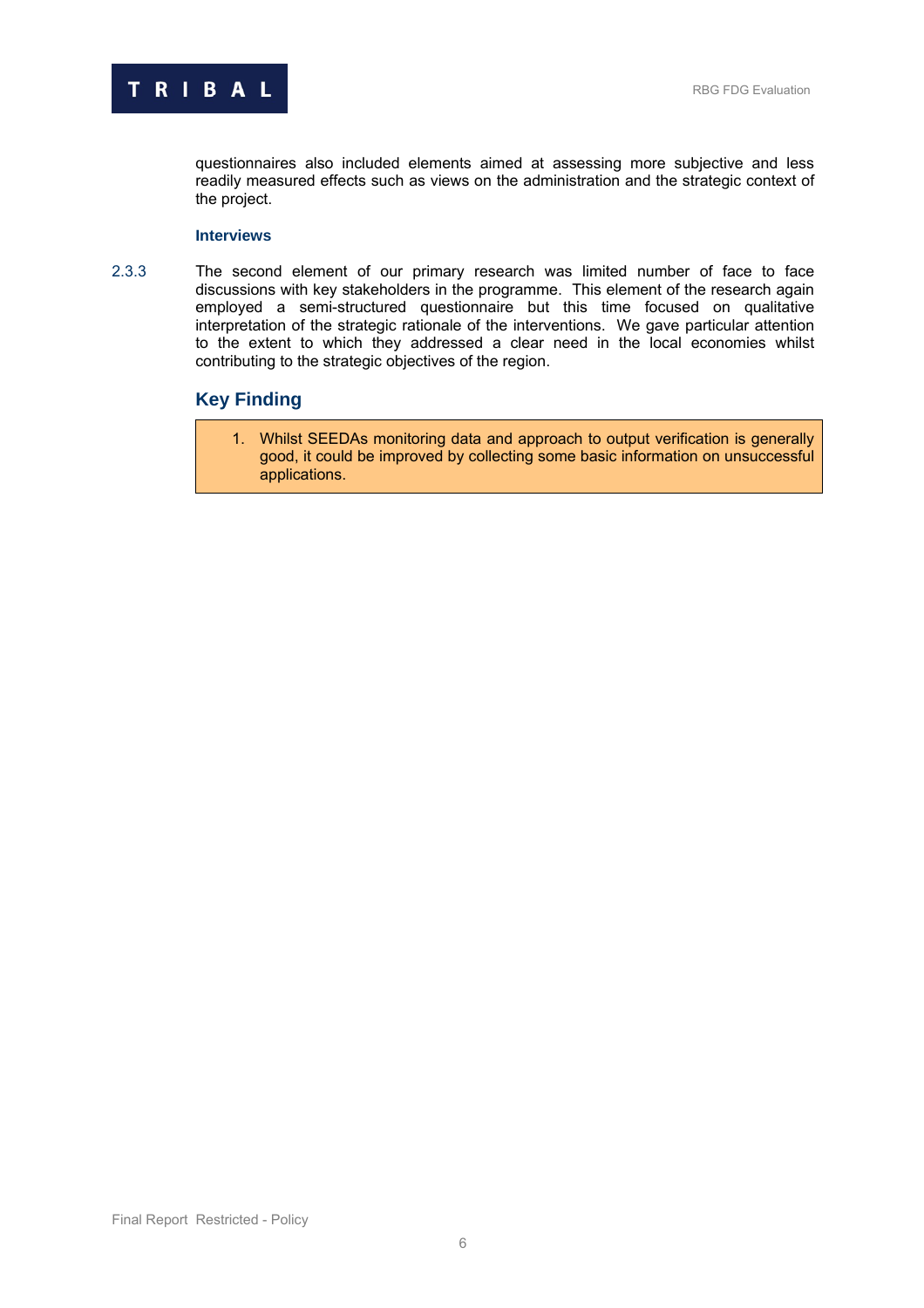## <span id="page-9-0"></span>**3 The Policy Context**

## **3.1 Organisational Context**

- 3.1.1 Historically, business activities in rural areas have being dominated by land based industries such as farming, horticulture, rural crafts and tourism. However, the employment patterns in rural areas are now much closer to national norms. Improved transport linkages and the proliferation of ICT have allowed a greater range of industries to locate in the rural areas. Whilst some of this has been associated with lifestyle aspirations a good deal has reflected the solid business advantages of rural location. Two key barriers to growth of rural businesses tend to be cited: the availability of skilled workers and premises.
- 3.1.2 Until the introduction of RDAs in 1999 support to economic development was the responsibility of the Rural Development Commission. Initially established in 1909 the RDC had a broad remit to advise on and support the economies of the rural areas. In 1999 the functions of the RDC were transferred to the newly formed RDAs.
- 3.1.3 The organisational context for rural policy continued to change after the creation of the RDAs. In 2001 the Ministry of Agriculture Fisheries and Food was merged with the environment functions of the then Department of Environment, Transport and the Regions to for the new Department for Environment, Food and Rural Affairs (DEFRA).
- 3.1.4 The establishment of DEFRA was a major feature of the implementation of the 2000 Rural White Paper<sup>[3](#page-9-1)</sup> and represented a drive towards more integrated support for rural development. Five core themes central to rural policy emerged out of the White Paper:
	- Continued focus on modernising service delivery and developing facilities and services in recognition of the continuing difficulty of providing and accessing key services in rural areas;
	- **Emphasis on the role of economies and employment, particularly the need to assist** agricultural business to become more competitive;
	- The need to preserve rural landscapes, wildlife and biodiversity;
	- Acknowledgement of the role of communities in shaping their own future and responding to the needs of rural areas and their economies;
	- Recognition that the countryside should remain open and accessible for appropriate, sustainable recreation and tourism.
- 3.1.5 Reflecting the increasing emphasis given to environmental sustainability, DEFRA was given the responsibility for coordinating the UK's sustainable development strategy. This brought about a greater degree of balance in the Department's economic development, environmental and social inclusion activities.

## **3.2 The Influence of Foot & Mouth**

3.2.1 The outbreak of Foot and Mouth Disease (FMD) in 2001 was a national crisis which required and immediate response but also prompted a deeper, longer term, review of rural

<span id="page-9-1"></span><sup>3</sup> DETR and MAFF (2000) *'Our Countryside: the Future'* - Rural White Paper, London.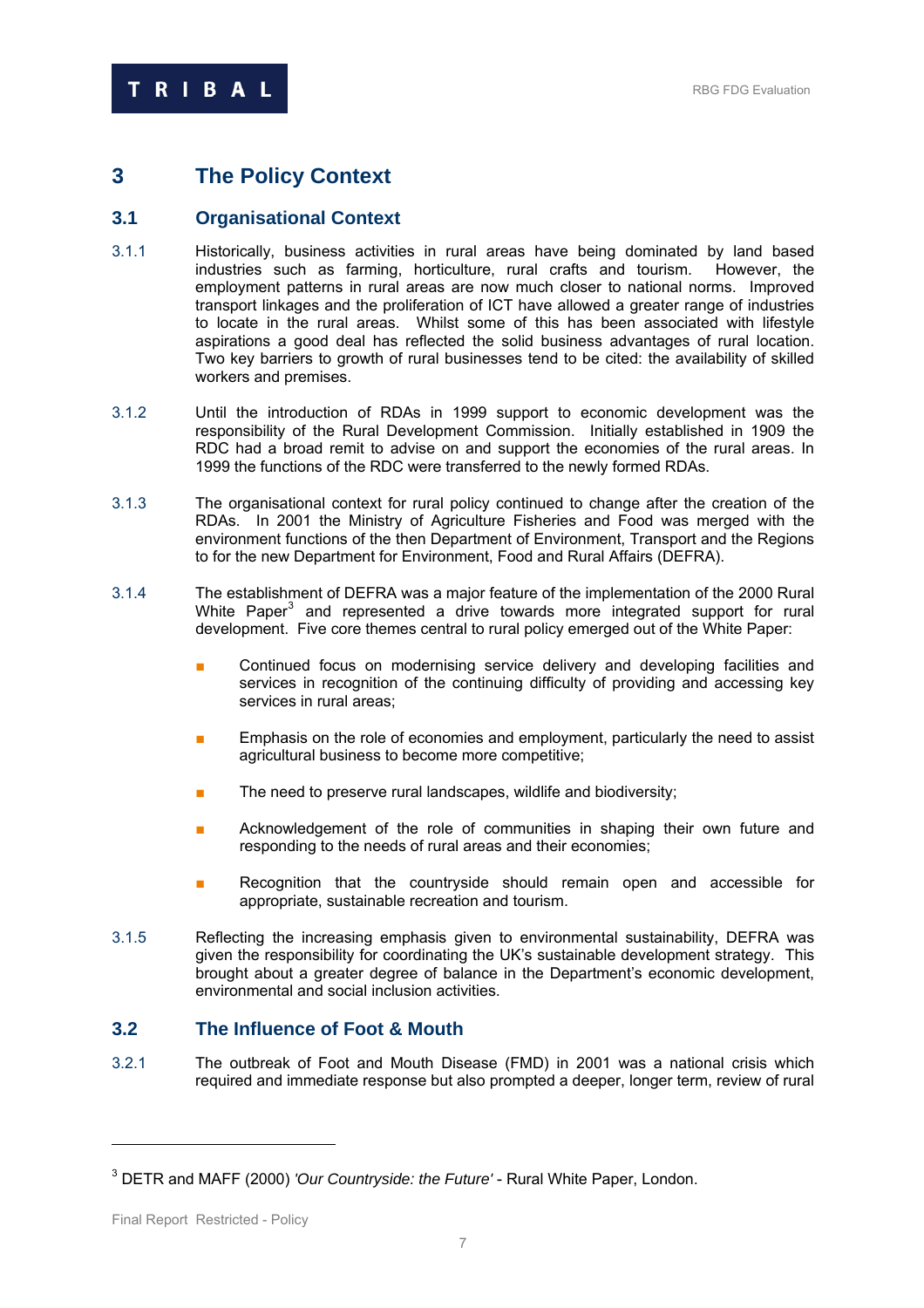<span id="page-10-0"></span>

development. Although the impacts of the outbreak were felt most acutely in the rural areas it did highlight the interdependence between urban and rural areas.

- 3.2.2 The central plank of the government's response to the FMD outbreak was to ask the RDAs to lead on the development and implementation of support plans in the affected regions. At the same time it established a Policy Commission on Farming and Food<sup>[4](#page-10-1)</sup> (the Haskins review) to provide a more strategic review on the future requirements for policy support in rural areas. Recognising that the FMD crisis had highlighted a range of challenges and contextual failings in the rural areas the review identified priorities for the development of a competitive, diverse and sustainable food and farming sector. The report concluded that to support should be concentrated in three areas:
	- Increasing efficiency in the agricultural sector;
	- Adding value on local food chains; and
	- Diversifying into non-food crops and tourism.

## **3.3 Rural Strategy 2004**

- 3.3.1 The changing organisational context and the fallout from FMD were brought together in the Government's 2004 Rural Strategy. The Strategy was in part a response to Lord Haskins view that rural policy and rural delivery should be separate, and to achieve this requires a fundamental restructuring of the current national, regional and sub-regional delivery framework. The Strategy sets out key tasks for rural policy, these are:
	- Devolution of mandate for delivery from DEFRA to the regions via Government offices;
	- A 'sub-contracting' of DEFRA's PSA responsibilities to deliver social and economic regeneration in rural areas to RDAs and inclusion of relevant Countryside Agency and ERDP funds within the Single Pot;
	- The removal of the Countryside Agency's delivery function; and
	- Enhanced responsibility for rural service delivery placed on Government Offices and a strong steer towards the creation of regional and sub-regional delivery partnerships.
- *3.3.2* The Rural Strategy 2004 has a focus on delivering

'services in a more streamlined, customer-focused way by a smaller number of *organisations with clearer, and therefore more accountable, roles working in partnership within an overarching sustainable development framework.'* 

3.3.3 The Rural Strategy is focussed on better partnerships at a local level and makes specific reference to a drive to bring through partnerships, including as Market Town Partnerships, together at a local level as a way of provide the best mechanisms to devolve delivery closer to rural communities. The Strategy makes explicit reference to a policy push about all stakeholders playing a role in providing public services in rural areas. It fully supports local volunteers, social capital and the voluntary and community sector to provide services in rural areas.

<span id="page-10-1"></span><sup>4</sup> Policy Commission on the Future of Farming and Food (2002) *Farming and Food: a Sustainable Future*, Cabinet Office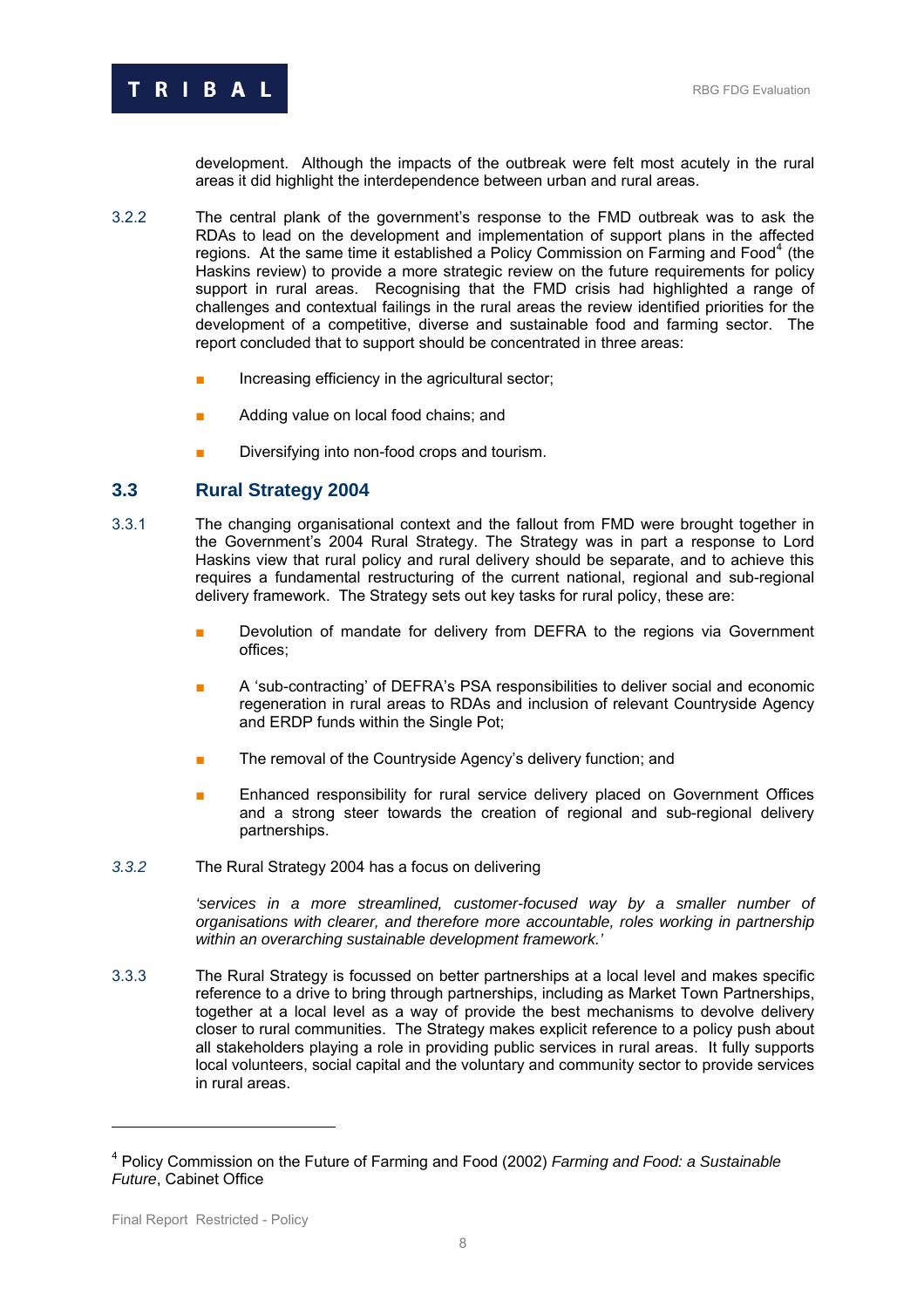## <span id="page-11-0"></span>**3.4 Diversification Support Schemes**

- 3.4.1 The scope of this evaluation may be limited to the Rural Buildings and Farm Diversification Grants administered by SEEDA. Nonetheless it is useful to assess the context in which 'diversification' operates nationally.
- 3.4.2 One of the most significant reviews of diversification was the DEFRA-commissioned research into the effects of public funding on farmers' attitudes to farm diversification<sup>[5](#page-11-1)</sup> Some of the more significant findings from the research carried out across England included the following:
	- Grant aid is found to be important in facilitating the launch of a diversified enterprise for applicants who have already made the decision to diversify, particularly through the reduction in business risk. (In the literature review), for example, it was pointed out that MAFF's own policy evaluations of the Farm Diversification Grant Scheme suggested that 'the majority of farmers would have diversified without its aid')
	- Overall, there is no conclusive evidence that public funding supports more innovative forms of diversification, and it is possible that the 'best value' constraints of public funding, and the need for financial probity, could militate against innovation. However, farm diversification itself remains a relatively innovative response to the challenge of restructuring in the agricultural sector
	- There was no significant difference in failure rates between publicly funded and other enterprises, but grant aid can mean 'the difference between doing something and doing it really well'.
	- There was no consensus on the issue of targeting, except that many felt targeting already happened, either directly or indirectly.

## **3.5 Regional Context**

## **Priorities for the Rural South East**

- 3.5.1 The RES identifies a number of priorities and specific results for rural SE:
	- *Invest in the economic viability of villages and market towns across the rural SE* this will strengthen the position of market towns as hubs for rural enterprise and training;
	- **Exploit the potential of the knowledge economy for new business creation and** *development; and stimulate the take-up and effective use of Broadband* – helping to increase the formation of new businesses in rural area and improving access to high quality infrastructure;
	- Assist the food and farming sectors to adapt to new regulations, enabling them to *develop new skills and to capitalise on opportunities for new products and processes resulting from CAP reform and new technology, while enhancing the natural resources on which they rely* – thus improving the viability of the food and farming sector.

<span id="page-11-1"></span><sup>5</sup> Turner el al, University of Exeter (2006)*'The Effects of Public Funding on Farmers' Attitudes to Farm Diversification'* DeFRA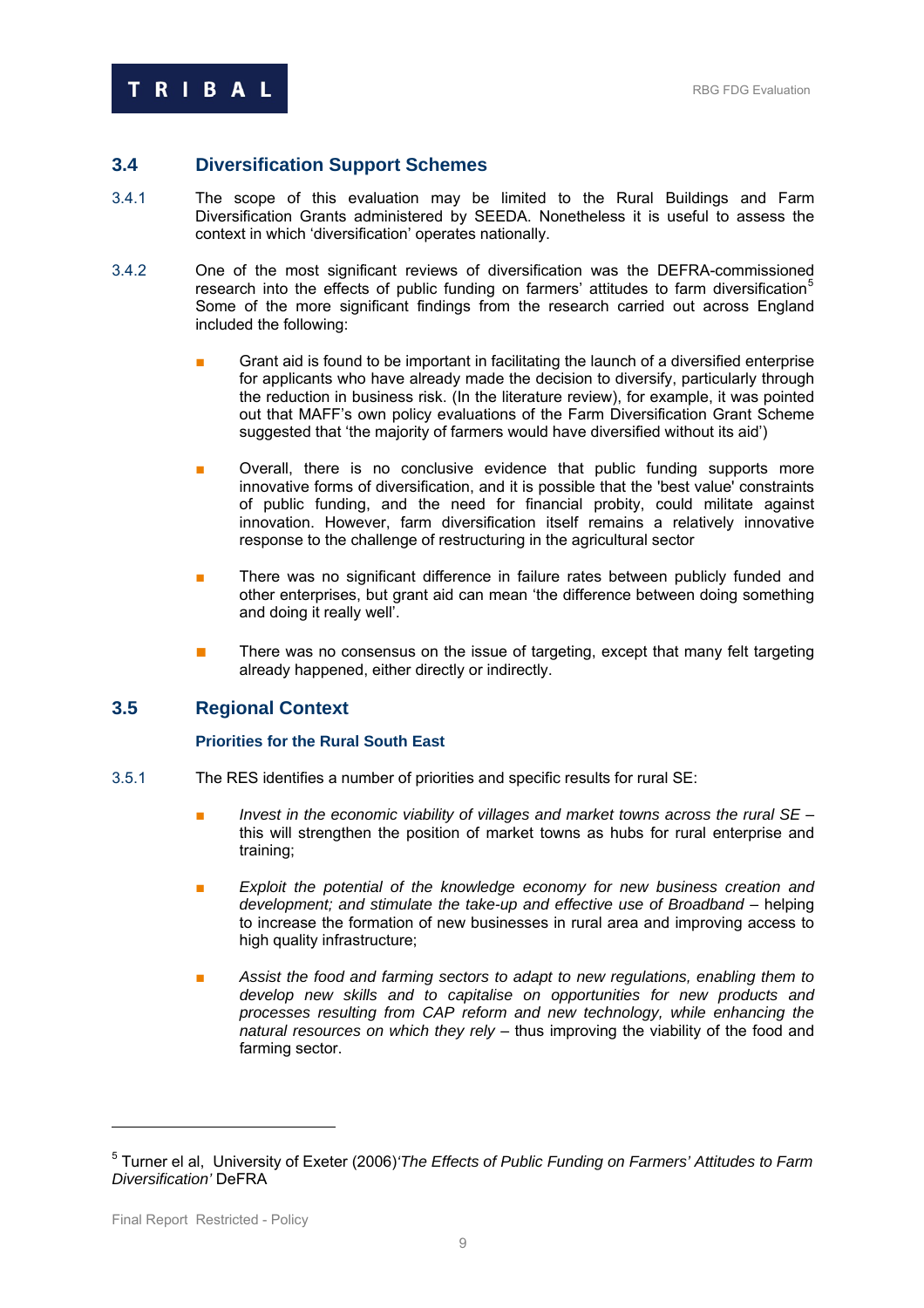

## **Key Actions for Rural Areas**

3.5.2 The RES sets out a number of key actions for the rural areas in the SE consistent with the key themes in the strategy. These are:

#### *Enterprise*

- Stimulate enterprise and nurture new and existing businesses;
- Support locally focussed community-based businesses and businesses that make use of the natural environment and heritage assets or that use environmental technologies;
- Recognise the importance of micro-businesses and home-based businesses and the major contribution made from the voluntary sector and the potential for social enterprise;
- Exploit the potential for real premium products through added value; develop and adopt good quality standards; become closer to markets and make best use of opportunities in London and other urban and rural markets;
- Ensure businesses have access to a good advisory infrastructure that will maintain the breadth and competitiveness of business activities in rural area e.g. use of IT.

#### *Innovation and Creativity*

- Develop new models for collaboration of service delivery in rural communities;
- Build on existing and develop models of good practice and create new opportunities in the land-based sector;
- Explore and support the potential for new crops for industry;

#### *Skills*

- Ensure that an understanding of how the countryside works, rural skills and potential careers in land-based industries feature in school curriculum development;
- Ensure that food and farming sectors develop skills to cope with new regulations and the development of new product and processes, so land-based businesses remain viable and profitable;
- Ensure that the traditional and craft skills which underpin the management of heritage assets and landscape are maintained;
- Maintain the skills that are needed to provide services in rural communities.

#### *Employment*

- Promote the power of culture to engage hard to reach learners is development;
- Champion engagement in cultural and sporting activities that support the acquisition of transferable skills in a range of business sectors;
- **■** Promote the role of taking part in sports and cultural activity and its impact on physical and mental health and improved productivity in the workplace;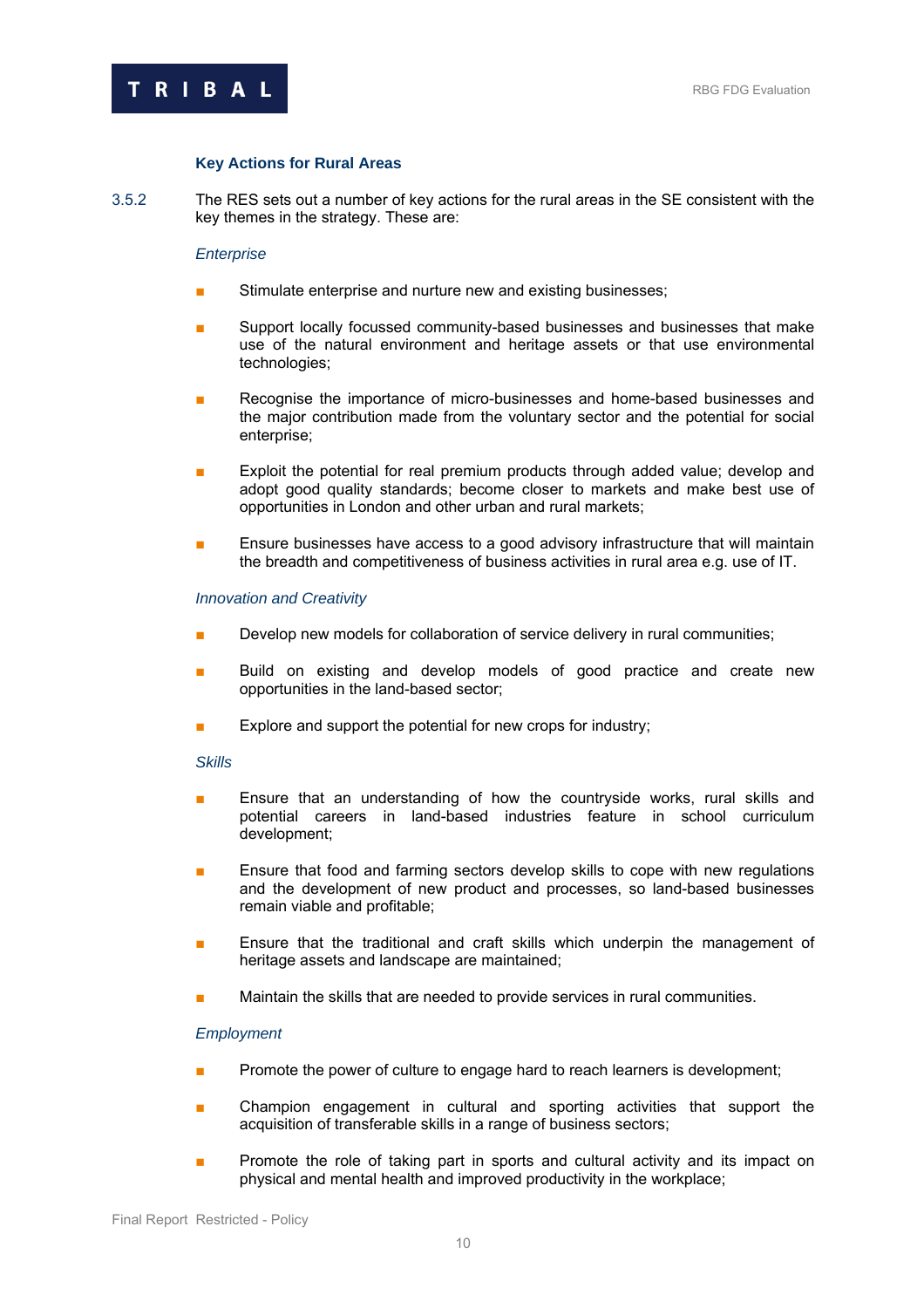<span id="page-13-0"></span>

Enhance the employment and productivity dividend from cultural volunteering.

*Sustainable Prosperity* 

- Support the recognition of culture and diversity as a key driver for sustainable prosperity through economic inclusion;
- Contribute to the include of culture as a key indicator in the Quality of Life measure;
- Work in partnership to deliver an inspirational Olympic Games;
- **■** Develop a planning framework for cultural provision in new and expanding communities.
- 3.5.3 A summary of the rural programmes included in SEEDA's Corporate Plan appears in Appendix C.

## **3.6 Local Policy Context**

- 3.6.1 It is not just at the national level that the organisational context has changed. The introduction of Local Strategic Partnerships (LSPs) has given greater weight to community and business engagement in determining local priorities. This has been strengthened by the introduction of Local Area Agreements (LAAs).
- 3.6.2 At the moment just over £500m of funding streams go through LAAs nationally. The proposals in the White Paper will take this up to £4.7 billion. This almost ten-fold increase will test the degree of joined-up working within local authorities the robustness of governance structures, and in some areas compensate the immaturity of LSP infrastructure.
- 3.[6](#page-13-1).3 The DCLG issued its Local Government White Paper<sup>6</sup> in 2006 which aims to build a new settlement between central government, local government and citizens.
- 3.6.4 The paper aims to bring more freedoms and powers for local government and local people to shape their own communities. It radically reduces national targets whilst strengthening local accountability, putting in place new measures to ensure local services are more focused and responsive to local needs.
- 3.6.5 The White Paper proposes to place a new duty on local authorities and named partners (predominantly statutory bodies in a local area) to co-operate with each other in order to agree LAA targets which further underlines this style of partnership working and the need for appropriate for a to facilitate it.
- 3.6.6 Key to the principles and recommendations of the White Paper is the role of local government as a strategic leader and place shaper. There will now be a duty upon upper tier and unitary councils to prepare LAA's in the development of a new statutory framework. This may well reinforce there role in economic development (the fourth block of the current LAA structure). However, the white paper does suggest that there will be a new model of LAA's introduced to develop and strengthen partnership working and will encompass more area based funding around four key themes. The government will also work with councils to further develop Multi Area Agreements to support effective collaboration at the city region level, and which need not only apply to large cities

<span id="page-13-1"></span><sup>6</sup> DCLG (2006) *Strong and Prosperous Communities- The Local Government White Paper*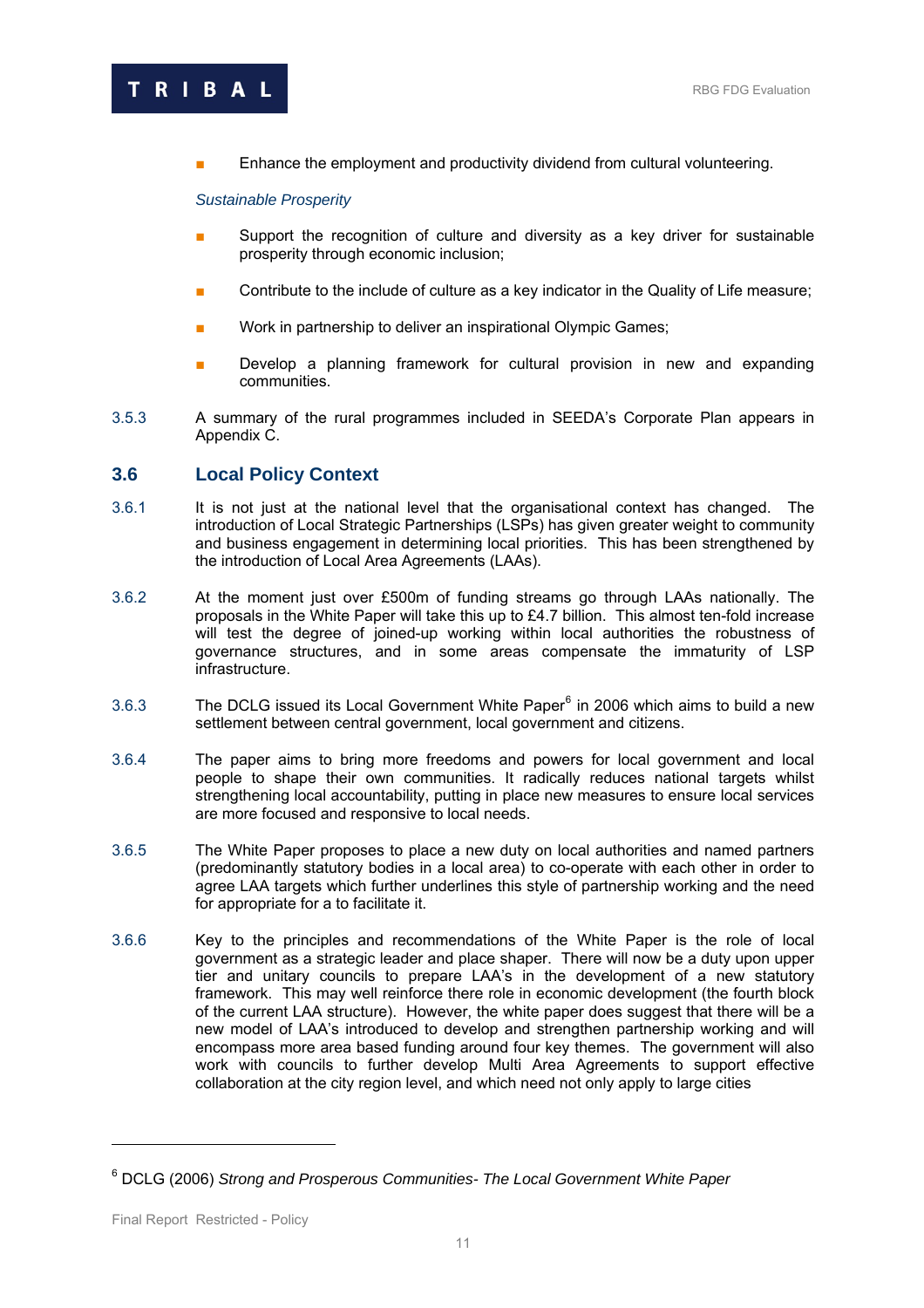## **Key Findings**

- 2. The strategic and organisational context for rural policy has undergone significant fluctuation since 2000. It is only now beginning to settle into a consistent set of priorities and delivery mechanism. Whilst developing their implementation plan SEEDA needs to be mindful any new schemes put in place by DeFRA as a successor to their RBG programme and the DTi's push for the de-proliferation of business support.
- 3. When the FDG programme was introduced in 2000 it predated much of the current national thinking on the needs of rural areas and the importance of farm diversification providing a specific response to the needs of farmers in the South East. The continuation of the programme needs to be set firmly within the current national policy context.
- 4. Having predated current rural policy there is a danger that SEEDAs approach to rural development has focused on regional issues and has not made robust links with DeFRA and the national agenda.
- *5.* Although the introduction of FDG and RBG sit neatly within the current policy context there appears to be little quantitative evidence of any market failure or social need that the programmes are responding to. Consequently it is not possible to comment on the appropriate scale and extent of the interventions.
- 6. Although the national policy context for rural development has settled down the Local Government White Paper introduced some uncertainties over the likely future roles and functions of Local Authorities. It is unlikely that any significant clarity over the regional / local debate will be given by central government until the next Comprehensive Spending Review (2007).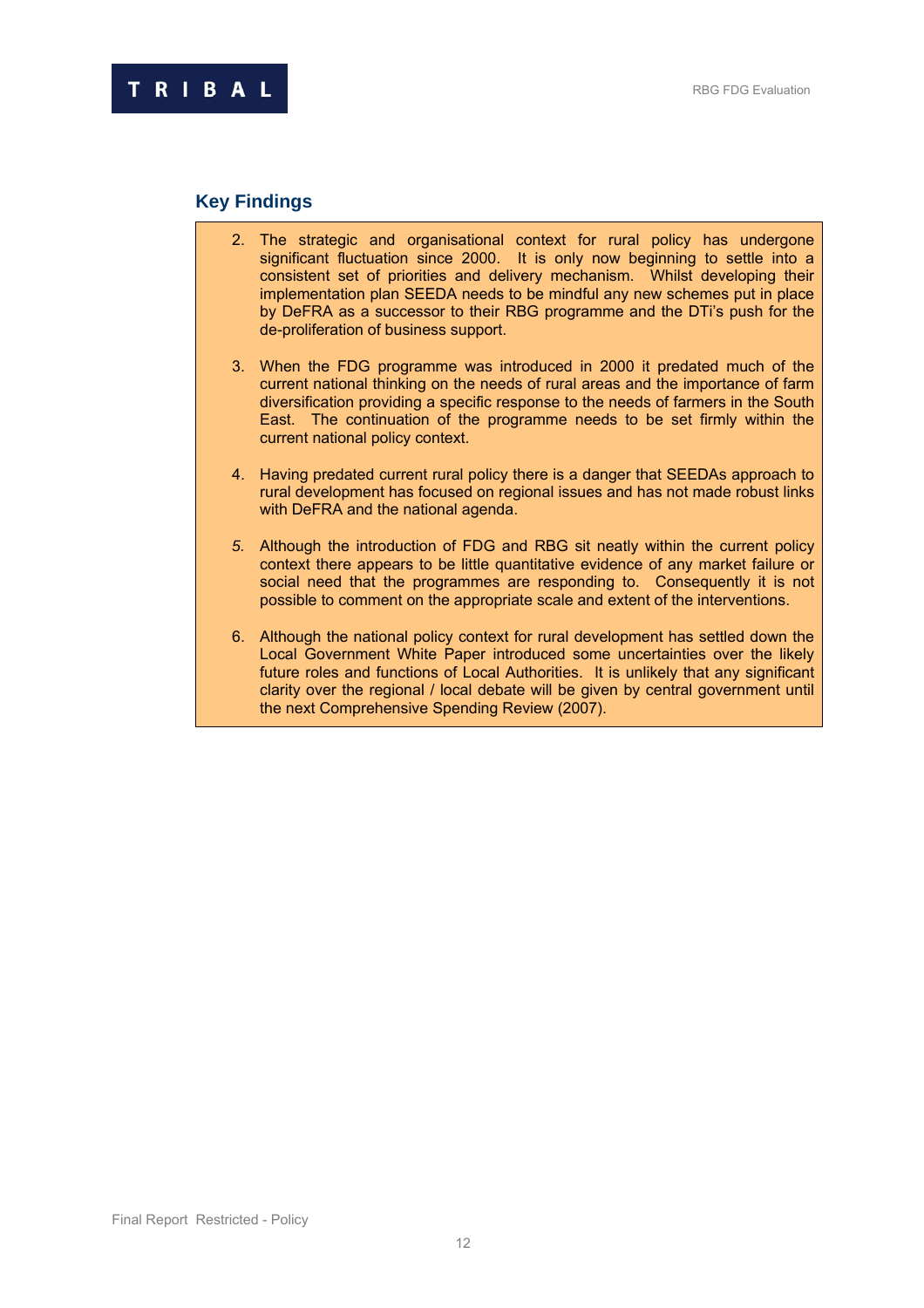# <span id="page-15-0"></span>**4 Delivery Impact**

## **4.1 Redundant Buildings Grant**

4.1.1 Since taking over responsibility for the RBG programme SEEDA has managed some 89 projects, including some for which investment decisions are still pending. This includes monitoring projects that were initially approved by the RDC, apprising and approving project under the Single Pot structure. The average grant size is £18,000 with an average intervention rate of 23.4%. Although there is very little difference in the intervention rates between the two grant periods there is considerable increase in the size of grants awarded since 2002.



## **Fig 4.1: Delivery of Grants by Size**

- 4.1.2 Overall the RBG programme offers excellent value for money when considering gross outputs. Across the programme some 75,000 square metres of floor space has been brought back into economically productive use. This has supported the creation of 448 fulltime time jobs and the safeguarding of a further 181. This implies an average cost per (gross) job of just £1,250. This is some ten times lower than the benchmark figure used by English Partnerships.
- 4.1.3 The RBG programme has been used to convert building to a wide range of uses ranging from a funeral parlour to an aircraft hanger. The predominant use has been for office accommodation or generic workspace but there has also been strong support for tourism support activities. Only two grants have been given to support conversions to provide holiday accommodation.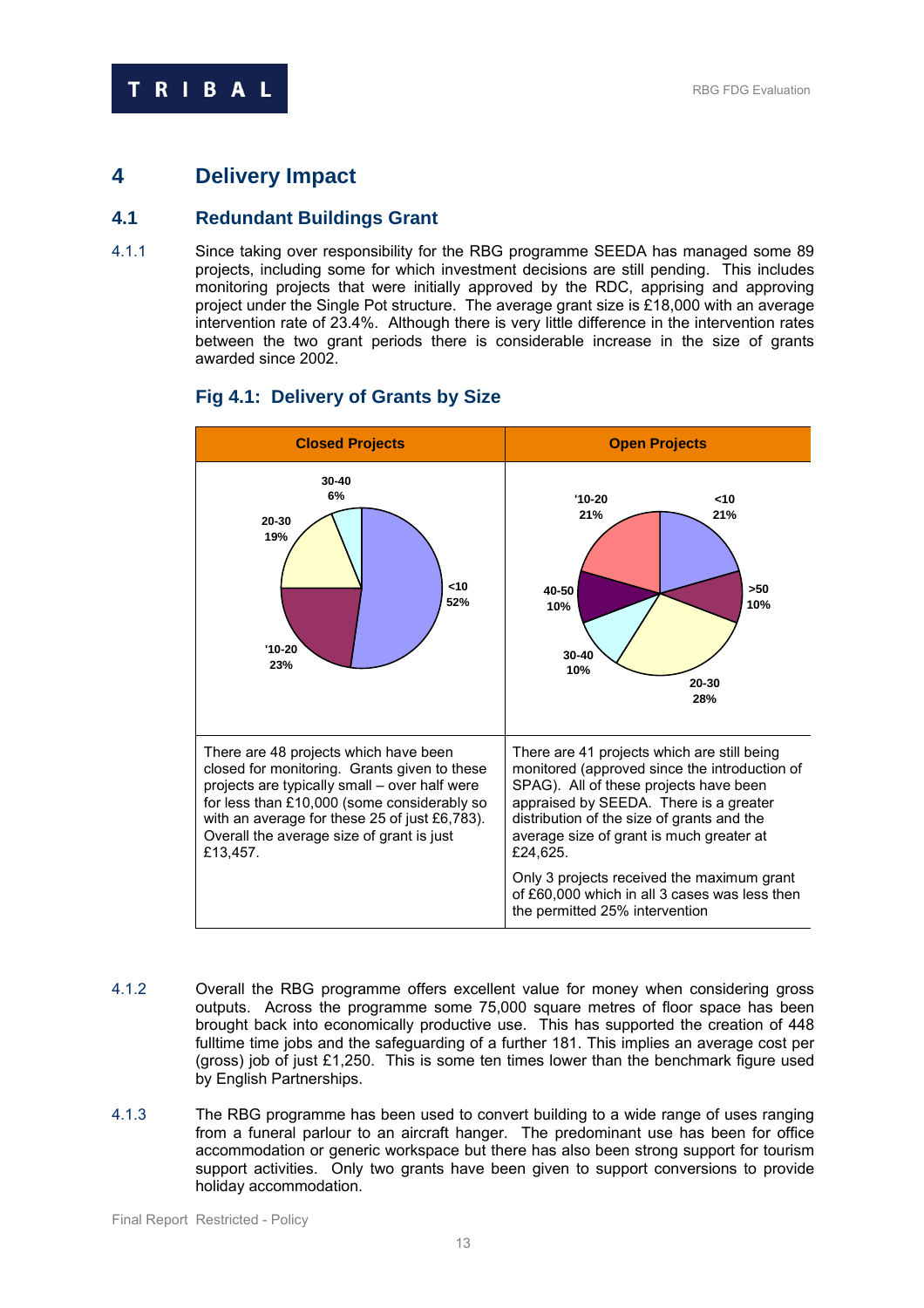<span id="page-16-0"></span>

## **4.2 Farm Diversification Grants**

4.2.1 Although it was only introduced in 2000 the FDG programme has been slightly more prolific than the RBG scheme with just over £3million worth of grant awarded to 105 projects (6 projects are pending investment decisions). The average size of grant at £25,746 is considerably greater than that given under the RBG scheme, although it does have a slightly lower intervention rate of just over 20%. The size of grants awarded also shows a greater degree of variation



## **Figure 4.2: Distribution of FDG by Size**

- 4.2.2 The FDG programme is equally as efficient at generating tasking framework outputs with the grant enabling the creation of some 34,000 square metres of productive floor space that has created some 653 full time jobs and safeguarded another 319. This implies a cost per job of just over £3,100.
- 4.2.3 As with the RBG programme the creation of office units is still the most dominant end use for conversions; just under half of all conversions were for this use. Unlike the RBG programme, however, there is a much greater level of conversion to holiday accommodation with some 34 units created providing an additional 199 bedspaces. Holiday accommodation has relatively low job creation ability and is probably the reason for the higher cost per job values associated with FDG compared to RBG.

## **4.3 The Net Effects of Support**

4.3.1 In order to calculate the net effects of the programmes a series of adjustments need to be made. The standard techniques for calculating economic impact allow for several adjustments to take account of range of effects. Information on these extent and scale of these adjustments is derived from telephone interviews with fourteen grant recipients

## **Displacement and Substitution**

4.3.2 Whilst some of these effects may reduce the net economic effect to the South East region they are consistent with the policy aims of the programme and therefore make a direct contribution to the programmes objectives. In particular effects such as displacement and substitution – which move economic activity around the region or encourage one form of activity over another – do not increase the net level of economic activity, but they do support the policy objective of promoting and diversifying economic activity in the *rural*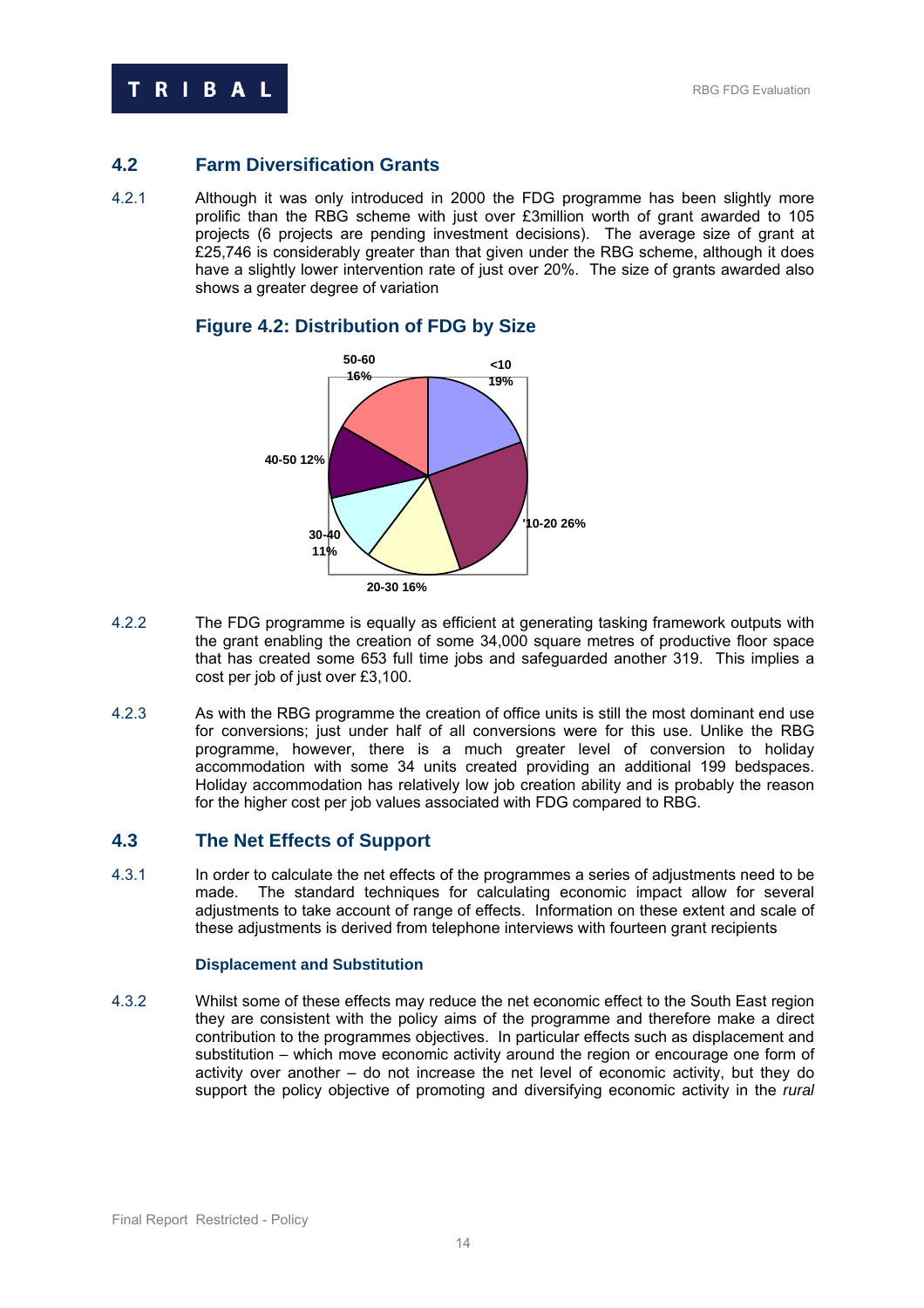<span id="page-17-0"></span>

parts of the region<sup>7</sup>. Consequently we have not sought to estimate the displacement and substitution effects of the intervention.

## **Deadweight**

- 4.3.3 Our analysis of the net effects of the programme have focused on estimating the extent of deadweight with grant regime. That is the extent to which SEEDA has made a grant contribution to project that would have gone ahead without any, or a lower amount, of public sector support. Interviews with grant recipients identified a significant level of deadweight within the programme – over 28% claimed that their project would have proceeded without funding from SEEDA. This accounted for almost a quarter of the total grant paid to the sample population: if this is representative of all beneficiaries then it implies that there is an increase in the cost per output by 25%. For example the cost per gross job on FDG would now appear to be £3,875. Even given this higher figure the value for money is still extremely favourable when set against benchmarks and other schemes.
- 4.3.4 There were two further interviews where the grant beneficiaries claimed the project would have gone ahead to a lower standard (particularly in relation to environmentally sustainable construction methods and technologies) or to a considerably slower time frame. Bringing forward the time frame of a project or enhancing its quality count as additional benefits for economic assessments so do not count in the deadweight calculations

## **4.4 Administration and Management**

4.4.1 Both the RBG and FDG schemes are administered directly by SEEDA but with some functions in areas such as technical appraisal performed under contract by consultants. Initially the volume of applications warranted an appraisal panel to review all applications; however, with the fall in demand this is no longer required. The programmes are now administered by a team of 3 SEEDA staff. The SEEDA team undertake initial site visits and monitoring tasks. The purpose of the site visit is to help improve the project (less concerned with the words on the form but with the overall quality of the project with no funds available for professional fees to help with the application). The visit helps the case officer develop a better understanding of the project. As part of these discussions there is some advice on overall business needs but these are not specific and does not form part of the project or grant offer. Site visits and negotiations about the design of the project prevent the case officer being involved in the appraisal. Consequently the appraisal function is now commissioned externally to ensure an auditable separation of functions in line with good practice. In addition external reports are prepared on financial position of applicants. In most cases this is simply a review of audited accounts.

## **Visits**

- 4.4.2 There is always at least one site visit to check the state of the building before releasing funds. These checks help ensure that applicants are not making retrospective applications. In addition there is always a site insertion at the end of the project to ensure the works have been completed.
- 4.4.3 Ideally the team would like to undertake more site visits with prospective applicants to help identify projects that would have the greatest strategic value. When the scheme was initially lunched there were a greater number of site visits to prospective applicants, but the number of visits was subsequently cut back due to shortage of resource within the team.

 $7$  And in particular the rural priority areas

Final Report Restricted - Policy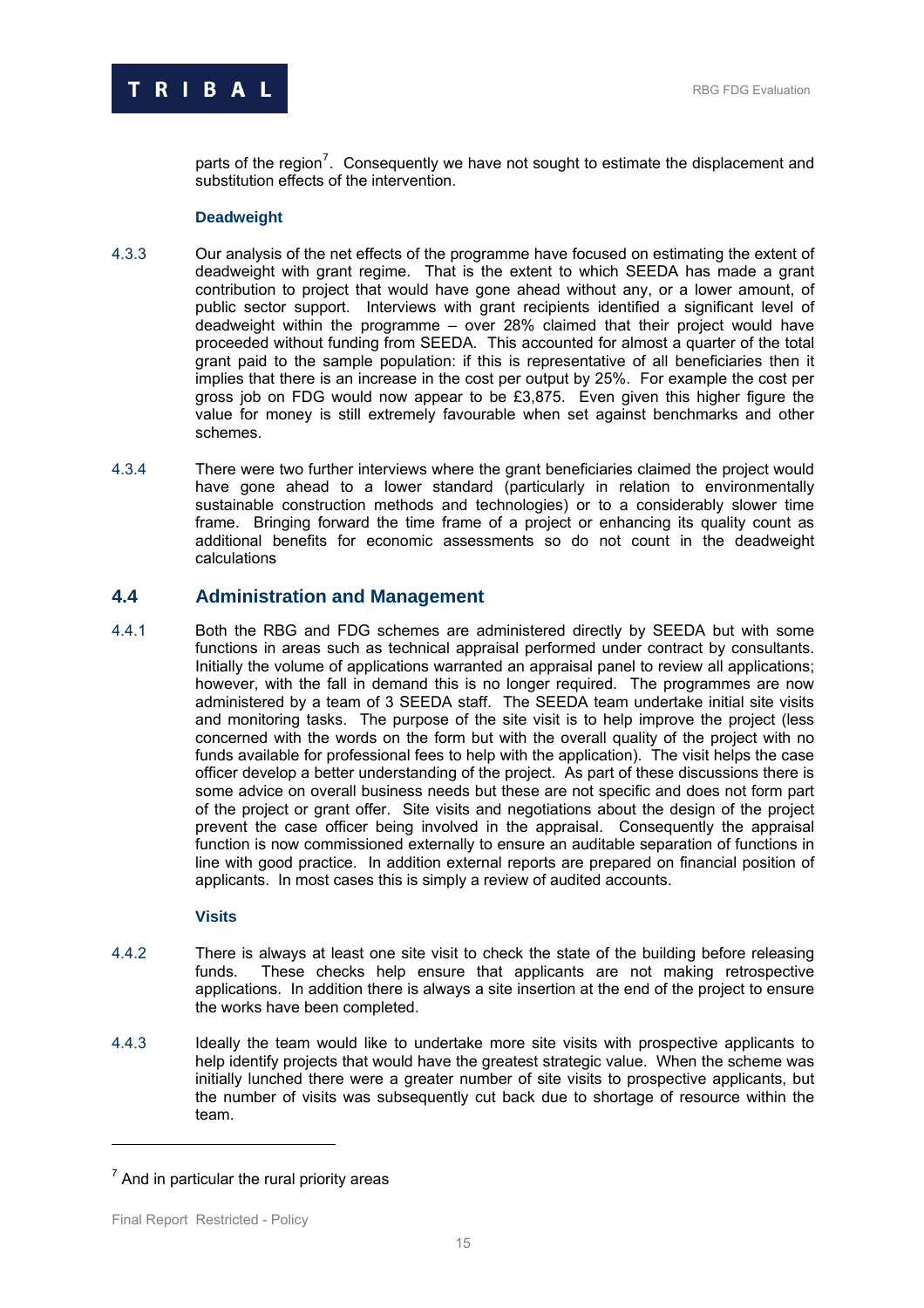

## **Marketing**

4.4.4 There is no active marketing of the programme and take up is not geographically even. Knowledge of the programme tends to come from word of mouth and personal contacts. There geographical distribution of grant awards is skewed to areas where key individuals are aware of the programmes and have a good understanding of SEEDA processes. There was some indication in the stakeholder consultations that SEEDA processes are not well understood and not well disseminated by SEEDA.

## **Monitoring**

- 4.4.5 Following practical completion projects are monitored for five years by consultants appointed under contract. This ensures any change of use can be identified and, if necessary, claw-back arrangements invoked.
- *4.4.6* In all cases consultants were appointed under tender procedures governed by SEEDAs financial memorandum to ensure best value was achieved. This approach should ensure a cost effective way of performing these tasks, however, without knowing the costs of SEEDA staff performing these functions it is not possible to make definitive conclusions about value for money. It is unlikely that there is sufficient volume of work to support a full-time role within SEEDA to perform these tasks and unless these tasks can be absorbed by capacity already within SEEDA the present arrangements are probably the most economic method for fulfilling these functions.
- 4.4.7 The management and administration of the programme appears to be consistent with the RDA Single Programme procedures and tasking framework target structure. However, it is worth noting that the review did not identify any contractual requirement for consultants to apply Standard Programme Appraisal Guidance (SPAG) compliant systems or apply tasking frame definitions.

## **Key Findings**

- 7. The RBG programme has achieved an average cost per (gross) job of just £1,250.
- 8. The FDG programme has achieved an average cost per (gross) job of £3,100 which compares very favourably with the benchmark figure of £12,500 per gross job created used by English Partnerships.
- 9. Deadweight is estimated at 25% in terms of the 'value' of support and 28% in terms of the number of projects supported.
- 10. Marketing of the schemes and subsequent take-up of the grants is not geographically even.
- 11. There does not appear to be a contractual requirement for Standard Programme Appraisal Guidance (SPAG) compliant systems to be adopted.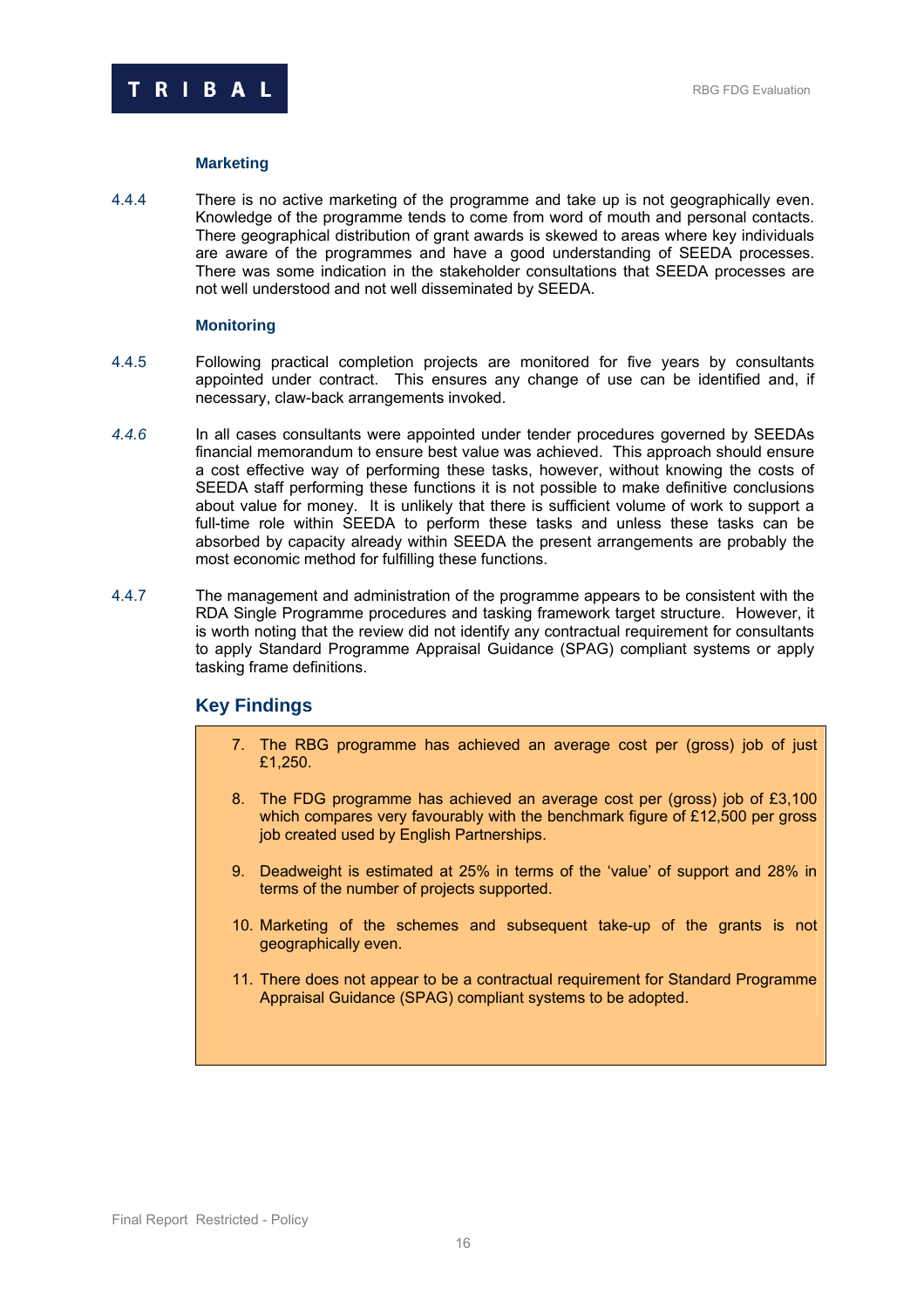# <span id="page-19-0"></span>**5 Findings from the Consultation Process**

## **5.1 Introduction**

- 5.1.1 A key element of fieldwork within this evaluation has been an extensive consultation process. This took place with both beneficiaries and stakeholders (Appendices A and B show details of the questions asked and the individuals consulted)
- 5.1.2 This section of the report presents the findings from both consultation elements and relates such findings to the results under 'delivery impact' within the previous chapter.

## **5.2 Beneficiary Consultations**

- 5.2.1 The beneficiary consultation enabled an estimate of deadweight to be derived at which was presented in Chapter Four. The emphasis within this section is to report the opinions of beneficiaries in respect of issues such as:
	- The nature of the project itself
	- The application process
	- Appraisal and Approval
	- The performance of the project since receipt of the grant funding

## **The Nature of the Project**

- 5.2.2 In the event fourteen beneficiaries were interviewed. The end use of the project receiving grant funding was primarily in respect of office accommodation, with nine beneficiaries having received support for this purpose. Light industrial units (2) self-catering accommodation, office storage and a gallery & exhibition space were the other uses supported.
- 5.2.3 Collectively the fourteen grants brought back just short of 10,000 sq. m of floor space back into productive use.

#### **The Application Process**

- 5.2.4 The consensus in terms of the views of beneficiaries regarding the application process can be summarised as 'grudging acceptance'. Whilst the process was thought to be 'long-winded' by several applicants there was an acceptance that there needs to be information provided to support such applications.
- 5.2.5 There was also a consensus that where the SEEDA grant was received as part of a package, the application process took less time than for some of the other funding sources such as those administered by DEFRA.
- 5.2.6 It is also interesting to note that several consultees were not intimately aware of the application process as agents or advisers were engaged to submit the initial application.
- 5.2.7 This relates to a further point whereby beneficiaries had almost no recall of how they had heard about the schemes other than general comments such as 'by word of mouth' and 'from other farmers'.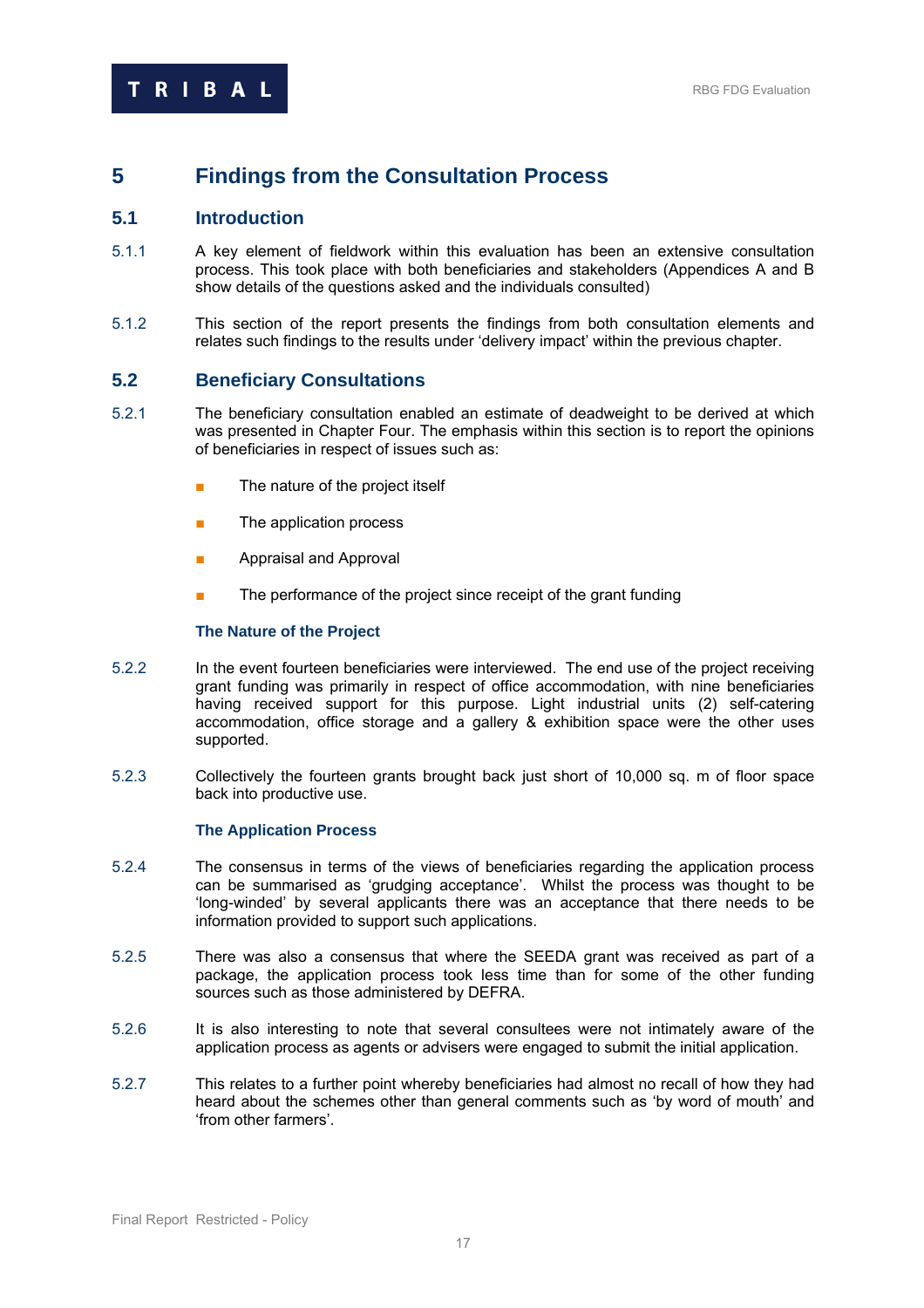<span id="page-20-0"></span>

## **Appraisal and Approval**

- 5.2.8 There were some negative comments regarding approval, mainly in terms of grant receipt taking longer than was initially indicated (e.g. grant received after 60 as opposed to 28 days and as a result penalty fees having to be paid to a builder).
- 5.2.9 Other beneficiaries spoke in complementary terms about the appraisal process believing that the input from SEEDA staff and its contractors were extremely helpful.
- 5.2.10 The mechanism by which the grant is payable at the outset of the project was also viewed favourably. The timing of this payment helps to 'kick-start' projects allowing them to start in a meaningful way. Thus income can be generated as soon as possible, which can then be re-invested into ongoing business development.

#### **Project Performance**

- 5.2.11 There was significant evidence of good project performance and impact beyond the 'outputs' monitored and reported upon within the previous chapter.
- 5.2.12 In the specific example of a self-catering accommodation project included in the evaluation, the development now sleeps up to 62 people. As a result businesses such as local pubs benefit from increased spending. Furthermore corporate customers such as Waitrose and Glaxo can be accommodated and use the facility for team building activities.
- 5.2.13 An interesting spin-off is that there have been some unanticipated environmental benefits. As the projects funded by the grants provide income for the business there is less need to farm intensively. Thus growing wild flowers, seed for the birds, and providing flood land for wading are all being done as is the planting of old fashioned grasses
- 5.2.14 Whilst the projects have appeared to be successful there was a recognition amongst several beneficiaries that as the grant paid for only a very small proportion of the total cost of the project, it had only a minor impact on business performance

## **5.3 Stakeholder Consultations**

- 5.3.1 A small number of stakeholders were consulted, all of whom have a close interest in the operation of RDG and FBG. The consultation was designed to gather knowledge and opinions in four key areas:
	- Context
	- How the grant programmes operate
	- Management and Implementation Arrangements
	- Impact of the grants
	- Future Usage

#### **Context**

- 5.3.2 Most stakeholders were aware of the broad parameters and eligibility conditions associated with the schemes. In some cases the consultees had assisted organisations in making grant applications under RBG and/or FDG.
- 5.3.3 There were some concerns expressed about how the schemes operate/will operate alongside the English Rural Development Programme/Rural Development Programme for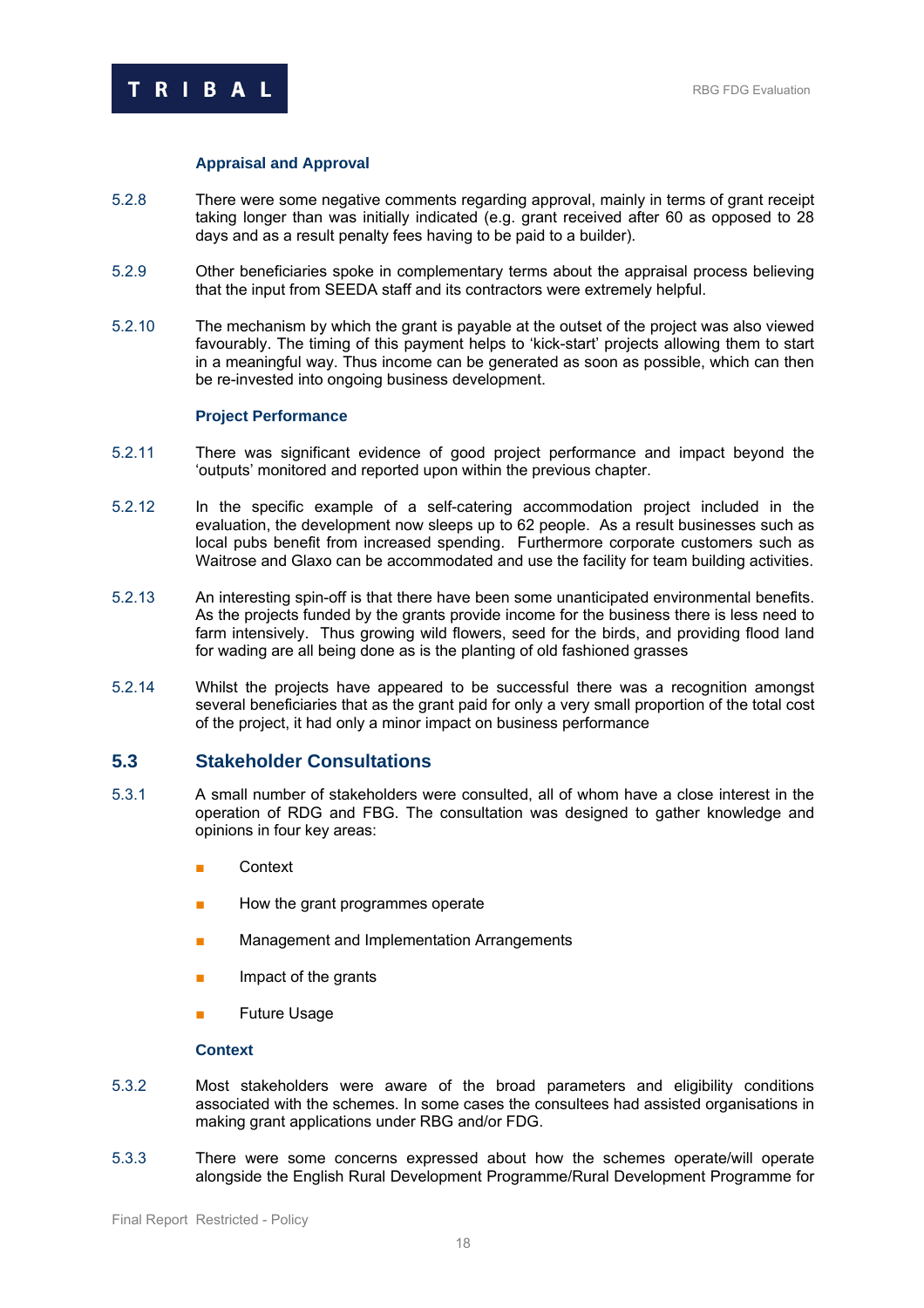

England. Although typically RBG/FDG grant fund smaller projects there is some similarity of usage between the funding regimes.

- 5.3.4 Similarly, the Farm Business Advice (FBA) programme is very much involved in assisting farmers with diversification plans, yet there does not seem to be a universal awareness of RBG/FDG amongst such advisers begging the question as to how proactively FDG/RBG is promoted amongst intermediaries.
- 5.3.5 Others commented that the limited objectives of FDG/RBG are met well though there is no real attempt to 'fit' with other provision. Amongst appraisers there is a belief that some of the grant recipients (especially those in receipt of the maximum 25% of funding from SEEDA) would benefit from business advice but there appears to be no mechanism for appraisers to suggest this as the roles of appraiser, project champion and adviser have to be separate.
- 5.3.6 One of the weaknesses of the programme commented upon by various stakeholders is the lack of information available regarding how individual projects have affected the broader economy/communities. There is possibly a need to assess whether FDG/RBG are positive factors in the broader development of the rural economy or indeed impacted positively on rural communities in terms of service provision, spending multipliers and job creation, with many respondents viewing the grants as being primarily about job retention.
- 5.3.7 There may well be an opportunity for SEEDA to influence the effect that FDG/RBG have on the rural economy. Working with businesses post-grant receipt in areas such as local supply sourcing may help to bring about a positive effect upon local communities.

#### **How the Grant Programmes Operate**

- 5.3.8 The 'bottom line' according to stakeholders is that both grant schemes do encourage diversification in the way that they operate and support eligible projects, though advisers, appraisers and third parties think it is very difficult to assess deadweight. There is a perception that the majority of projects may take place in any event- this clearly contradicts what beneficiaries actually told us. Many farms in the South East also have potentially high land values, so selling off small parcels of land can raise funds without recourse to public funding
- 5.3.9 There is also a sense that FDG/RBG as currently deployed are somewhat of a 'blunt instrument'. As a result there is a sense that the programmes do not and perhaps more accurately, cannot, respond to changing local circumstances
- 5.3.10 Aside from the general effect that the programmes' operations have on diversification most comments regarding the effectiveness of operations were about programme marketing, or rather the lack of such marketing. Comments include:
	- 'Presently word of mouth only'.
	- 'In the past ERDP (forerunner to RDP4E) has offered to promote FDG/RBG through newsletter but this has not been taken up as the budget for RBG/FDG has already been allocated (this was by no means at the end of a financial year). This begs the question: 'what is the rejection rate for RBG and FDG applications'?
	- 'Marketing is a 'closed secret'. For instance active marketing via (such as) presentations to the Area Investment Framework Partnership has meant that Sussex has benefited greatly from the scheme with around 10000 farmers aware of FDG and RBG. In contrast, there is no evidence of any coverage of the scheme whatsoever in Surrey'.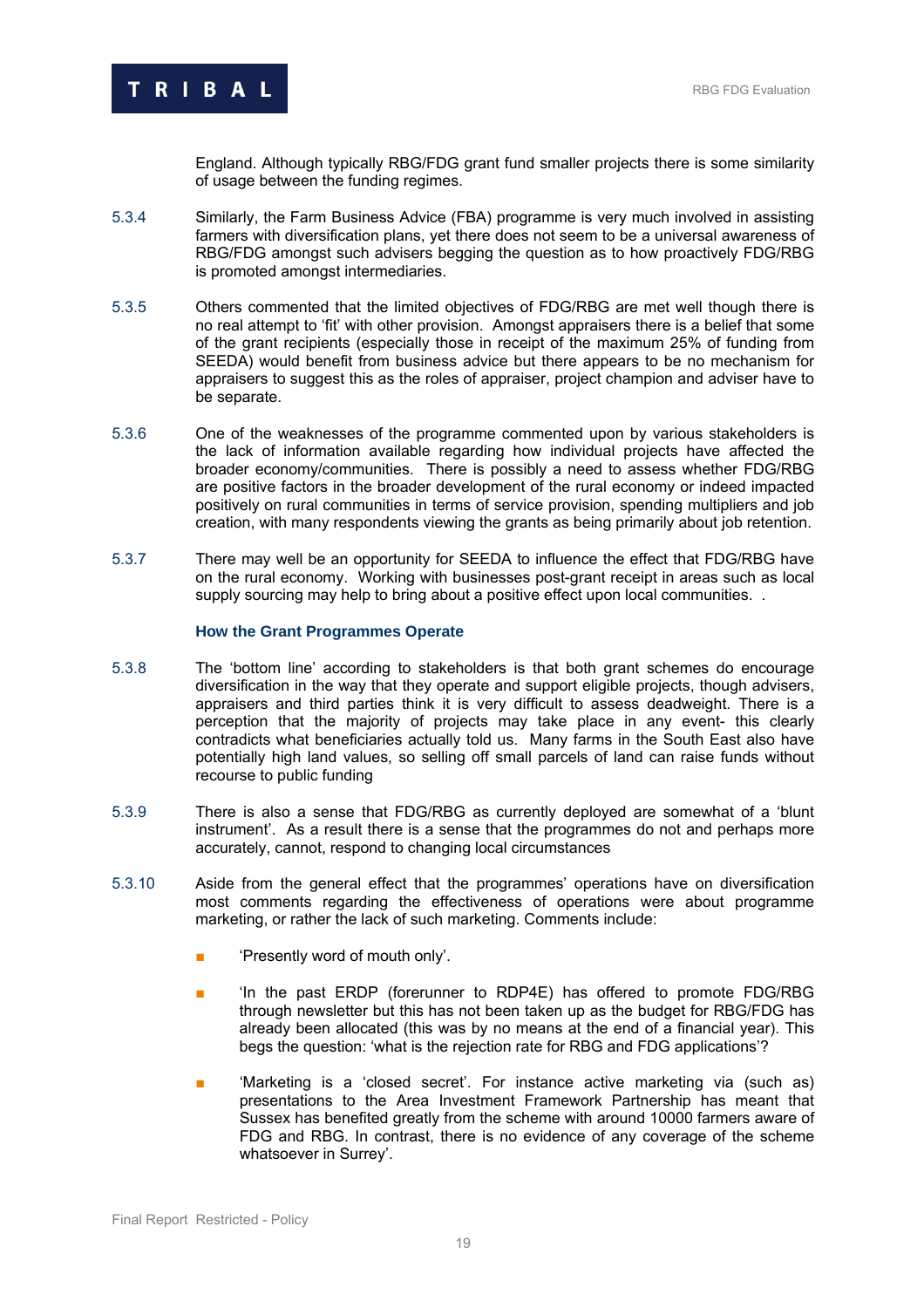

5.3.11 Stakeholders also reported that apparent differing interest in and/or awareness amongst intermediaries regarding the grants' impacts upon the distribution of successful grant projects. Applications seem to be clustered in terms of geography as a consequence of the role of certain business advisers in making farmers aware of the grants.

#### **Management and Implementation Arrangements**

- 5.3.12 In terms of the geographic level at which the schemes should be managed there was a broad consensus that it is important to manage them regionally as this lifts the management above local 'politicking'.
- 5.3.13 There is also consistency with other measures and across geographies if projects are managed regionally. The problem would emerge of dependence on the energies of individuals if managed locally or sub-regionally.
- 5.3.14 However, the need to take account of local sensitivities and priorities was also seen as important.
- 5.3.15 One stakeholder mentioned the possibility of SEEDA setting the eligibility conditions and any targeting/priorities for expenditure with sub-regional administration of the programme within these parameters
- 5.3.16 Aside from the issue of the level at which the programmes should be managed there were very favourable comments made about the present management arrangements employed by SEEDA. Whilst some concern was expressed about the levels of resource possibly limiting the degree of critique that could be applied to individual applications and the possible consequence of borderline quality projects being supported the main terms used to describe the management arrangements were 'simple' 'quick' and 'effective'.

#### **Impact**

- 5.3.17 Impact is an area in which the stakeholders were far less sure about the positive contribution of RBG and FDG.
- 5.3.18 In terms of success factors the following were put forward most often:
	- **■** efficient administration;
	- publicity generated in specific localities;
	- the fast turnaround in terms of grant appraisal.
- 5.3.19 Barriers to success were variously identified including the lack of:
	- clarity regarding the amount of money available within the budget;
	- planned pan-regional publicity;
	- evidence of the effect of the schemes on the broader economy;
	- prioritisation and targeting of project types within the scheme.

#### **Future Usage**

5.3.20 As with impact many of the comments made were more about the mechanisms around how future usage may be managed rather than the nature of priorities that should be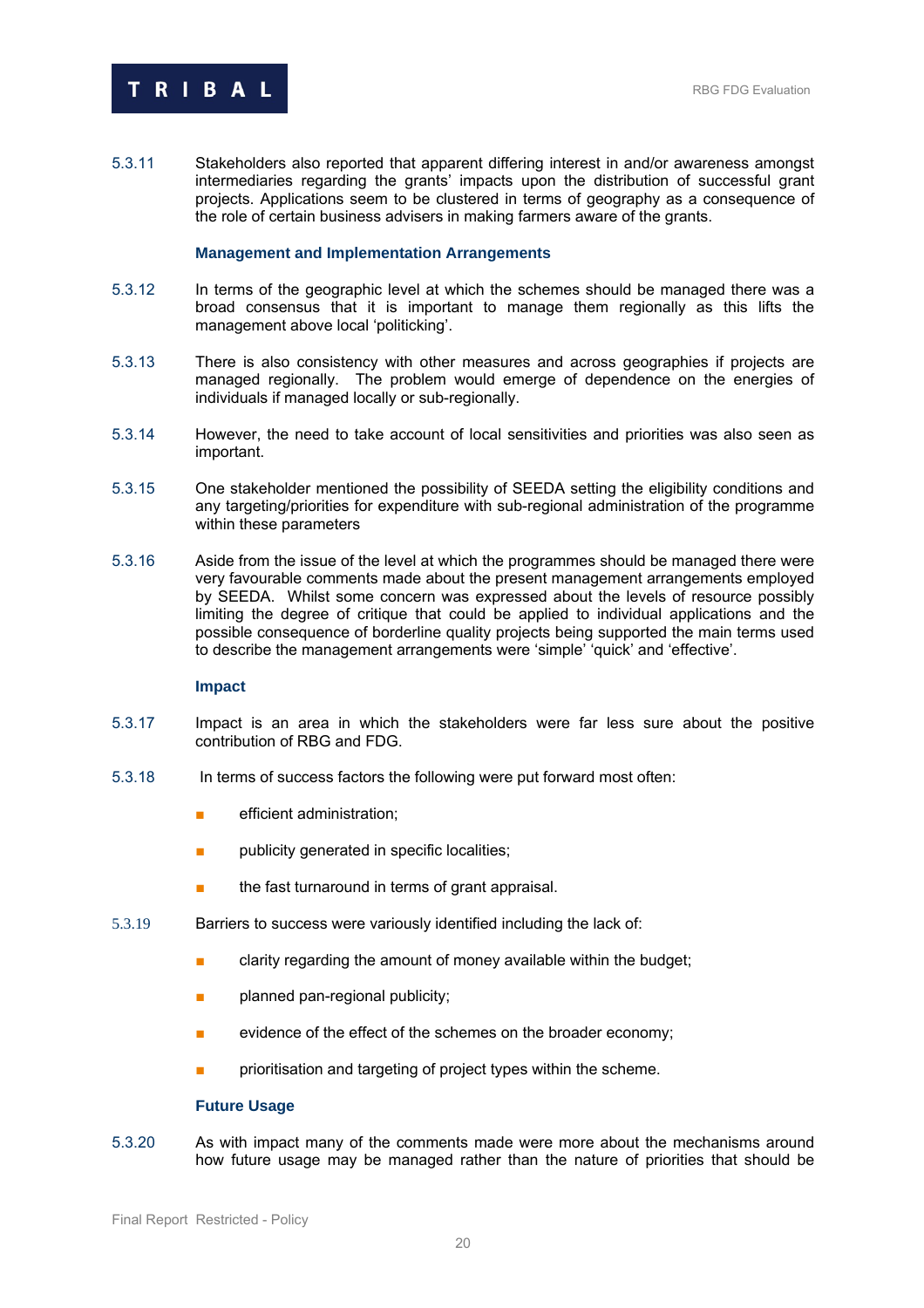

adopted. Thus the relationship between targets and priorities within other schemes such as RDP4E or Leader + were extensively commented upon.

- 5.3.21 One exception was a comment to the effect that tenant farmers should receive priority as the do not own land that can be sold to finance diversification. Another point regarding prioritisation takes account of the RES emphasis on sustainability, thus there may need to be a consideration towards weighting grant allocations in favour of more sustainable building design.
- 5.3.22 The final conclusions and recommendations regarding 'targeting' are informed by two factors:
	- That diversification occurs across the region without recourse to public funding;
	- That farm diversification has other potential benefits around issues such as land husbandry and potential for environmental enhancement.
- 5.3.23 There were a number of points made that collectively seem to indicate that stakeholders would like to see some clarity in terms of the way that the schemes should operate. Such factors cited include:
	- The need to clarify objectives and set priorities as opposed to award grants purely in order to respond to demand;
	- The need for proactive publicity;
	- The need to make clear to stakeholders the level of budget attached to both schemes.

## **Key Findings**

- . 12. There is acceptance amongst beneficiaries that the application process is necessarily rigorous and thorough.
- 13. There is emerging evidence of broader outcomes being achieved such as increased spending within local businesses in proximity to grant schemes and environmental enhancements to land owned by grant recipients
- 14. There is a lack of clarity in terms of how the RBG/FDG schemes 'fit' alongside other grant support schemes and business support initiatives.
- 15. Marketing of the schemes is uncoordinated and reactive in nature.
- 16. There appears to be little appetite amongst stakeholders for sub-regional or local management of the programmes.
- 17. Targeting and prioritisation is seen as important though comparatively few ideas were put forward as to how to achieve this.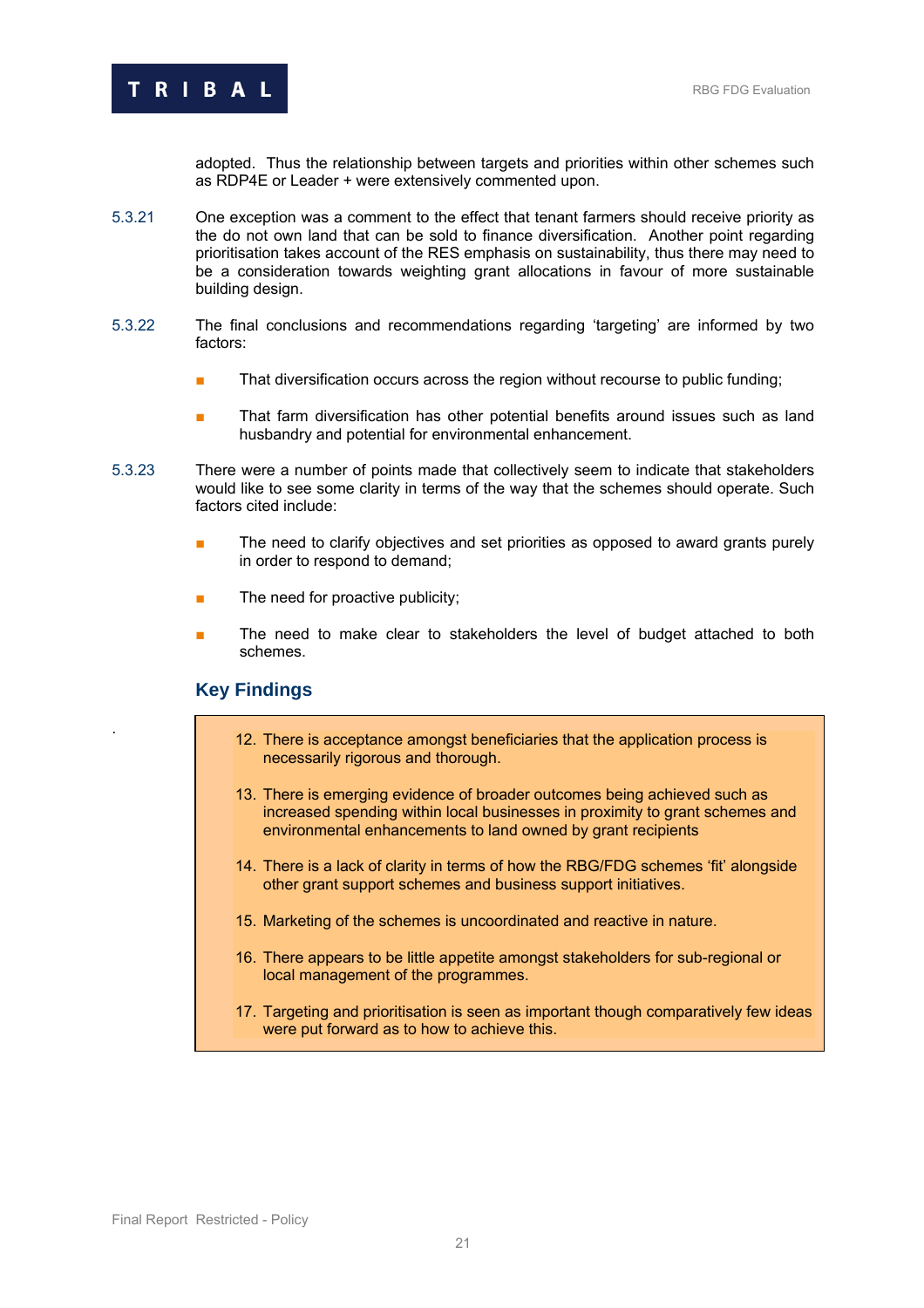## <span id="page-24-0"></span>**6 Conclusions and Recommendations**

## **6.1 Introduction**

6.1.1 In this final section of the report we draw together key findings and observations before making a series of recommendations which we believe will improve the effectiveness of both the FDG and RBG schemes.

## **6.2 Key Findings**

6.2.1 The key findings are presented in terms of the main areas of research and analysis undertaken:

## **Analysis of Monitoring Data**

1. Whilst SEEDA's monitoring data and approach to output verification is generally good, there is a lack of basic information collected in respect of unsuccessful applications.

## **The Policy Context**

- 2. SEEDA needs to be mindful of any new schemes put in place by DEFRA as a successor to their RBG programme and the DTI's push for the de-proliferation of business support.
- 3. The continuation of the programmes needs to be set firmly within the current national policy context.
- 4. Having predated current rural policy there is a danger that SEEDAs approach to rural development has focused on regional issues and has not made robust links with DEFRA and the national agenda.
- *5.* There appears to be little quantitative evidence of any market failure or social need that the programmes are responding to. Consequently it is not possible to comment on the appropriate scale and extent of the interventions.
- *6.* Although the national policy context for rural development has settled down the Local Government White Paper introduced some uncertainties over the likely future roles and functions of Local Authorities

#### **Delivery Impact**

- 7. The RBG programme has achieved an average cost per (gross) job of just £1,250.
- 8. The FDG programme has achieved an average cost per (gross) job of £3,100 which compares very favourably with the benchmark figure of £12,500 per gross job created used by English Partnerships.
- 9. Deadweight is estimated at 25% in terms of the 'value' of support and 28% in terms of the number of projects supported.
- 10. Marketing of the schemes and subsequent take-up of the grants is not geographically even.
- 11. There does not appear to be a contractual requirement for Standard Programme Appraisal Guidance (SPAG) compliant systems to be adopted.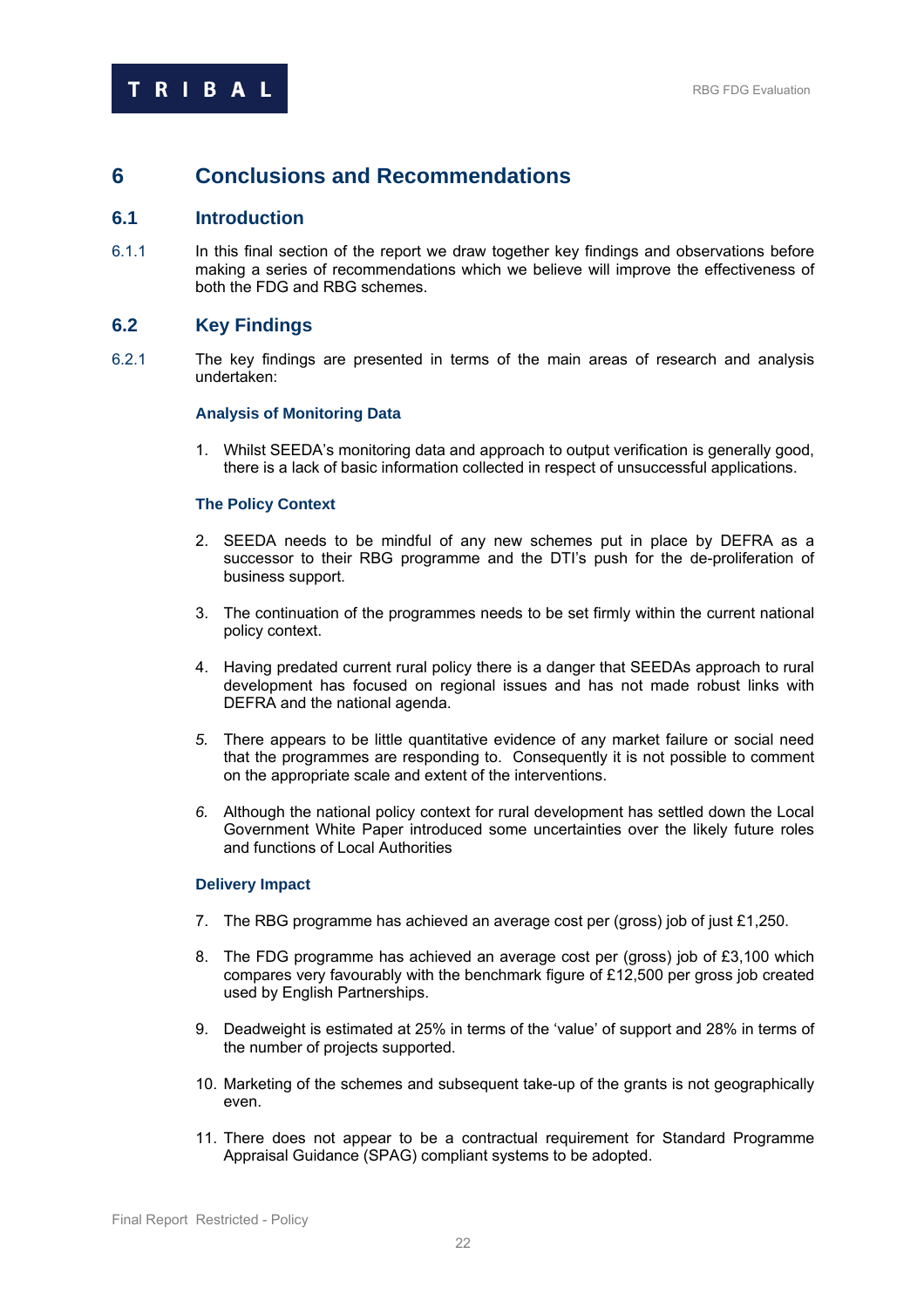## <span id="page-25-0"></span>**The Consultation Process**

- 12. There is acceptance amongst beneficiaries that the application process is necessarily rigorous and thorough.
- 13. There is emerging evidence of broader outcomes being achieved such as increased spending within local businesses in proximity to grant schemes and environmental enhancements to land owned by grant recipients
- 14. There is a lack of clarity in terms of how the RBG/FDG schemes 'fit' alongside other grant support schemes and business support initiatives.
- 15. Marketing of the schemes is uncoordinated and reactive in nature.
- 16. There appears to be little appetite amongst stakeholders for sub-regional or local management of the programmes.
- 17. Targeting and prioritisation is seen as important though comparatively few ideas were put forward as to how to achieve this**.**

## **6.3 Recommendations**

6.3.1 Taking account of key findings a number of recommendations are made in respect of the following areas:

#### **Policy and Prioritisation (P)**

**P1**: SEEDA should set priorities by which future FDG/RBG investments are made. Options follow and highlighted in **bold** are the mechanisms and priorities that we recommend should be supported:

## **Mechanisms by which priorities can be identified include:**

- By merit of project;
- **Consideration of how the RBG/FDG product 'offer' may best complement and be complemented by other funding regimes such as Rural Development Programme for England and Leader +;**
- **Raising awareness amongst 'target' intermediaries such as the National Farmers' Union and Country Land & Business Owners Association;**
- **Extending grant availability;**
- **More focus on business planning**

#### **Potential targets for priority funding may be awarded to:**

- **Tenant farmers**
- **Remote or Hill farms**
- **Projects introducing new businesses and/or skills into an area**
- **Projects introducing new crops and related products**
- $\blacksquare$  Projects with clear exit plans
- **Projects that support collaboration and partnerships**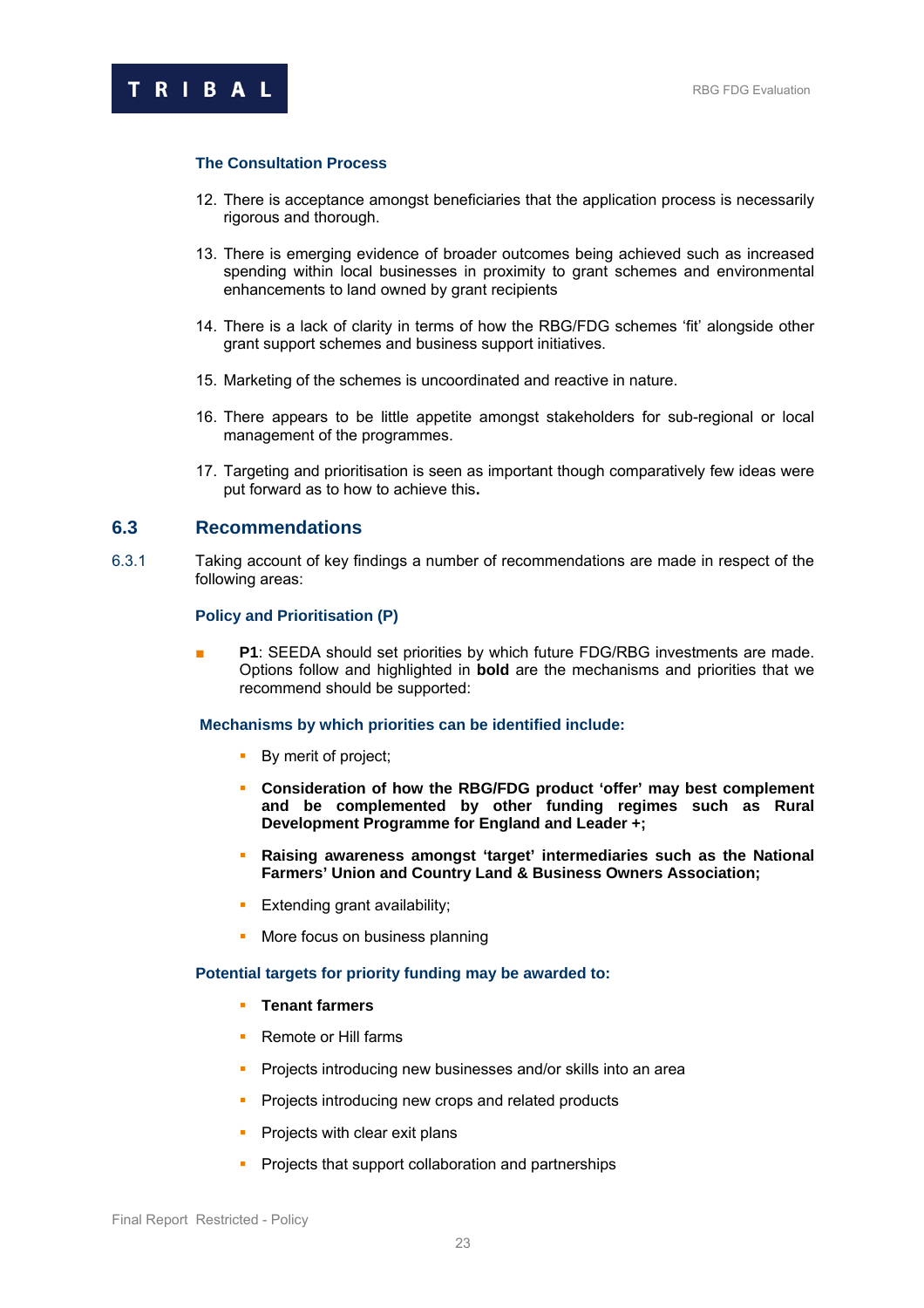

- **Projects containing an emphasis on sustainable building design;**
- **Projects showing evidence of wider benefits such as increased local spending and environmental benefits**
- **P2:** Subject to SEEDA having the remit to alter the terms and conditions of grant regimes we also recommend that the Redundant Building Grant is modified to become a Small Business Grant Scheme, with the remit to support the change to productive use of any building regardless of whether the building is situated in an urban or rural location.

## **Delivery (D)**

- **D1:** There should be a specific marketing campaign aimed at intermediaries in order that there is even awareness of the availability of the grants, within the business support network and across the region (We note that FDG/RBG are not mentioned within either the 'Funding Advice' or 'Support for Rural Business' sections of the SEEDA website).
- **D2**: The marketing activity should have the aim of making it simple for farmers to identify potential sources of support, whilst still including a rigorous and searching application process based on the quality of the business proposition.
- **D3:** Management of the schemes should remain at regional level although thought could be given to the introduction of sub-regional allocations
- **D4:** Introduce post-application mentoring and advice to ensure the most effective use of public funds and signposting to business support

#### **Monitoring and Administration (MA)**

- **MA1:** Formal record keeping should be introduced in respect of unsuccessful applications. These records should include details of the proposed grant usage, the reason(s) for rejection and the grant levels requested.
- **MA2:** There should be a contractual requirement for Standard Programme Appraisal Guidance (SPAG) compliant systems to be adopted
- **MA3**: The current £25 application fee should be abolished given that collecting the fee is administratively cumbersome and the proceeds are not reinvested into the scheme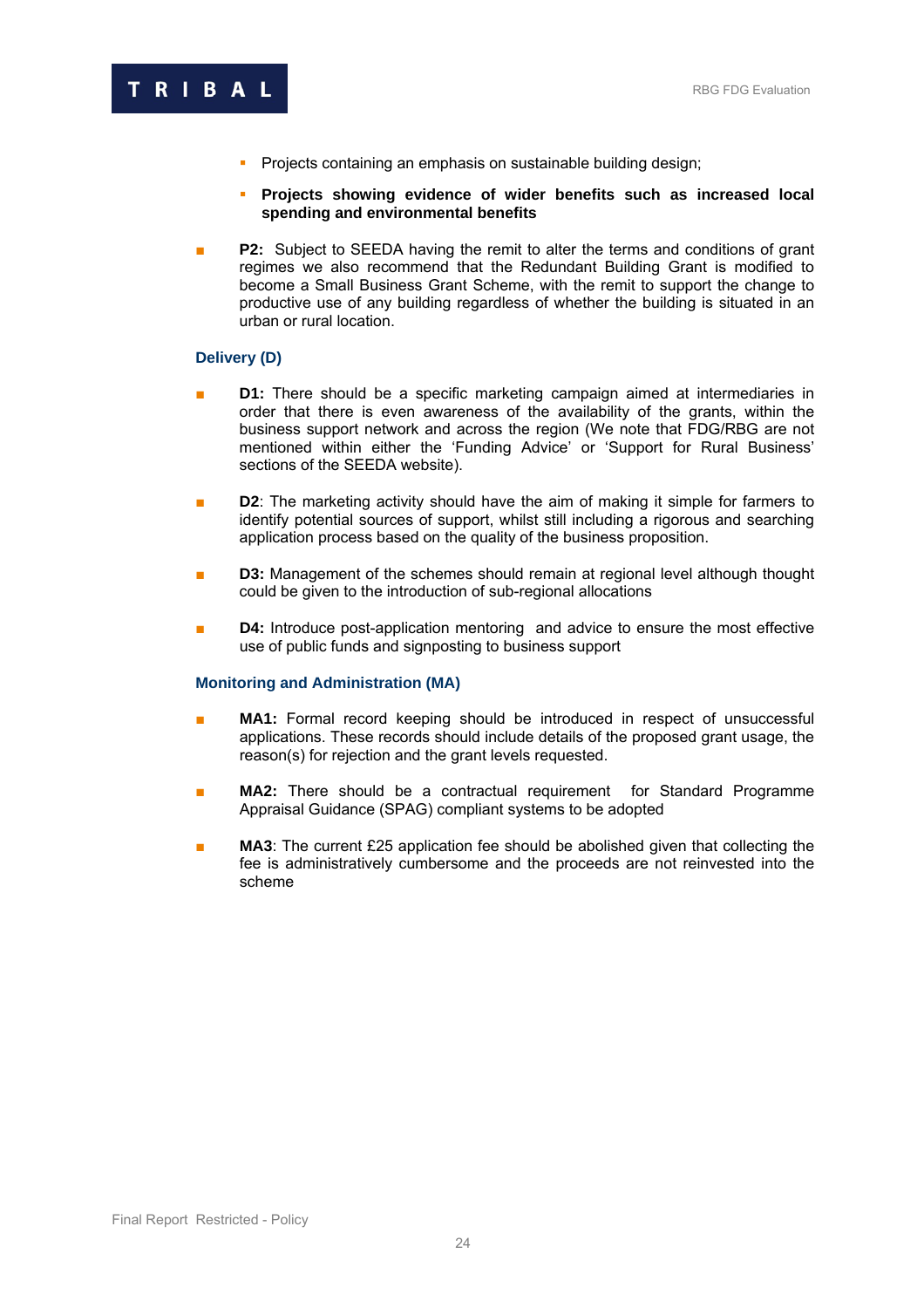<span id="page-27-0"></span>

# Appendix A - List of Consultees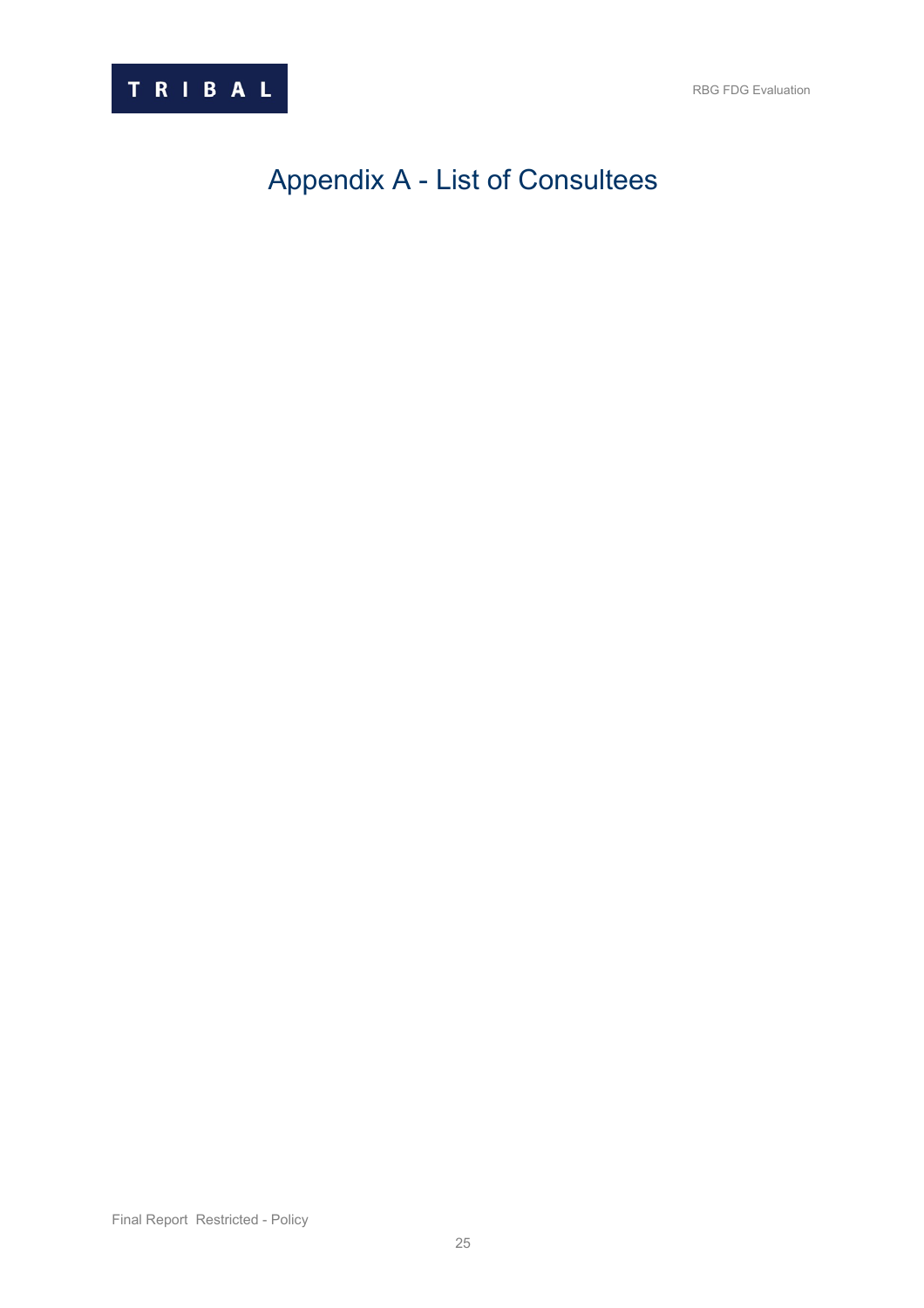



# **A) Beneficiaries Consulted**

| <b>Name</b>                | <b>Business</b>                                          |
|----------------------------|----------------------------------------------------------|
| Mr & Mrs Howson            | West Farm                                                |
| J & M Stallard             | <b>Burgate Manor Farm</b>                                |
| Mr R C Gurney              | C J Gurney & Son, North Weston Farm                      |
| Mr R E Good                | <b>Manor Farm</b>                                        |
| Mr P J Spain               | V J Spain & Co Whitehouse Farm                           |
| Mr J St-Andrew Ward        | c/o Angus Richards, Strutt & Parker (Karova<br>Farm)     |
| Mr T Malins                | Lord's Farm                                              |
| Mr S Ward                  | The Edward James Foundation                              |
| Mr M Turner                | <b>Rectory Farm</b>                                      |
| Mr Dovey                   | <b>Birchlands Farm</b>                                   |
| Mr Graham Best             | <b>Puruse Farm</b>                                       |
| <b>Mr Charles Furnival</b> | Dean Court                                               |
| Mr R Loder-Symonds         | Denne Hill Farm                                          |
| Mr A Boyd                  | Boyd Property Partnership, Leacon Farm<br>(Raywood Stud) |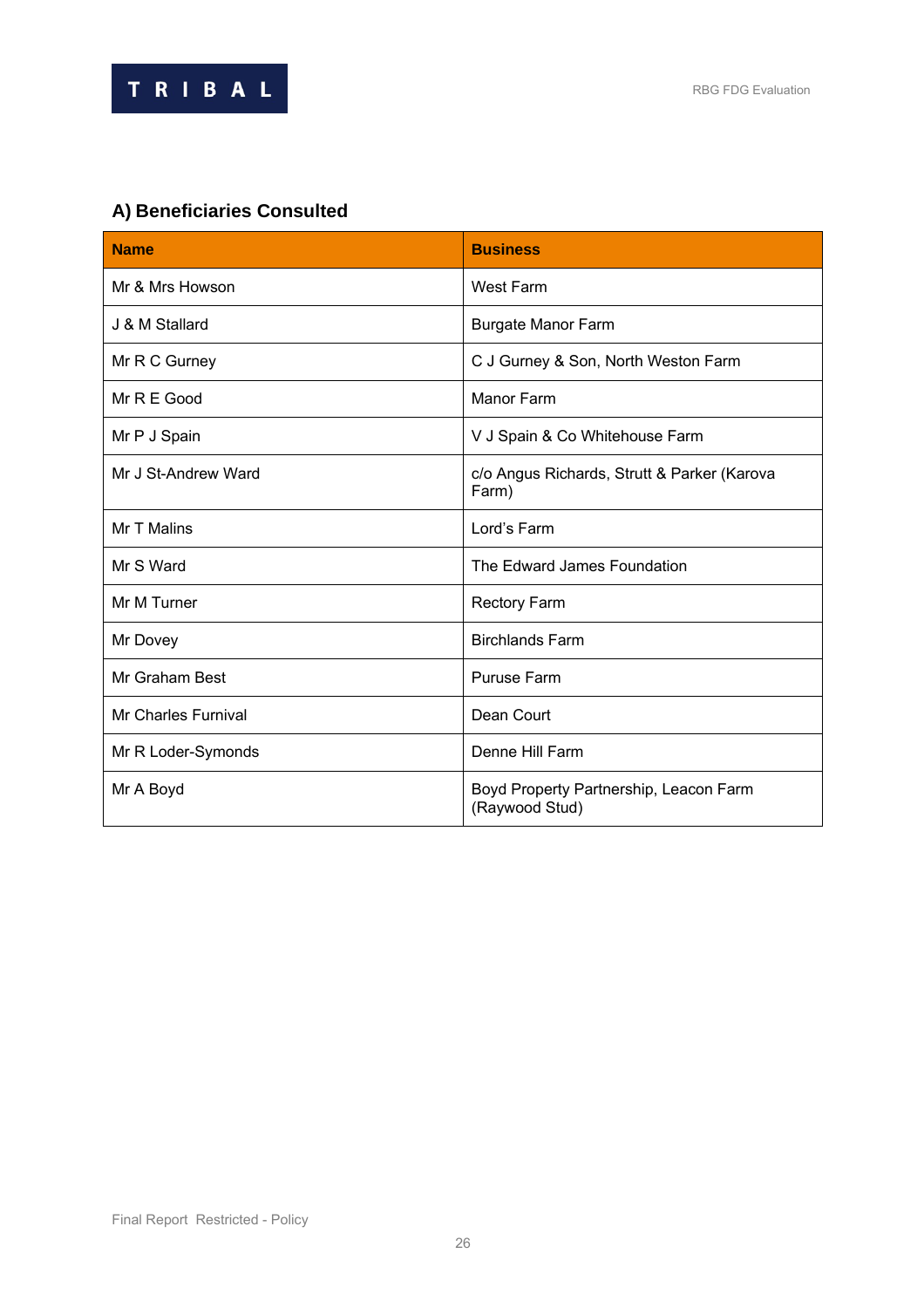

# **B) Stakeholders Consulted**

| <b>Name</b>               | <b>Role</b>                                                             | <b>Organisation</b>             |
|---------------------------|-------------------------------------------------------------------------|---------------------------------|
| <b>Kevin Stower</b>       | Project Appraisal<br>Officer                                            | The Stowers & Associates        |
| Roger Budden              | No direct role                                                          | <b>Tourism South East</b>       |
| David Rowlands/John Evans | <b>Business Link</b><br>Advisors and<br>regional rural<br>business lead | <b>Business Link Sussex</b>     |
| <b>Terry Bradfield</b>    | No direct role                                                          | SEEDA & ex-RDP Regional Manager |
| Pete Waite                | <b>Project Monitoring</b><br>Officer                                    | Self-employed                   |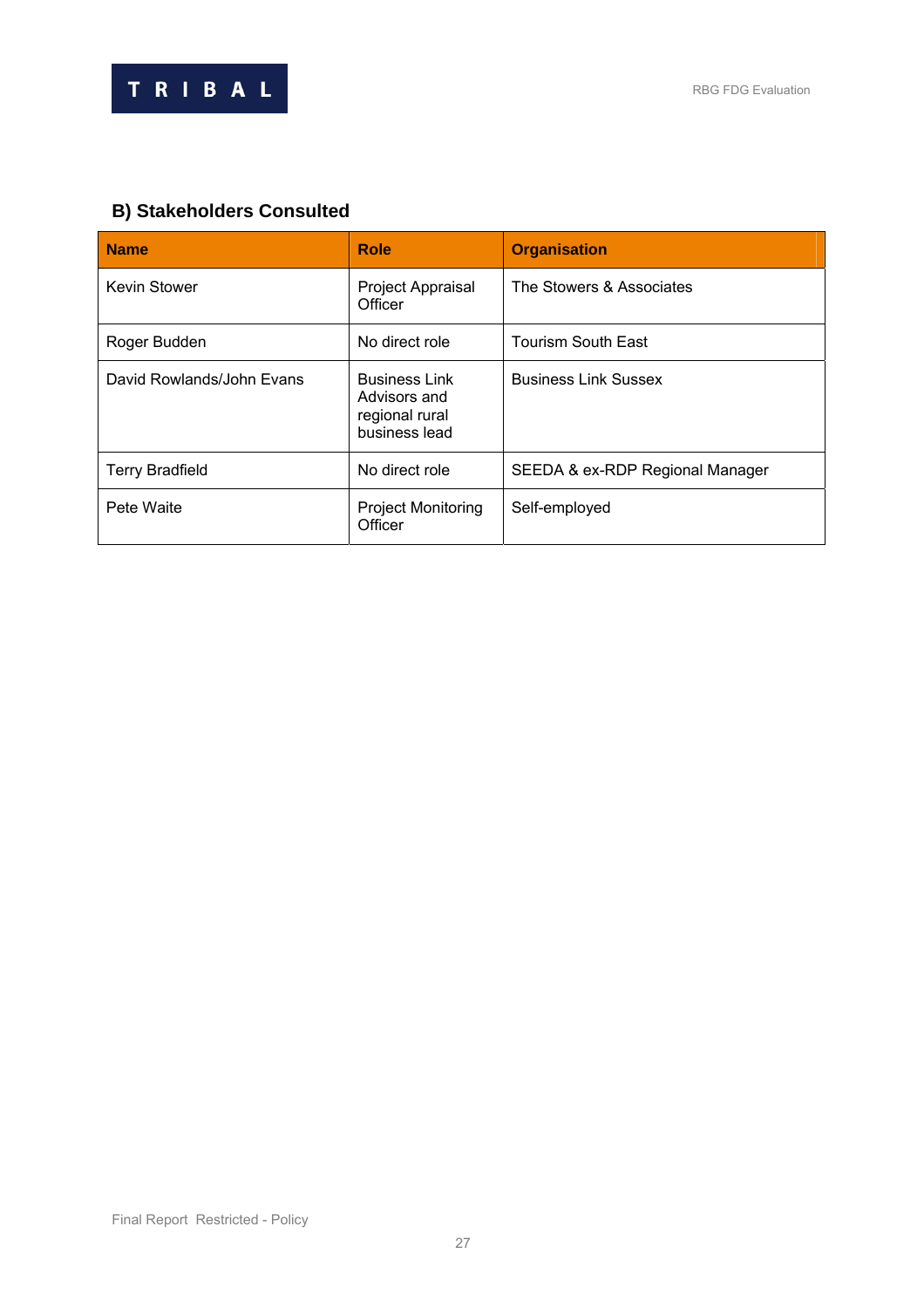<span id="page-30-0"></span>

# Appendix B - Fieldwork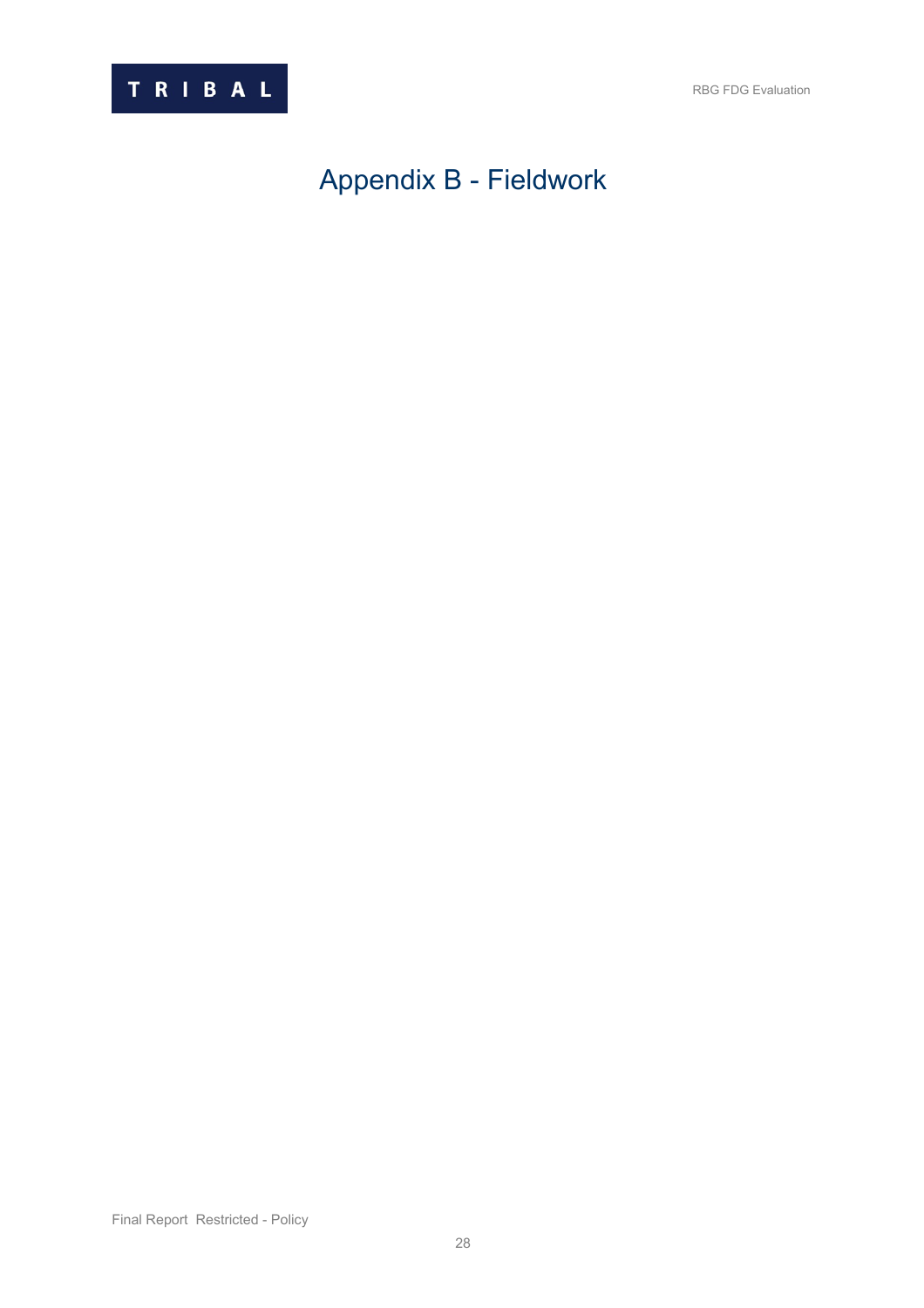

#### **Project Reviews: Sample size and selection**

As a general rule of thumb, a minimum sample size of 10% is required to provide results which reflect the characteristics of the overall population. But even with a representative sample there are limits to the confidence we can have in our results. Our confidence in the results it is dependent on the percentage of the sample surveyed that chooses a particular option or give one particular answer (the higher the proportion that give the same answer the more confident we can be that it reflects the population as a whole).

The beneficiary survey sample of Y recipients from a population of 88 RBG projects equates to X% of the total population which offers a robust basis for analysing the survey responses. For the Farm Diversification Scheme the sample size was Y out of 87 (project which had entered the monitoring phase, that is project had achieved financial completion). This equates to a sample of X%.

For both programmes the sample of 25 was drawn at random, from sub sets of the total population to ensure there was a distribution across the size of grants received and geographic distribution. However, the population size and sampled proportions for these sub divisions are of insufficient size to have any statistically acceptable degree of confidence in the results for these subsets.

## **Research Tool: Project Review – interview pro-forma**

### **Introduction**

Tribal Consulting has been appointed by SEEDA to undertake an evaluation of the Redundant Buildings Grant (RBG) and Farm Diversification Grant (FDG) programmes.

You should have received a letter from Malcolm Row at SEEDA introducing the study.

The aim of this independent evaluation is to assess the performance of the grant regimen to date and to identify any improvements that can be made to help with the implementation of the new Regional Economic Strategy.

Unless you specifically want us to we will not attribute comments directly to you or your organisation but we will identify you as one f our consultees.

#### **About the Project**

Can you tell me about the project fro which you received Redundant Building / Farm Diversification Grant?

Thinking back to before your started the project:

How did the idea for the project come about?

Were you responding to a recognised need in the local market – what evidence suggested this need?

Were (are) you aware of the Regional Economic Strategy – was your project design to address the strategic need outline in the RES.

Did any organisations or individuals help you design the concept of the project (not professional that helped with design, but the basic business idea). Who, how did you know them.

How did you become aware that there was the potential to apply to the RDA for funding?

Were you aware of any other grants you could apply for (if so did you apply for them – were you successful, if not why not).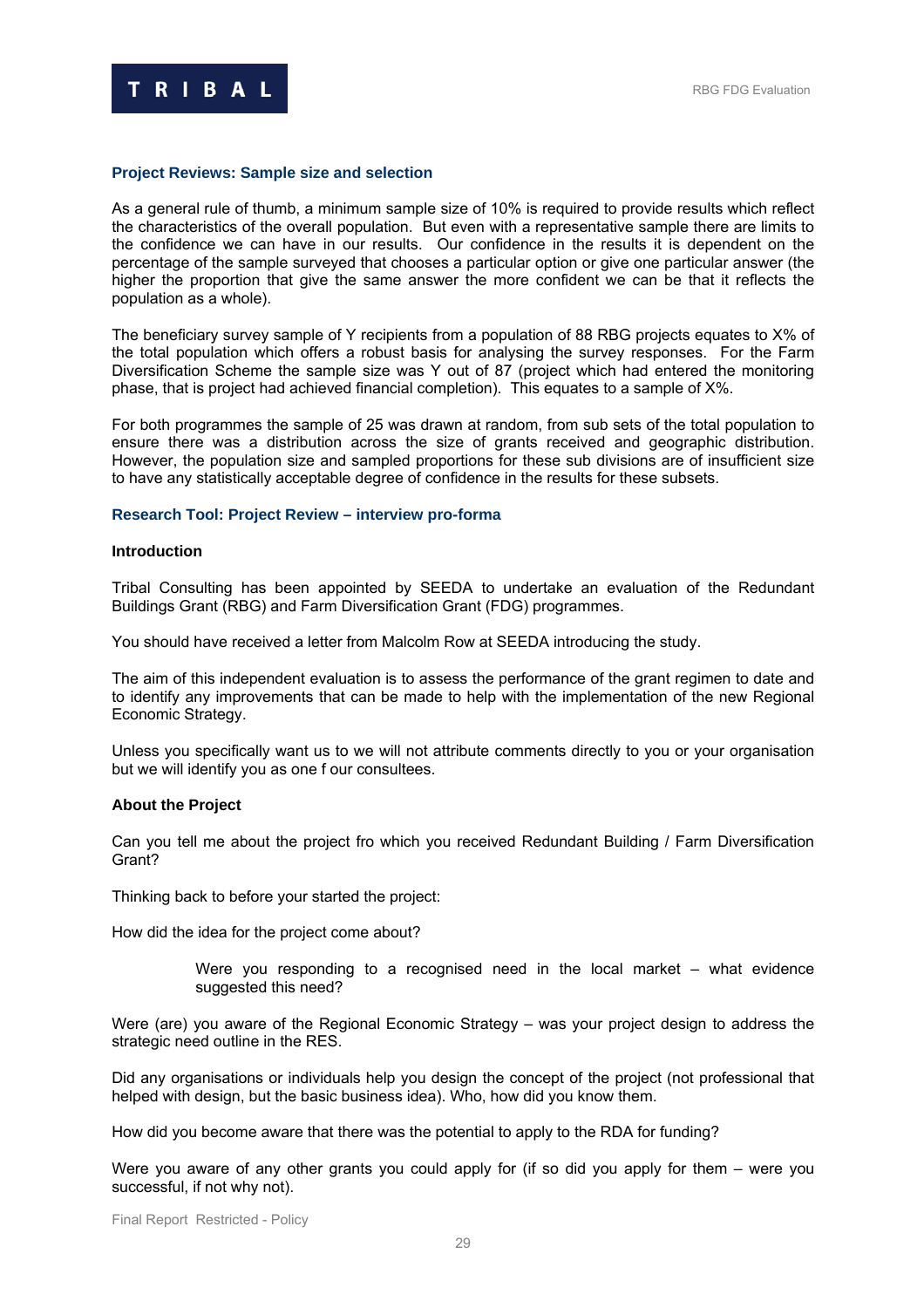# T R I B A L RBG FDG Evaluation

Not aware of alternative source of domestic grant funding available for this type of work

Tried but unsuccessful in obtaining alternative domestic grant funding (if so what funding)

Intervention rate higher than other grant sources

Project would not have been financially viable without grant

*Probe for other reasons* 

Would the project have gone ahead without RDA support (the grant)?

**No** - Why is this?

To a lower standard

Not at that time (maybe later)

#### **Yes**

How would it have been funded (own fund, loan, overdraft, mortgage)

What difference has the grant made?

- has increased the scale of the project leading to higher outputs (e.g. more floorspace)

- allowed higher quality inputs/outputs (e.g. higher specification for equipment/premises,)

- allowed the project to be progressed faster but with same scale/outputs

*Probe other effects* 

#### **About the Application Process**

Thinking back to the time of your grant application

What was your perception on the initial information and application pack provided by the RDA?

Were you given any guidance and assistance with filling in the SEEDA applications forms.

If yes, who provided this advice. How useful did you find it

At the application stage, how were the outputs/results/impact projected? (*Gather as much information as possible on how these were predicted)* 

When developing the outputs/results/impact element of your application do you feel that you Understood fully the definitions of targets, measures etc within the RES which your project was working towards delivering.

#### **About Appraisal and Approval**

At the time how well did you understand the requirements, stages, etc. of the appraisal process, did you perceive the process as transparent?

Did you project receive approval without any amendments / comments from the appraisal process?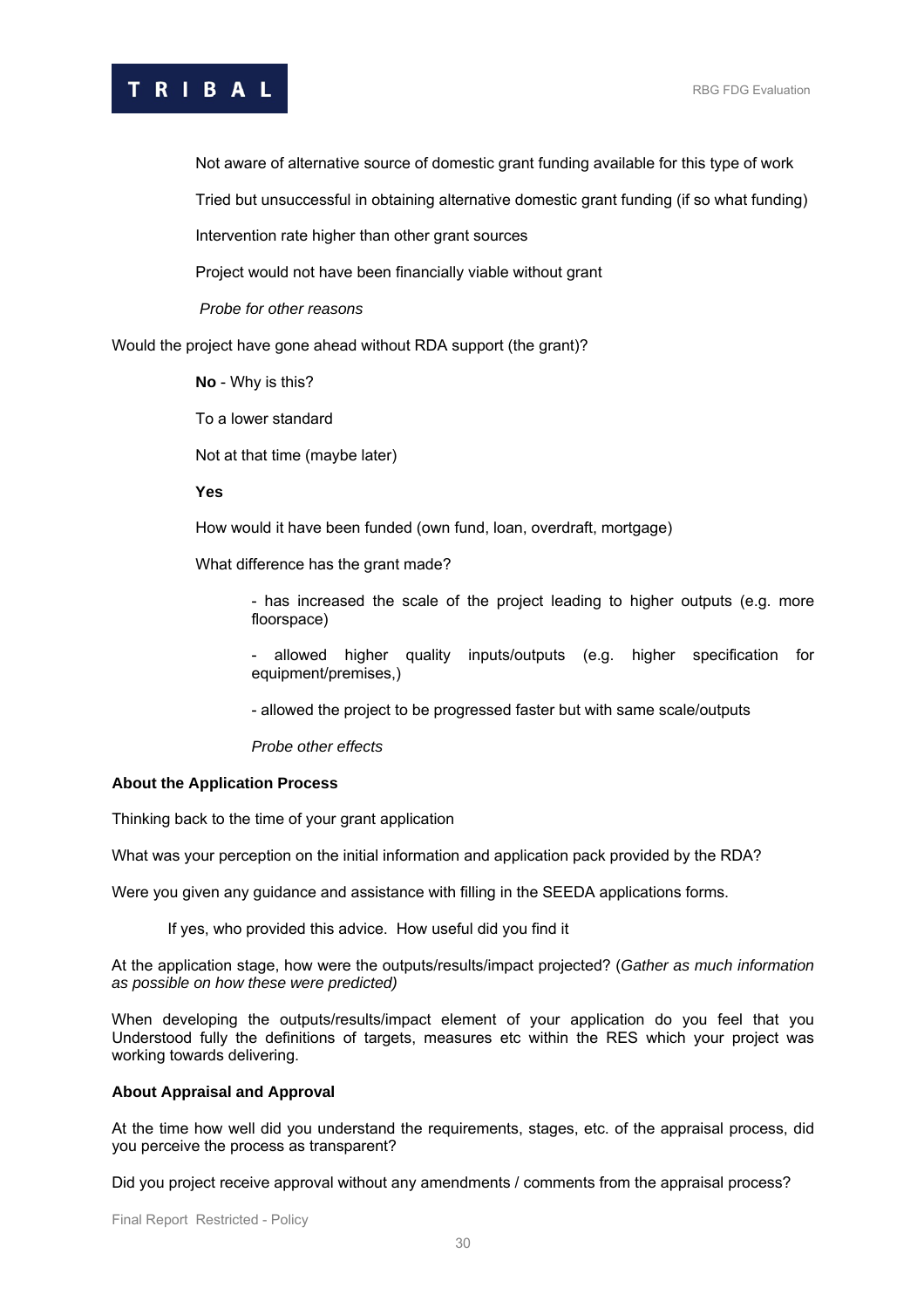

If not – did you understand the comments received and how did you act on developing this aspect of your submission, how long was it until you resubmitted the project?

Overall what are you views of the appraisal and approval process? (Time/length of process).

### **About the Performance of the project**

To date how is the project performing with regards to its:

objectives, as set out in the original application;

financial timetable;

outputs/results – both projected and actual

*(explore issues where differ from original expectations, both above and below, what have been the key issues and constraints on progress)*

What has been the impact of the grant in terms of?

Turnover *(£s)* 

jobs *(number)* 

new products and services introduced (specify)

new markets served (by location – district, county, south east, UK, overseas)

diversity and location of supplier base *(by diversity – number of additional/fewer suppliers & by location – district, county, south east, UK, overseas)*

Since receiving RBG/FDG support to how has your business performed

About the same

Increased at the same rate as in previous years

Increased as expected

Increased faster than expected

Decreased as expected

Decreased faster than expected

To what extent has this project contribute to your business performance

A great deal *(record as 100%)*

A significant amount *(record as 67%)* 

To a limited extent *(record as 33%)* 

Not at all or negligible *(record as 0%)*

(remember FDG is to help stay farming – so probe for relationship)

What other types of business support have you received since receipt of the grant?

- Growth Planning
- Sales & Marketing
- Acquiring Finance
- Using Technology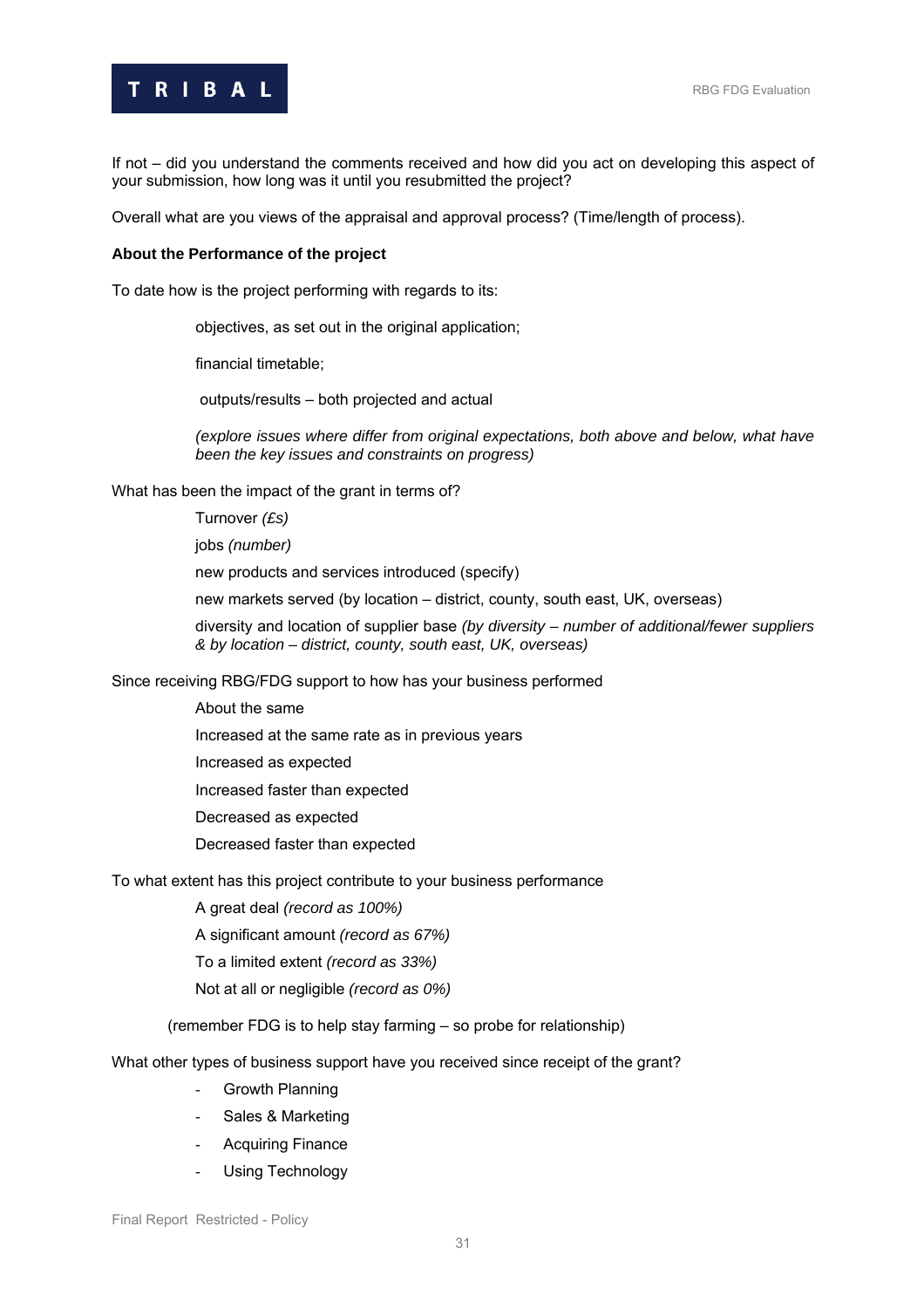# T R I B A L RBG FDG Evaluation

- Product Innovation
- Quality and Productivity
- Customer Retention and Acquisition
- Staff Development
- Legal Requirements and Regulations
- Any other?

From which organisation(s) did you receive this support? *(specify for each area specified above)* 

Please indicate which (if any) of these came about via direct referral from RBG /FDG

## **Overall**

In your view the how has the grant added most value?

What would you see as are the 3 key benefits of the grant?

What do you see as the 3 key frustrations of grant?

Where you have worked with other grants haw do the processes compare.

*Probe without prompting; encourage interviewees to unpick references to an 'administrative burden':* 

- *Time/ costs of monitoring process*
- *Time/cost of data collection*
- *Time/cost of the claim process*
- *Monitoring after financial completion*
- *Other*

For the benefit of future applicants what improvements would you like to see to the grant scheme? *(Prompt if necessary – administration, usage, size of grant, access to other support services etc)*

#### **What happens next?**

We are preparing and interim report for SEEDA that will be ready at the beginning of April and internal SEDS steering group will comment on the draft report. Feedback for these stakeholder consultations will feed into our recommendations. A Final Report will be prepared at the end of April and presented to SEEDA.

The project manger for this evaluation at SEEDA is Malcolm Rowe who be able to answer any questions you may have about the process or wider dissemination of results.

## *Thank you for your time.*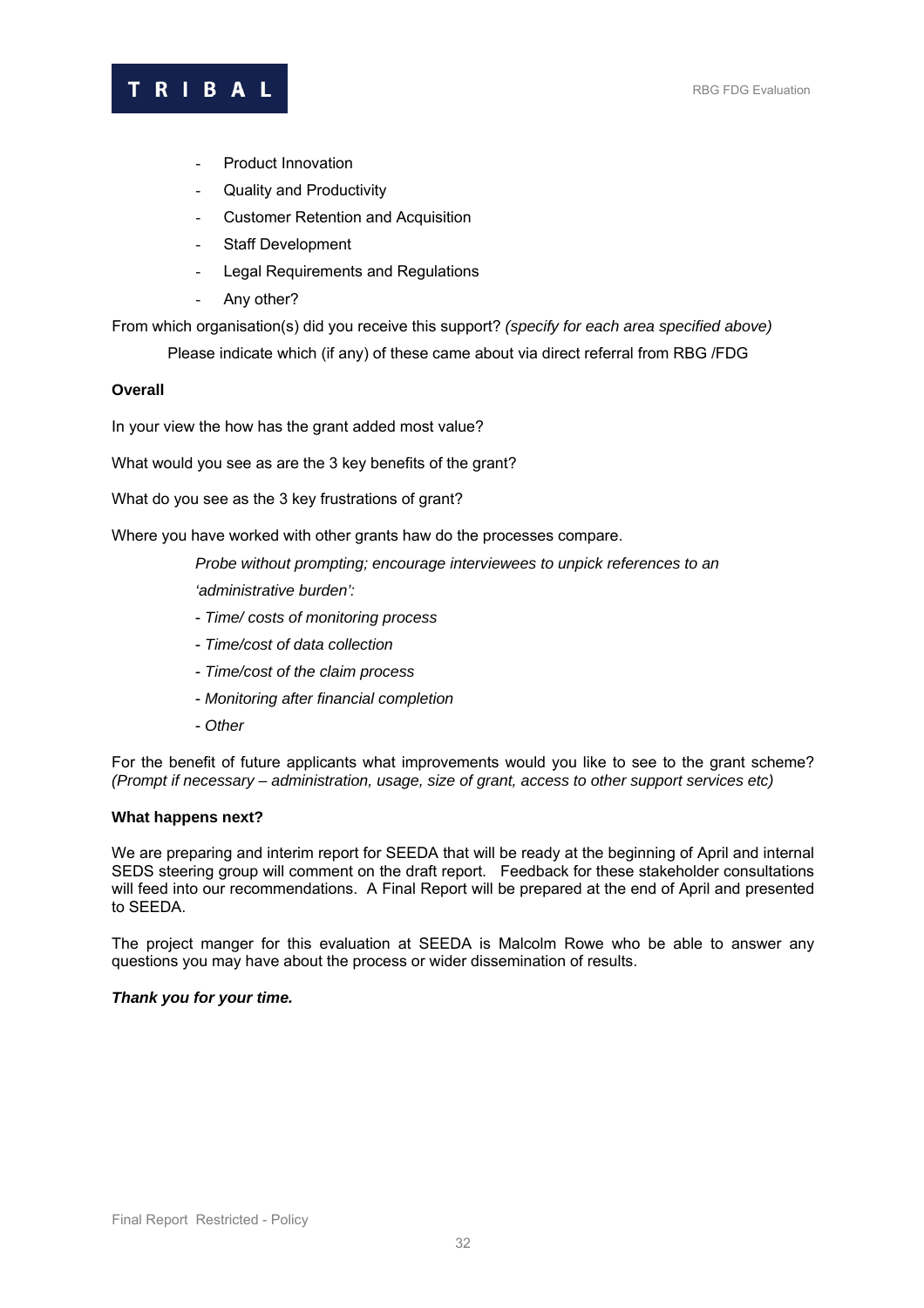

### **Stakeholder Consultations**

In addition, to the project reviews a series of face to face consultations with key stakeholders were held. These consultations followed a semi-structured format with a series of set questions but scope for consultees to add their own views and emphasis. The list of stakeholder consultees was agreed between Tribal and SEEDA based on a joint understanding of the organisation that have had or should have had a strategic interest in the programmes and those organisations that have had an operational involvement in the programmes.

#### **Research Tool: Stakeholder Consultations - interview pro-forma**

#### **Introduction**

Tribal Consulting has been appointed by SEEDA to undertake an evaluation of the Redundant Buildings Grant (RBG) and Farm Diversification Grant (FDG) programmes.

The aim of this independent evaluation is to assess the performance of the grant regimen to date and to identify any improvements that can be made to help with the implementation of the new Regional Economic Strategy.

Unless you specifically want us to we will not attribute comments directly to you or your organisation but we will identify you as one f our consultees.

#### **Context**

Please clarify the role you have in your organisation and its relationship with SEEDA

How familiar are you with the BG and FDG programmes (allow respondent to give their interpretation, but check that their understanding of the difference matches the official distinction: explain if respondent is unclear).

#### Prompts

| Not heard of the<br>schemes | Heard of but<br>had no detail | Heard of and<br>knew broad<br>parameters | Had<br>recommended<br>people to apply | Worked with<br>business to<br>develop an<br>application |
|-----------------------------|-------------------------------|------------------------------------------|---------------------------------------|---------------------------------------------------------|
|                             |                               |                                          |                                       |                                                         |

| Could distinguish<br>between FDG and<br><b>RBG</b> | Yes / No |
|----------------------------------------------------|----------|
|----------------------------------------------------|----------|

Do you know of any other programmes, run by SEEDA or others that have similar aims and objectives (list and describe the main characteristics – name, awarding body, eligibility, intervention rates and amounts)

How well do you think FDG and RBG compliment other support and advice programmes (prompt for specific interventions such as Business Link Advisors Farm Business Advisors)

How important do you think these programmes are?

(for RBG) to attract new business in to rural areas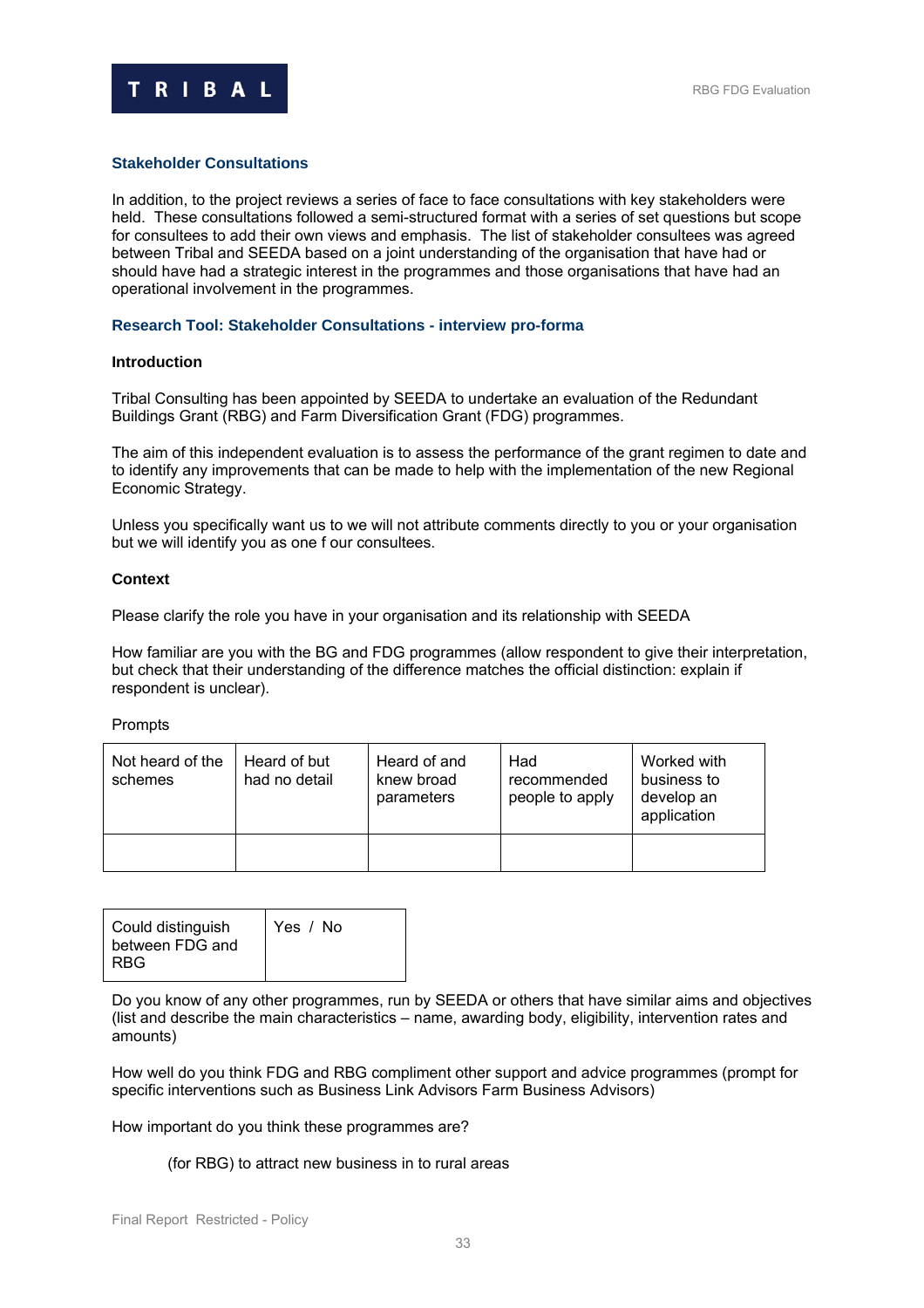T R I B A L RBG FDG Evaluation

(for FDG) to help farmers diversify their income and maintain their farming activity

(for both) to help support rural communities

(for both) to help exiting businesses in rural areas

### **The Grant Programmes**

Thinking specifically about RBG and FDG in turn, do you think they respond to the needs of;

Rural businesses

Farmers

Rural communities

Thinking specifically about RBG and FDG in turn, do you think they are response to local circumstances?

Thinking specifically about RBG and FDG in turn, what do you think are the major strengths of such programmes or aspects that work particularly well

| <b>RBG</b>                                        | <b>FDG</b> |
|---------------------------------------------------|------------|
|                                                   |            |
|                                                   |            |
| Joint (general support to farmers /rural Business |            |
|                                                   |            |

As the programme currently stand, can you identify any improvements that need to be made

(prompts

- 1. Recruitment of and marketing to beneficiaries
- 2. Grant Administration
- 3. Project Appraisal
- *4.* Referrals to and synergy with business support *(examples?)*
- *5.* Impact on specific business sectors *(e.g. agri-tourism)*
- 6. Job Creation and other economic impacts upon recipients
- 7. Contribution to the broader rural economy
- 8. Impact upon rural communities

Are you are aware of any examples of programme specific good practice and innovation within the programme?

Is there any evidence that these examples have the potential to stimulate policy changes and changes in practice?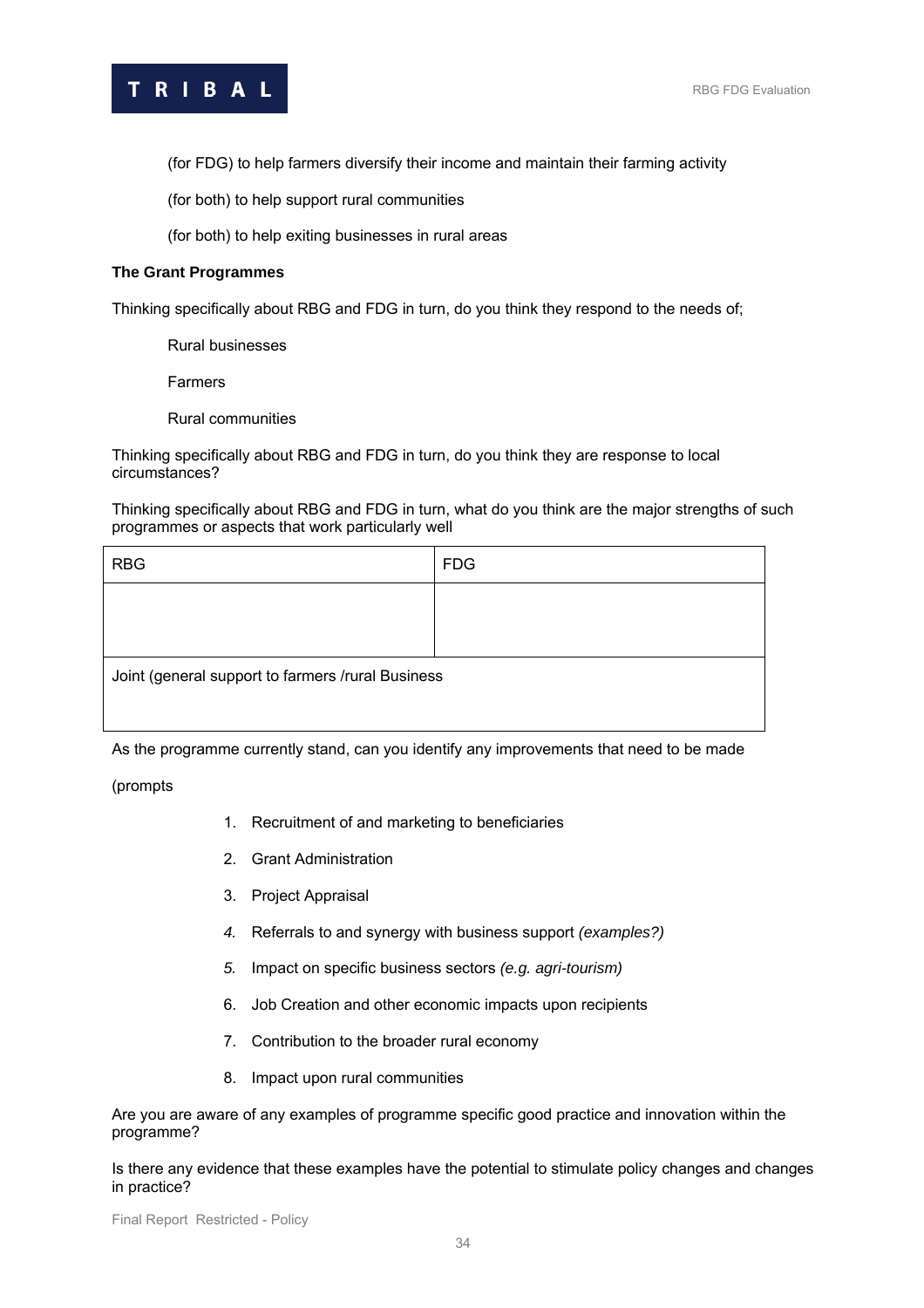

#### **Management and Implementation**

In terms of the overall management of the programme do you have a clear understanding of the overall structure which supports the programme and the procedures and processes within SEEDA (for appraisal and approval)?

Where did they develop their understanding from (picked it up, programme leaflets, explained by SEEDA);

How appropriate is the structure;

Effectiveness of decision making;

Is it inclusive / strategic;

Are they transparent and communication mechanisms effective.

In terms of the project development process from conception to delivery how supportive do you feel the structures are to applicants? (prompt for examples)

Have any barriers been overcome and systems improved? (for example capacity, knowledge, staff resources).

Do you think managing these programmes at a regional level has any benefits?

Increased in absolute terms the scale of economic development activity (to what extent, any evidence)

Facilitated projects that would not have gone ahead otherwise (to what extent, any evidence)

Facilitated better quality projects

Facilitated work in different areas

Increased scale

Improved approach to strategy development and programming through identification of priorities

Improved strategic rationale for intervention/projects

Improved quality of projects due to appraisal and selection mechanisms

Helped to bring about economies of scale or synergies

Improved partnership working

Increased attention to monitoring

Increased attention to evaluation

#### **Potential Impact**

Has your organisation changed the way it operates or allocates resource in response to these programmes.

What do you consider will be the key impacts of the programme in the: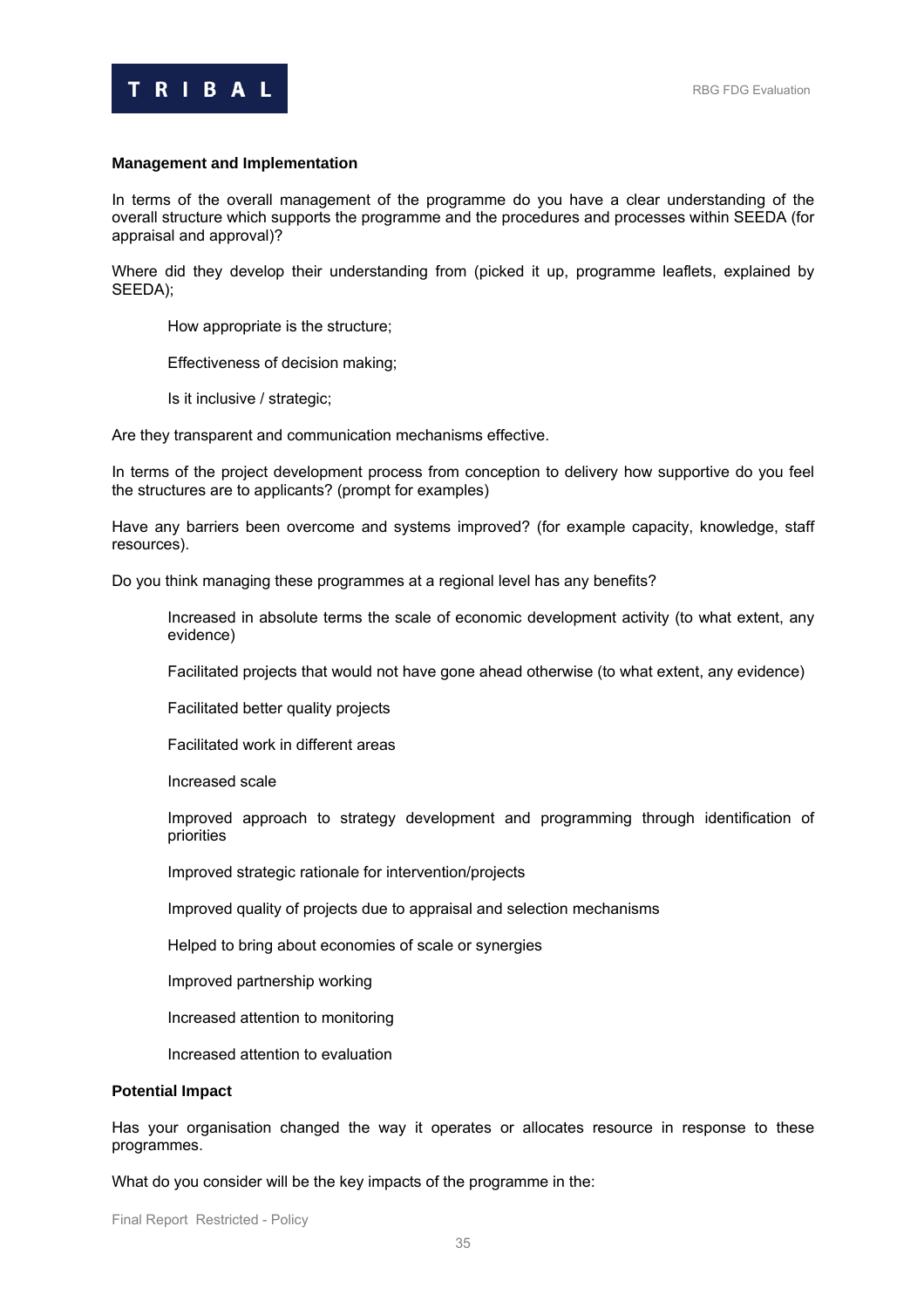

Short term;

Medium term;

Long term:

What do you feel are the:

3 key factors in the success of the programme to date?

3 key barriers to the successful delivery of the programme to date?

#### **Thinking about the future**

Do you think the RBG and FDG programmes are still relevant to the needs of rural areas (businesses, farmers and communities)

Do you feel the RBG and FDG programmes – as they currently stand – are appropriate to delver the new RES.

From your perspective, what changes / improvements do you think need to be made to the programmes to help them delver the RES objectives.

Are they any changes to the management and implementation of the programmes that could make them more effective (prompt – delver administrative savings or build synergy with other activity)

SEEDA is considering devolving the administration of some programmes to local partners. Do you think the administration of these programmes could be devolved to local partners?

What benefits do you think this would bring

Which organisation do you think could take on this role (why).

Do you think any additional resources would be required to take on this task.

What do you think are the 3 key changes that need to be made to the programmes to ensure they deliver the RES objectives (meet the needs of the rural areas).

#### **What happens next?**

We are preparing and interim report for SEEDA that will be ready at the beginning of April and internal SEDS steering group will comment on the draft report. Feedback for these stakeholder consultations will feed into our recommendations. A Final Report will be prepared at the end of April and presented to SEEDA. There may also be opportunity for a wider stakeholder presentation but this has not been agreed yet. The project manger for this evaluation at SEEDA is Malcolm Rowe who be able to answer any questions you may have about the process or wider dissemination of results.

#### *Thank you for your time.*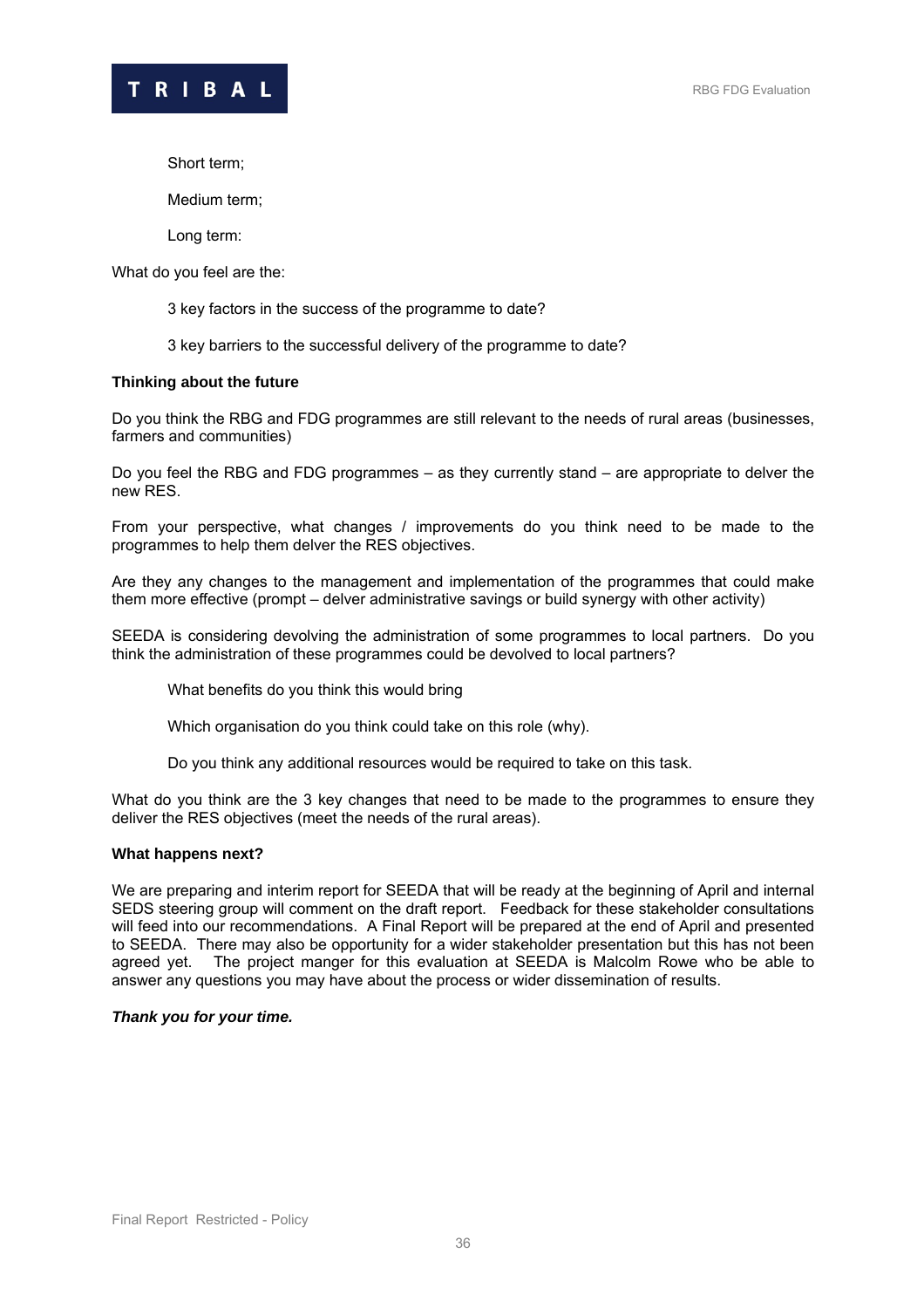# <span id="page-39-0"></span>Appendix C - Rural Programmes in SEEDA's Corporate Plan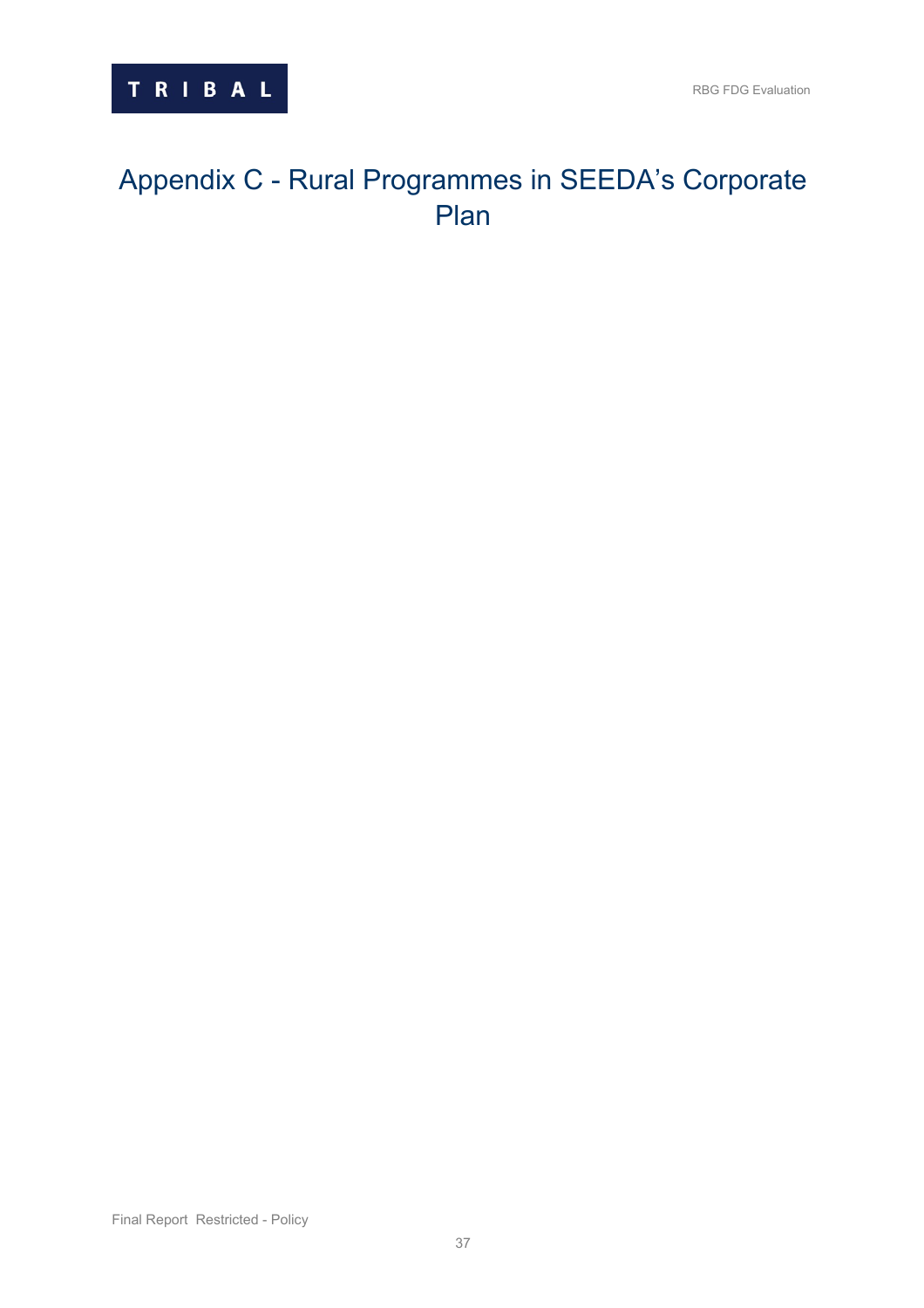| <b>PROGRAMMES</b>                         | <b>OUTPUTS</b>                                                                                              |  |
|-------------------------------------------|-------------------------------------------------------------------------------------------------------------|--|
| <b>PSAs:</b>                              | <b>Core Outputs:</b> Job creation, Business creation,<br>Business support, Regeneration investment levered, |  |
| Rural Productivity and Access to Services | Skills                                                                                                      |  |
| Sustainable Food and Farming              | <b>Additional outputs:</b>                                                                                  |  |
| Enterprise                                | New workspace units in needy rural areas                                                                    |  |
| <b>Skills</b>                             | Numbers of farms supported                                                                                  |  |
| Sustainable Communities                   | New bed spaces on farms                                                                                     |  |
| Tourism, creative and leisure industries  |                                                                                                             |  |

| <b>ACTIVITIES AND MILESTONES</b>                                                                                                                                                                                                        | <b>STRATEGIC ADDED VALUE</b>                                                                                                                                                    |  |
|-----------------------------------------------------------------------------------------------------------------------------------------------------------------------------------------------------------------------------------------|---------------------------------------------------------------------------------------------------------------------------------------------------------------------------------|--|
| <b>Business Support</b>                                                                                                                                                                                                                 |                                                                                                                                                                                 |  |
| <b>Milestones</b>                                                                                                                                                                                                                       | <b>Catalyst and Leader:</b>                                                                                                                                                     |  |
| 2005/06                                                                                                                                                                                                                                 | Work with all 6 Business Links to ensure a real rural<br>dimension to their work.                                                                                               |  |
| Review of Business Links work with all types of rural<br>based businesses                                                                                                                                                               | Help secure appropriate links with Enterprise Hub<br>network and research and universities.                                                                                     |  |
| 2006/07                                                                                                                                                                                                                                 | Development of sector group approach. Develop links                                                                                                                             |  |
| With partners, evaluate the support services to                                                                                                                                                                                         | between sectors - such as tourism with food.                                                                                                                                    |  |
| farmers since start of Single Farm Payment regime<br>came into place April 2005 and identify gaps and<br>needs with a view to integrate any new support with<br>the new EU led support schemes that will come to<br>SEEDA in April 2007 | Influence the delivery of support to tourism to benefit<br>rural areas - enabling the land-based sector to take<br>advantage of new opportunities to diversify into<br>tourism. |  |
|                                                                                                                                                                                                                                         | Develop the opportunities for tourism offered by<br>quality landscape and coast areas and historic small<br>rural towns.                                                        |  |
|                                                                                                                                                                                                                                         | Bring together businesses looking for premises with<br>to relocate or start-up with those who have<br>opportunities to generate new premises.                                   |  |
|                                                                                                                                                                                                                                         | Enable appropriate research into issues affecting the<br>rural economy.                                                                                                         |  |
| <b>REDUNDANT BUILDINGS IN REGENERATION AREAS</b>                                                                                                                                                                                        |                                                                                                                                                                                 |  |
| Ongoing delivery of this well evaluated programme                                                                                                                                                                                       | <b>Catalyst and Leader:</b>                                                                                                                                                     |  |
| <b>Milestones:</b>                                                                                                                                                                                                                      | Development of potential site for new business start-<br>ups in rural areas or sites for businesses to expand.                                                                  |  |
| 2005/06                                                                                                                                                                                                                                 |                                                                                                                                                                                 |  |
| Extension of scheme New areas of Swale in Kent and<br>New Forest in Hampshire brought on board                                                                                                                                          | Uses assets which are derelict, underused or<br>opportunities<br>redundant to create new<br>for<br>employment in areas of most need.                                            |  |
| 2006/07                                                                                                                                                                                                                                 | Creation of new employment opportunities for local<br>people in rural communities to work locally rather                                                                        |  |
| Evaluation of benefits study                                                                                                                                                                                                            | than travel long distances to urban areas.                                                                                                                                      |  |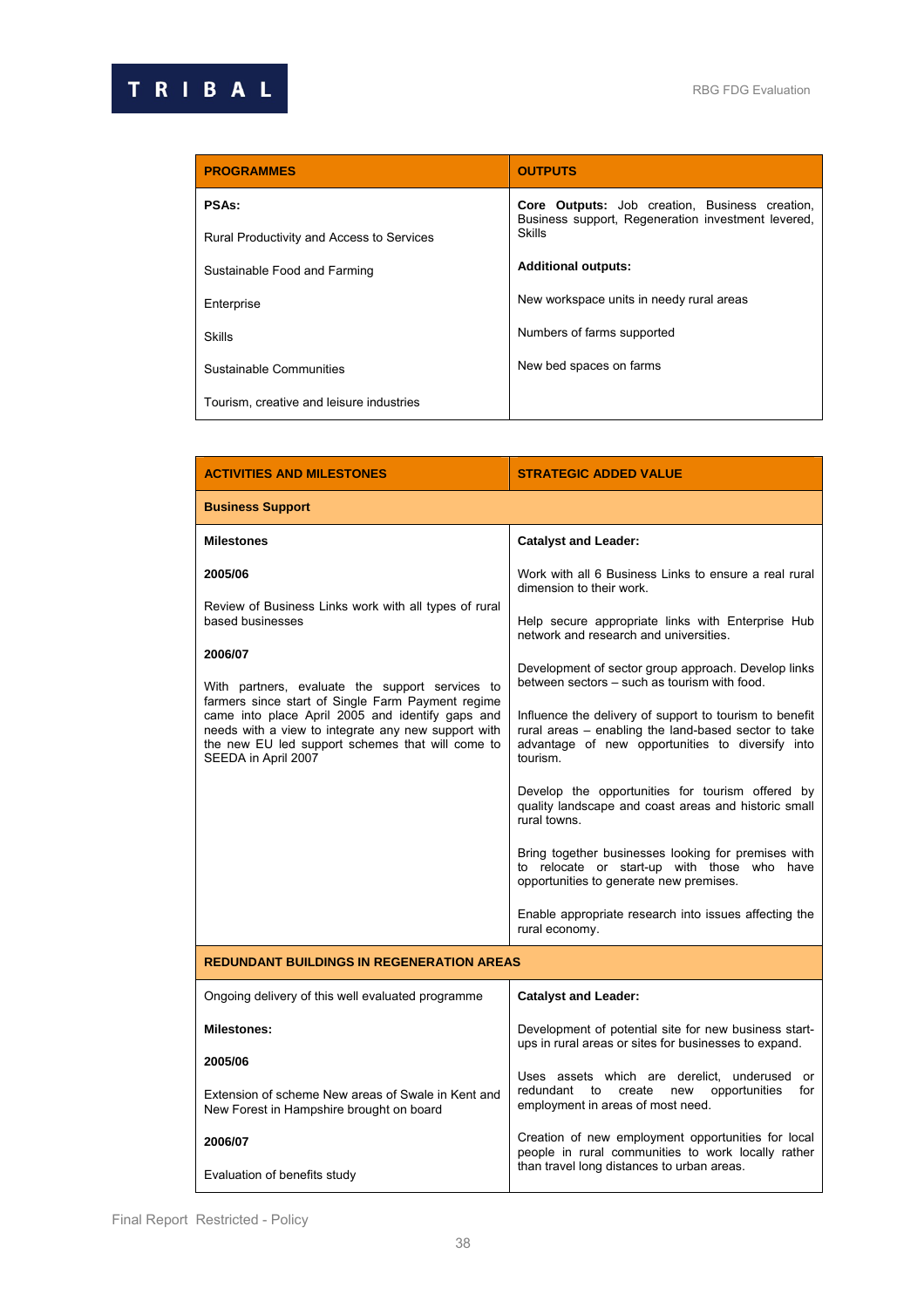|                                                                                                                                                                                                                                                                                                                                                                                                                                                                                                                                                                                                                                                                                                                                       | Maintenance of the countryside as a place to both<br>work and live, improving the sustainability of rural<br>communities.                                                                                                                                                                                                                                                                                                                                                                                                                                               |
|---------------------------------------------------------------------------------------------------------------------------------------------------------------------------------------------------------------------------------------------------------------------------------------------------------------------------------------------------------------------------------------------------------------------------------------------------------------------------------------------------------------------------------------------------------------------------------------------------------------------------------------------------------------------------------------------------------------------------------------|-------------------------------------------------------------------------------------------------------------------------------------------------------------------------------------------------------------------------------------------------------------------------------------------------------------------------------------------------------------------------------------------------------------------------------------------------------------------------------------------------------------------------------------------------------------------------|
|                                                                                                                                                                                                                                                                                                                                                                                                                                                                                                                                                                                                                                                                                                                                       | Attracting private sector investment into designated<br>[Indicator Districts] regeneration areas.                                                                                                                                                                                                                                                                                                                                                                                                                                                                       |
| <b>LAND-BASED SUPPORT</b>                                                                                                                                                                                                                                                                                                                                                                                                                                                                                                                                                                                                                                                                                                             |                                                                                                                                                                                                                                                                                                                                                                                                                                                                                                                                                                         |
| Innovative activities over the Plan period will include:<br>Developing sectors within the farming<br>$\bullet$<br>industry with Champions to take them forward<br>to become more prosperous in the future.<br>Continuing the further phases of the<br>٠<br>woodland Centres of Excellence.<br>Establishing and developing new network<br>for renewables from biomass and influencing<br>the use of biomass in regeneration projects.<br>Networks across different sectors of<br>agriculture; horticulture and forestry, including<br>strong links to Enterprise Hubs and Gateways<br>and Business Links<br>Direct collaboration with the Forestry<br>Commission and Defra schemes through<br>Chairmanship of their Regional Appraisal | <b>Catalyst and Leader in:</b><br>Promoting a better understanding of the countryside<br>and its resources to enable a sustainable working<br>countryside for the future.<br>Helping secure a diverse income for farmers with<br>improved<br>productivity to<br>enable<br>continued<br>management and maintenance of the landscape,<br>particularly through the exploitation<br>of new<br>opportunities fr5m CAP reform, and innovation<br>through new crops.<br>Development of potential sites for new businesses:<br>as with the redundant buildings programme, using |
| Panels<br><b>Milestones</b><br>2005/06                                                                                                                                                                                                                                                                                                                                                                                                                                                                                                                                                                                                                                                                                                | wasted assets, creating employment for local people<br>to work locally and attracting investment.<br>Exploring the potential markets and opportunities for<br>woodland regeneration and woodland products,                                                                                                                                                                                                                                                                                                                                                              |
| SEEDA land-based policy for next 2 years agreed<br>prior to any merger with Defra schemes                                                                                                                                                                                                                                                                                                                                                                                                                                                                                                                                                                                                                                             | including renewable energy sources in rural areas<br>Bringing together partners in the growth areas with<br>the potential sources of renewable energy from rural<br>resources                                                                                                                                                                                                                                                                                                                                                                                           |
| Formal Chairmanship of Defra Appraisal Panels<br>established                                                                                                                                                                                                                                                                                                                                                                                                                                                                                                                                                                                                                                                                          | Identifying gaps and the potential for filling in the<br>supply chain in the land-based sector.                                                                                                                                                                                                                                                                                                                                                                                                                                                                         |
| 2006/07<br>Design for amalgamation of SEEDA with Defra<br>schemes ready for April 2007                                                                                                                                                                                                                                                                                                                                                                                                                                                                                                                                                                                                                                                | Ensuring the synergies between the Forestry<br>Commission and Defra Project Based Schemes and<br>SEEDA schemes until amalgamation.                                                                                                                                                                                                                                                                                                                                                                                                                                      |
| <b>LOCAL PRODUCE</b>                                                                                                                                                                                                                                                                                                                                                                                                                                                                                                                                                                                                                                                                                                                  |                                                                                                                                                                                                                                                                                                                                                                                                                                                                                                                                                                         |
| Activities over the Plan period:                                                                                                                                                                                                                                                                                                                                                                                                                                                                                                                                                                                                                                                                                                      | <b>Catalyst and Leader:</b>                                                                                                                                                                                                                                                                                                                                                                                                                                                                                                                                             |
| Encouraging links across the food chain,<br>through getting producers to get more involved<br>with added-value to their products.                                                                                                                                                                                                                                                                                                                                                                                                                                                                                                                                                                                                     | Bringing together partners in support of:                                                                                                                                                                                                                                                                                                                                                                                                                                                                                                                               |
| Encouraging new businesses in the field of<br>processing.<br>Encouraging new outlets for local produce                                                                                                                                                                                                                                                                                                                                                                                                                                                                                                                                                                                                                                | 1. Development of local county based clusters of<br>businesses involved throughout the food chain.                                                                                                                                                                                                                                                                                                                                                                                                                                                                      |
| particularly<br>through<br>improved<br>public<br>procurement.<br>Linking local produce with other sectors                                                                                                                                                                                                                                                                                                                                                                                                                                                                                                                                                                                                                             | 2. New business start-ups in the food sector.<br>3. Development of a red meat cluster across the                                                                                                                                                                                                                                                                                                                                                                                                                                                                        |
| such as catering and tourism.<br>New red meat sector bringing all parts of<br>the supply chain together.                                                                                                                                                                                                                                                                                                                                                                                                                                                                                                                                                                                                                              | region to include all elements in the supply chain.                                                                                                                                                                                                                                                                                                                                                                                                                                                                                                                     |
| Linking businesses across the food chain<br>linking<br>businesses<br>in<br>the<br>same<br>and<br>geographical area to work together – with a<br>strong emphasis on the meat sector.<br>Development of local champions<br>for                                                                                                                                                                                                                                                                                                                                                                                                                                                                                                          | 4. Identifying new opportunities in these sectors for<br>growth and innovation which could create new<br>employment opportunities for local people in rural<br>communities.                                                                                                                                                                                                                                                                                                                                                                                             |
| various sectors.<br>Establishing links with AIF partnerships.<br>Looking at connections between food and<br>health.<br>Offering support to national and regional                                                                                                                                                                                                                                                                                                                                                                                                                                                                                                                                                                      | 5. Identifying and supporting training needs within the<br>sector, in production, processing, marketing, health<br>and hygiene and hazard analysis to enable<br>companies to compete in major markets.                                                                                                                                                                                                                                                                                                                                                                  |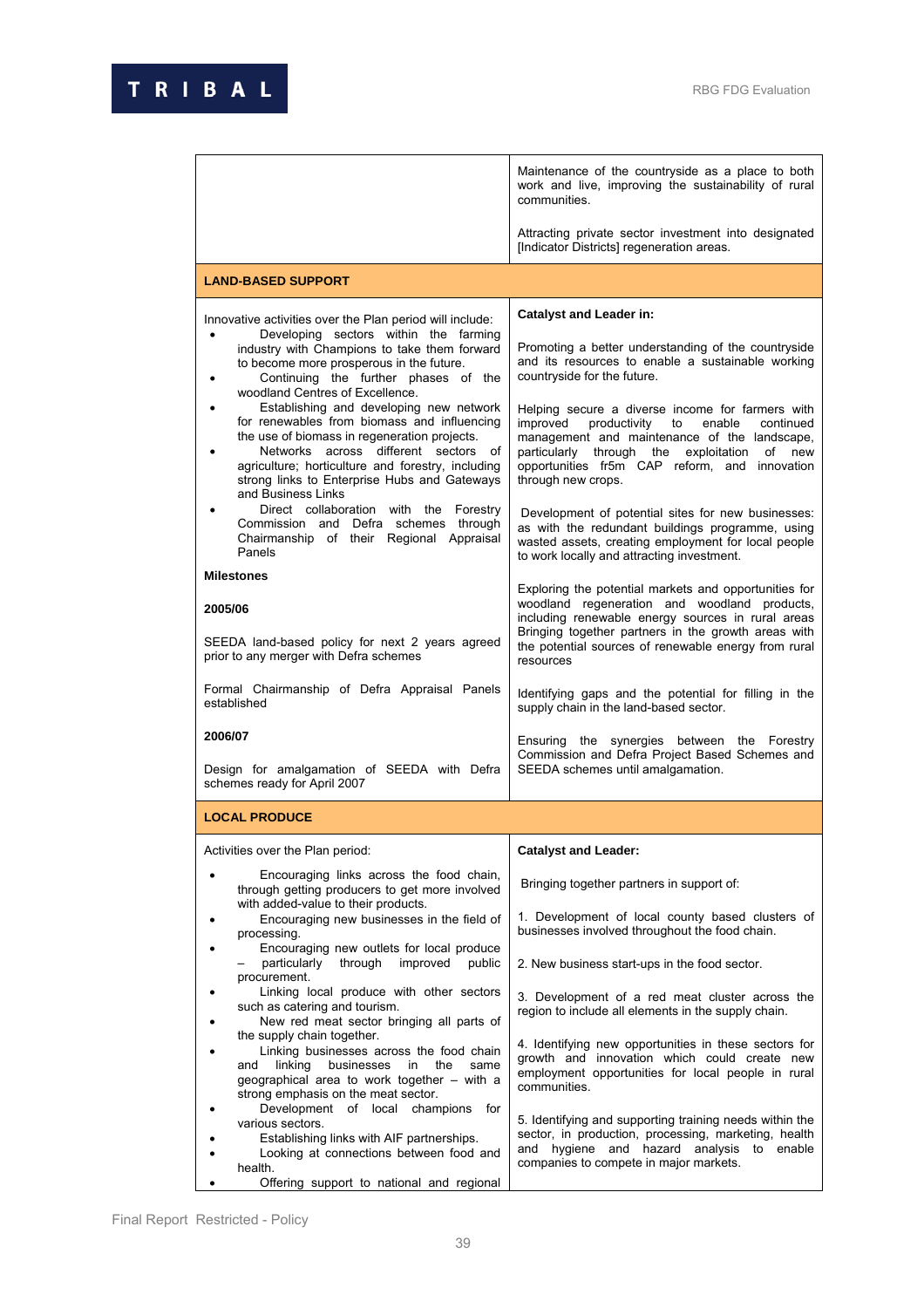| show outlets for food businesses.<br>Co-ordinated training to food businesses.<br><b>Milestones</b>                                                                                      | 6. Attracting private sector investment into designated<br>[Indicator Districts] regeneration areas.                                                                                                                             |  |
|------------------------------------------------------------------------------------------------------------------------------------------------------------------------------------------|----------------------------------------------------------------------------------------------------------------------------------------------------------------------------------------------------------------------------------|--|
|                                                                                                                                                                                          | <b>Contribution to Policy</b>                                                                                                                                                                                                    |  |
| 2005/06<br>New business plans approved for the final year of the<br>contracts 2006/7 including exit strategies                                                                           | To Food and Farming policy through the lessons and<br>best practice gained from these activities.                                                                                                                                |  |
| 2006/07                                                                                                                                                                                  | Ensuring better understanding of and compliance on<br>State Aid and efficient use of approval and notification<br>procedures                                                                                                     |  |
| Evaluation of benefits of the current contracts.                                                                                                                                         |                                                                                                                                                                                                                                  |  |
| <b>PROTECTED LANDSCAPES</b>                                                                                                                                                              |                                                                                                                                                                                                                                  |  |
| <b>Protected Landscapes</b>                                                                                                                                                              | <b>Catalyst and Leader:</b>                                                                                                                                                                                                      |  |
| For the first time establishing a formal regional<br>network of protected landscape bodies with officer<br>support; and ensuring they collaborate with the 2<br>emerging National Parks. | 1. Development of a sustainable regional network<br>with committed officer support for the next few years,<br>in order to engender co-operation on developing key<br>aims and objectives.                                        |  |
| Establishing a mechanism on SEEDA systems to<br>measure what we have supported in AONB/National<br>Parks to enable effective reporting.                                                  | 2. Encouraging the understanding of the need for and<br>opportunities for enterprise and entrepreneurship in<br>these areas, to sustain management of these<br>landscapes.                                                       |  |
| <b>Milestones</b>                                                                                                                                                                        | 3. Helping establish a mechanism for working with the                                                                                                                                                                            |  |
| 2005/06                                                                                                                                                                                  | New Integrated Agency.                                                                                                                                                                                                           |  |
| Regional officer in post                                                                                                                                                                 | <b>Contribution to Policy</b>                                                                                                                                                                                                    |  |
| 2006/07                                                                                                                                                                                  | Protected Landscapes policy at regional level and<br>contribution this makes to national policy                                                                                                                                  |  |
| Agreement on common specific objectives                                                                                                                                                  |                                                                                                                                                                                                                                  |  |
| LEADER+                                                                                                                                                                                  |                                                                                                                                                                                                                                  |  |
| SEEDA acts as one of the key partners in the<br>regional Leader+ network and provides match<br>funding.                                                                                  | <b>Catalyst and Leader:</b><br>This EU programme is the first of its kind in the South                                                                                                                                           |  |
| <b>Milestones</b>                                                                                                                                                                        | East region. It is mostly targeted at the Rural Indicator<br>Districts and so encourages public and private sector<br>investment in these areas. SEEDA's match funding                                                           |  |
| 2005/06                                                                                                                                                                                  | provides a way of ensuring an economic focus to<br>community development.                                                                                                                                                        |  |
| Rural projects identified and programme for 2006/7<br>approved by December 2005                                                                                                          | The programme brings together economic/ social/<br>voluntary sector together to deliver a holistic                                                                                                                               |  |
| 2006/07                                                                                                                                                                                  | approach to rural revival which then delivers a very<br>wide range of outputs and outcomes towards the rural                                                                                                                     |  |
| Evaluation of first 3 years Leader+ support from<br><b>SEEDA</b>                                                                                                                         | productivity target.                                                                                                                                                                                                             |  |
|                                                                                                                                                                                          |                                                                                                                                                                                                                                  |  |
| <b>MARKET TOWNS</b>                                                                                                                                                                      |                                                                                                                                                                                                                                  |  |
| A regional partnership that develops the voice for<br>small rural towns across the region, undertakes                                                                                    | <b>Catalyst and Leader:</b>                                                                                                                                                                                                      |  |
| partnership training and disseminates best practice.<br>This partnership will look to evaluate projects and<br>establish best practice bench-marks of ways of                            | 1. SEEDA, together with the regional partnership will<br>develop the role to be played by small rural towns to<br>deliver sustainable rural communities, recognising<br>that the well-being of small rural towns is essential to |  |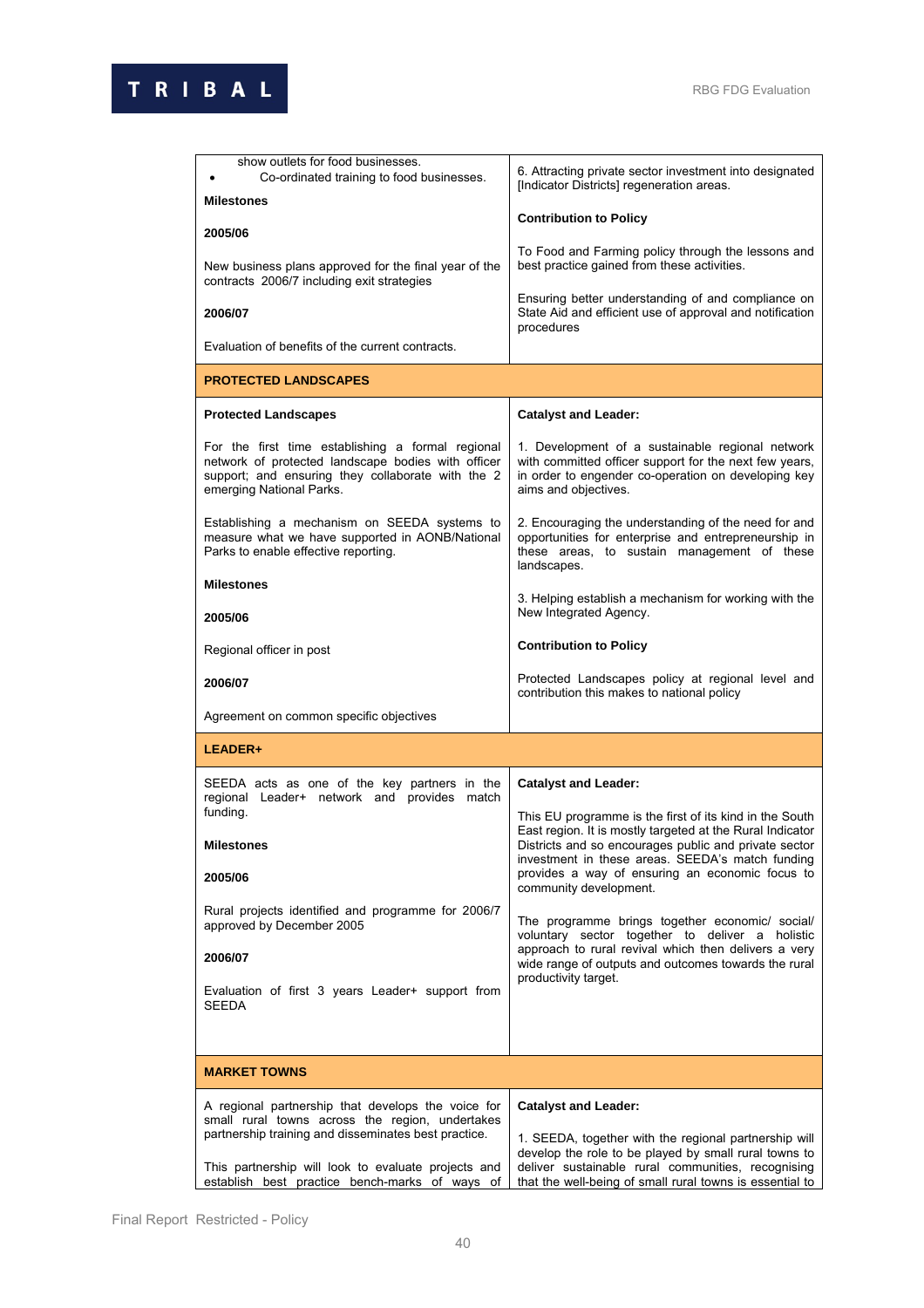

| making small rural towns sustainable - making them<br>places with a good quality of life; and providing<br>economic<br>opportunities<br>for<br>business<br>and<br>entrepreneurship and local services | the well being of rural areas – they act as a centre for<br>jobs; service provision and leisure activities for the<br>surrounding<br>hinterland<br>of villages<br>and<br>the<br>countryside. |
|-------------------------------------------------------------------------------------------------------------------------------------------------------------------------------------------------------|----------------------------------------------------------------------------------------------------------------------------------------------------------------------------------------------|
| Local county co-ordinators will develop county<br>networks of small towns to establish local priorities.                                                                                              | 2. While SEEDA's programme is targeted at                                                                                                                                                    |
| <b>Milestones:</b>                                                                                                                                                                                    | economic sustainability, it will act as a catalyst for<br>other potential activities and funding to help small                                                                               |
| 2005/06                                                                                                                                                                                               | rural towns [particularly the voluntary and community<br>sector and heritage sectors].                                                                                                       |
| Evaluation of the first phase of support to small rural<br>towns [11 towns] - lessons learned                                                                                                         | 3. The Health Check process [an integral part of the<br>delivers<br>programme]<br>good<br>community<br>new<br>involvement and identify local priorities.                                     |
| 2006/07                                                                                                                                                                                               |                                                                                                                                                                                              |
| Full profile of the 7 year programme for all the 9<br>county areas agreed                                                                                                                             | 4. The new SEEDA programme developing on<br>accessibility to services will be developed with a view<br>to using the delivery framework for small rural towns.                                |
| <b>Community services and facilities</b>                                                                                                                                                              |                                                                                                                                                                                              |
| <b>Transport</b>                                                                                                                                                                                      |                                                                                                                                                                                              |
| Manage out the delivery of legal commitments of<br>inherited programmes from the Countryside Agency.                                                                                                  |                                                                                                                                                                                              |
| Develop ways for the new services and transport<br>programmes to be delivered in tandem with the new<br>Small Rural Towns programme.                                                                  |                                                                                                                                                                                              |
| <b>Milestones</b>                                                                                                                                                                                     |                                                                                                                                                                                              |
| 2005/06                                                                                                                                                                                               |                                                                                                                                                                                              |
| Countryside Agency projects completed                                                                                                                                                                 |                                                                                                                                                                                              |
| 2006/07                                                                                                                                                                                               |                                                                                                                                                                                              |
| Evaluation of those projects and new programme in<br>place to start in April 2007                                                                                                                     |                                                                                                                                                                                              |
| <b>COMMUNITY SERVICES AND FACILITIES</b>                                                                                                                                                              |                                                                                                                                                                                              |
| <b>Community services and facilities</b>                                                                                                                                                              | <b>Catalyst and Leader:</b>                                                                                                                                                                  |
| <b>Transport</b>                                                                                                                                                                                      | 1. Assemble key partners from across the region to                                                                                                                                           |
| Manage out the delivery of legal commitments of<br>inherited programmes from the Countryside Agency.                                                                                                  | develop a new SEEDA programme to deliver support<br>to meet the new rural PSA target 'improve<br>accessibility<br>services'.<br>to                                                           |
| Develop ways for the new services and transport<br>programmes to be delivered in tandem with the new<br>Small Rural Towns programme.                                                                  | 2. Effective links with AIF partnerships and their<br>development of sub-regional priorities.                                                                                                |
| <b>Milestones</b>                                                                                                                                                                                     | <b>Additional outputs:</b>                                                                                                                                                                   |
| 2005/06                                                                                                                                                                                               | New/improved<br>services<br>provided<br>in<br>rural<br>communities.                                                                                                                          |
| Countryside Agency projects completed                                                                                                                                                                 | Rural Transport Partnerships supported                                                                                                                                                       |
| 2006/07                                                                                                                                                                                               | New/improved<br>transport<br>services<br>in<br>rural<br>communities.                                                                                                                         |
|                                                                                                                                                                                                       |                                                                                                                                                                                              |
| Evaluation of those projects and new programme in<br>place to start in April 2007                                                                                                                     |                                                                                                                                                                                              |
|                                                                                                                                                                                                       |                                                                                                                                                                                              |